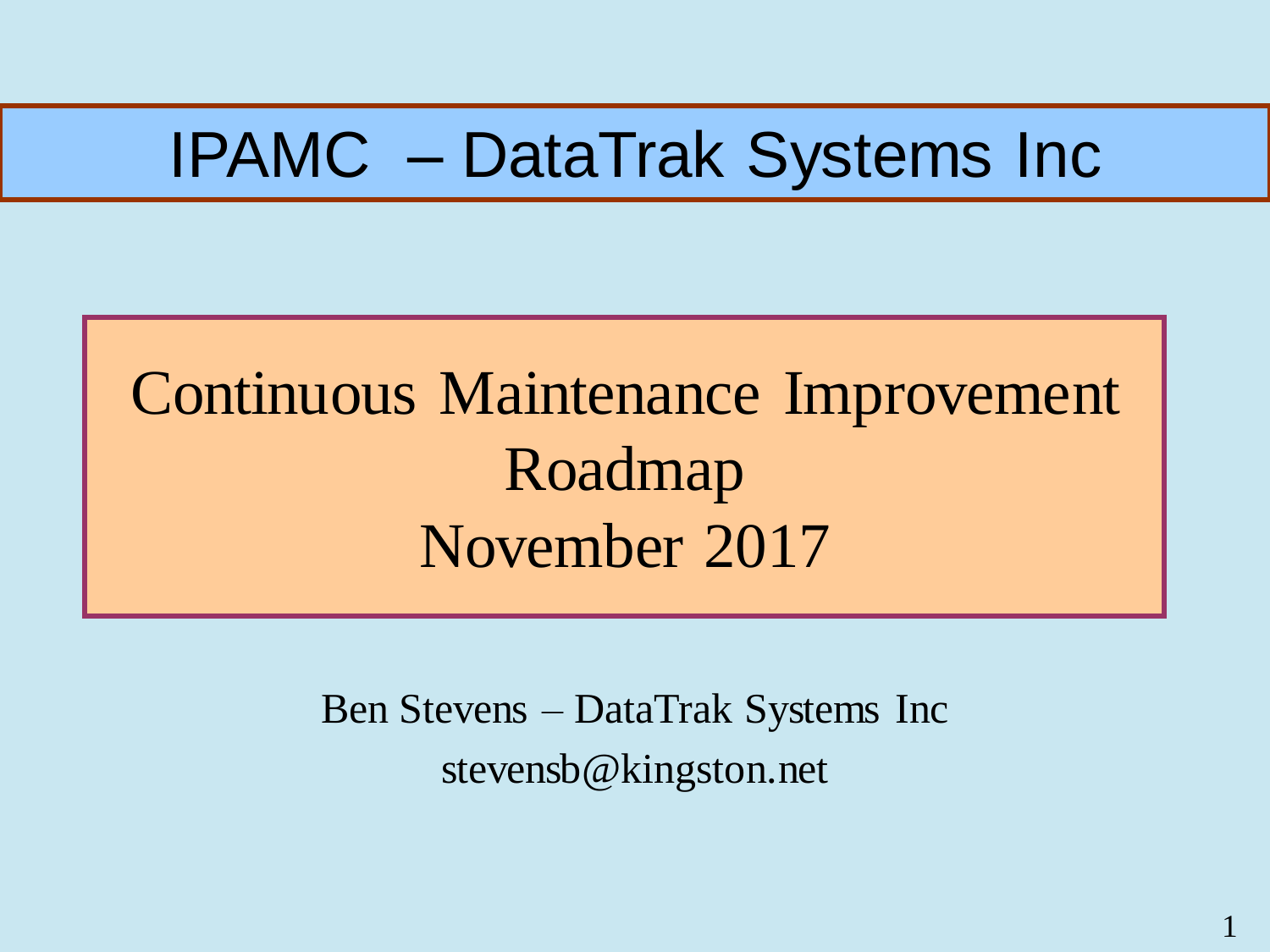## Agenda

- 1. *Introduction and definition of Best Practices*
- 2. The Maintenance Cube of Excellence
- 3. Maintenance Assessment
- 4. Best Practices for Maintenance Strategy
- 5. Using KPI's to drive Best Practices
- 6. Work Orders , Planning, Scheduling and Control Best Practices
- 7. Equipment Management and Work Tactics
- 8. Continuous Maintenance Improvement Best Practices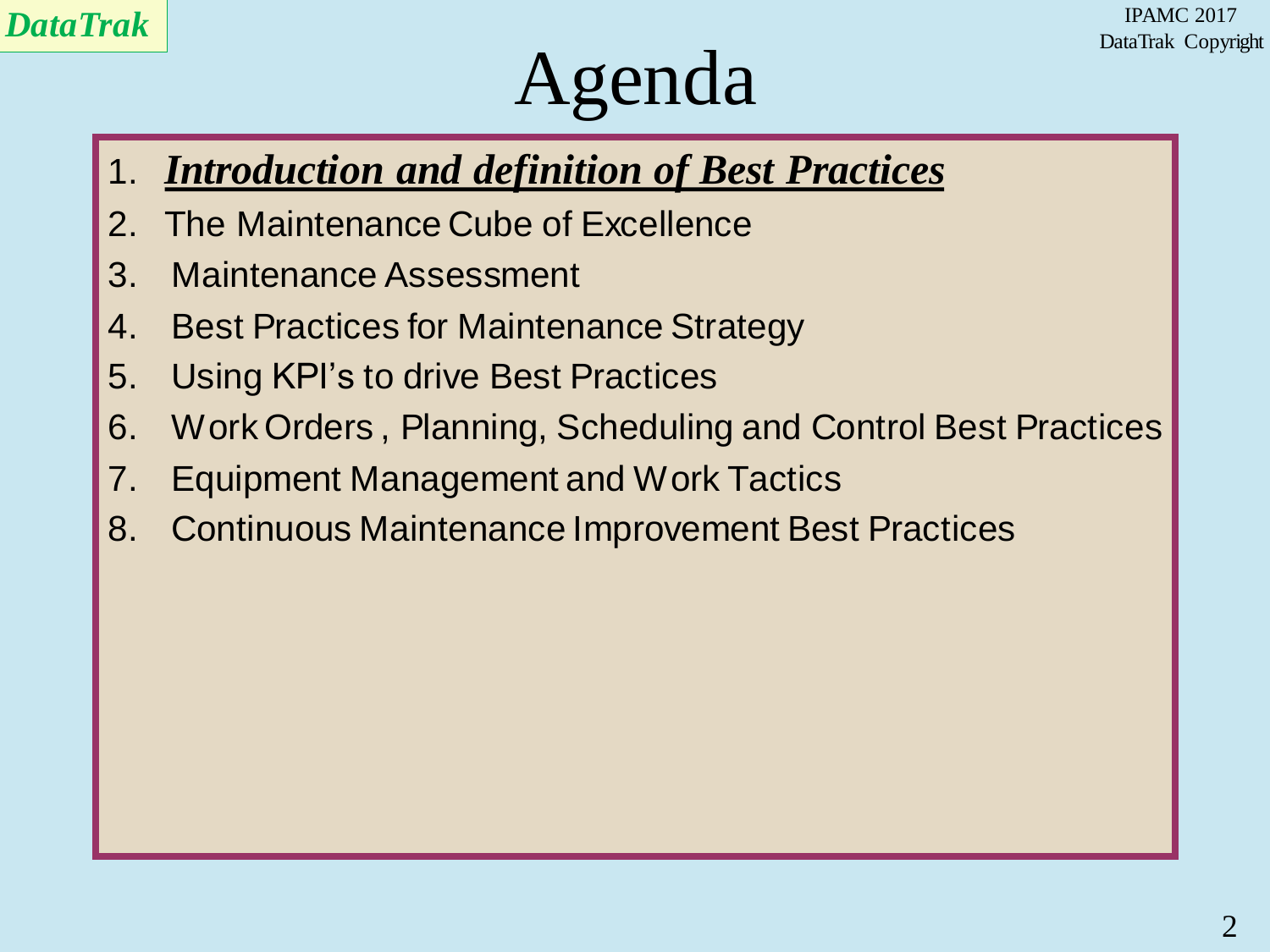## What can be achieved through a focus on Best Practices

- Cost reduction per unit output
- Increased output from increased availability of physical assets
- Risk reduction through improved safety and environmental compliance
- Increased ROI through longer asset life
- Higher levels of output & lower costs
- Fewer breakdowns and outages
- Lower capital expenditures
- Happier Customers
- Happier Owners, Happier Employees
- Less work for maintenance
- Others?

#### Prioritise them!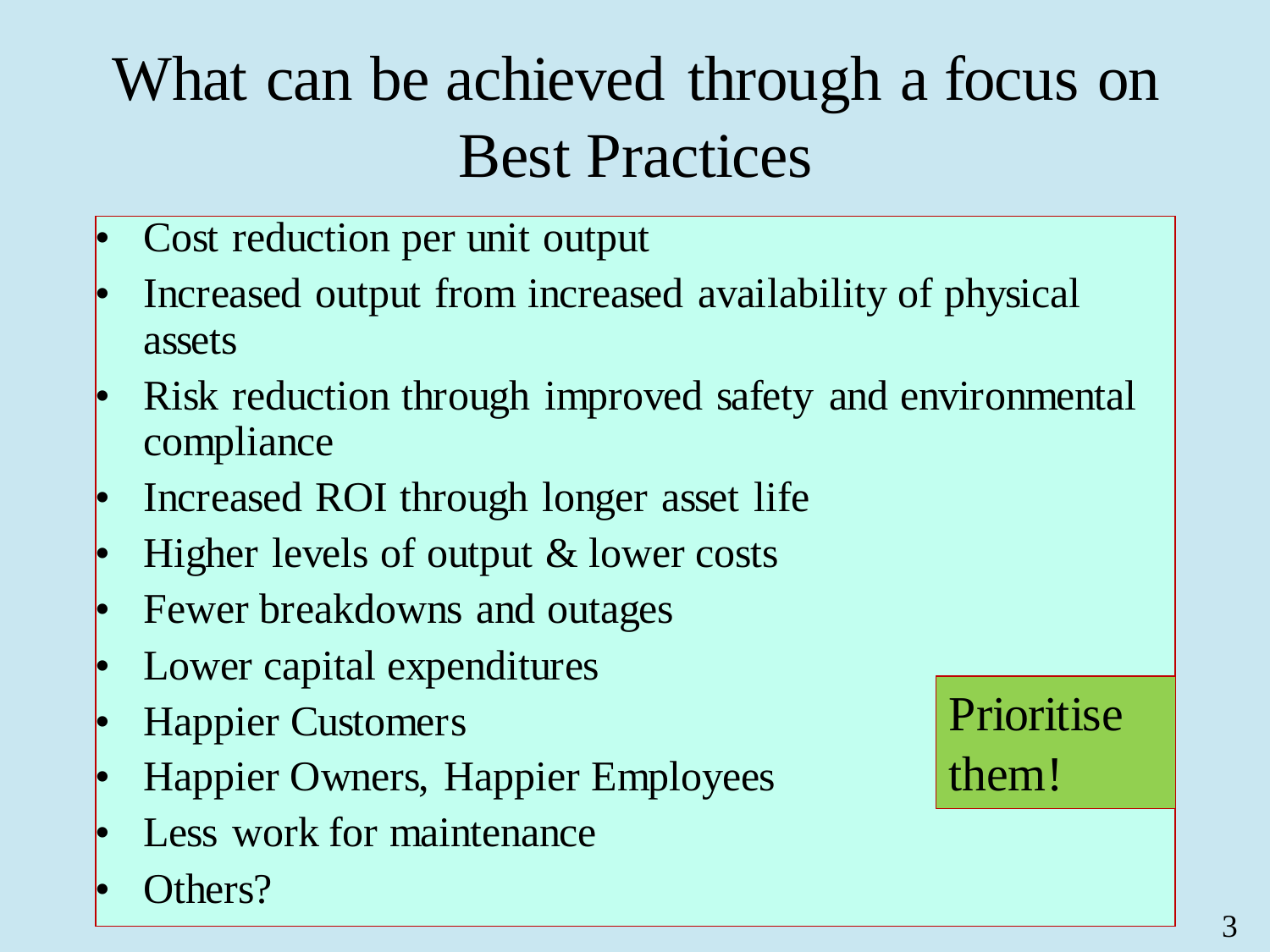

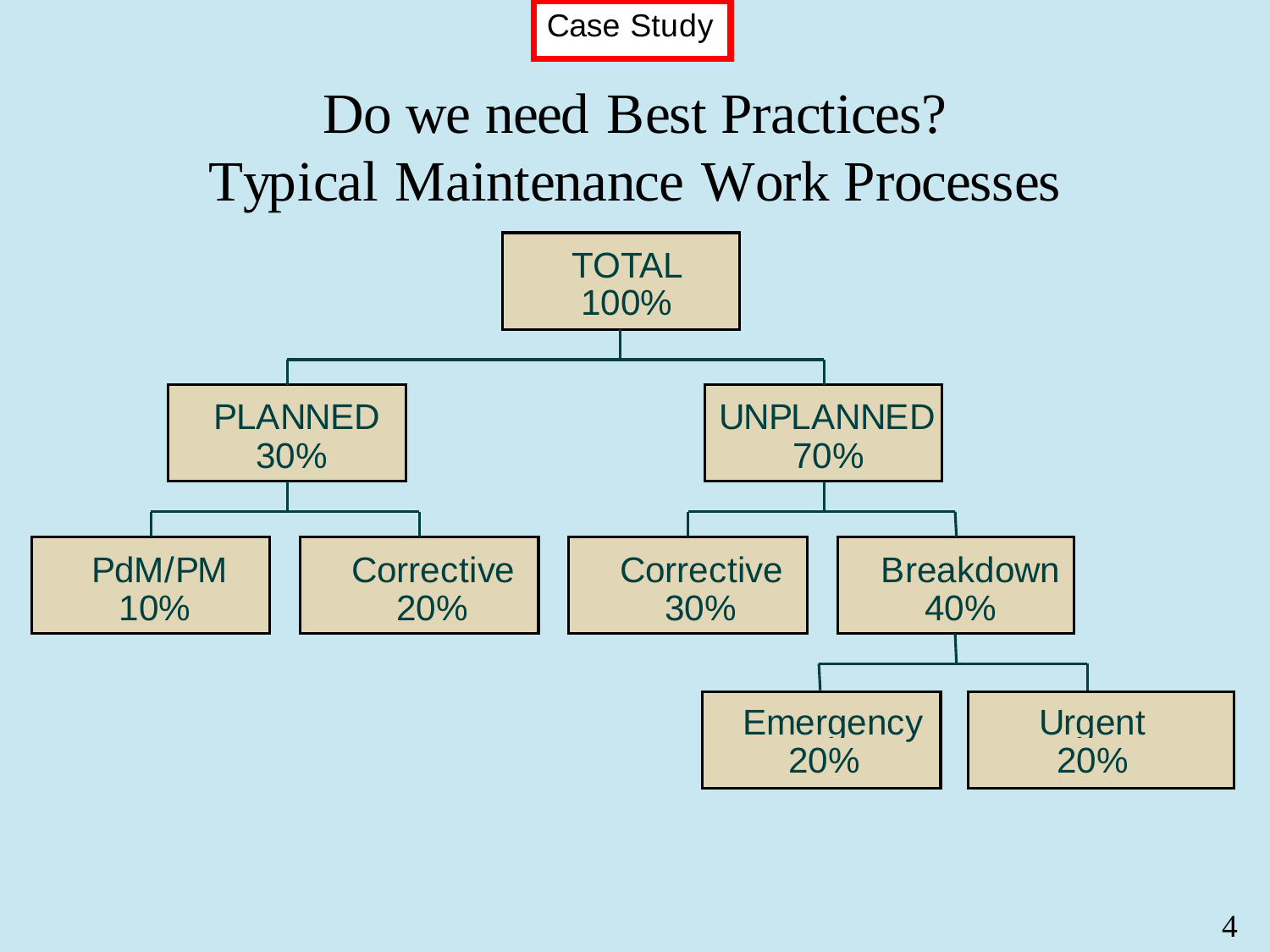

#### Benchmark Maintenance Work Processes

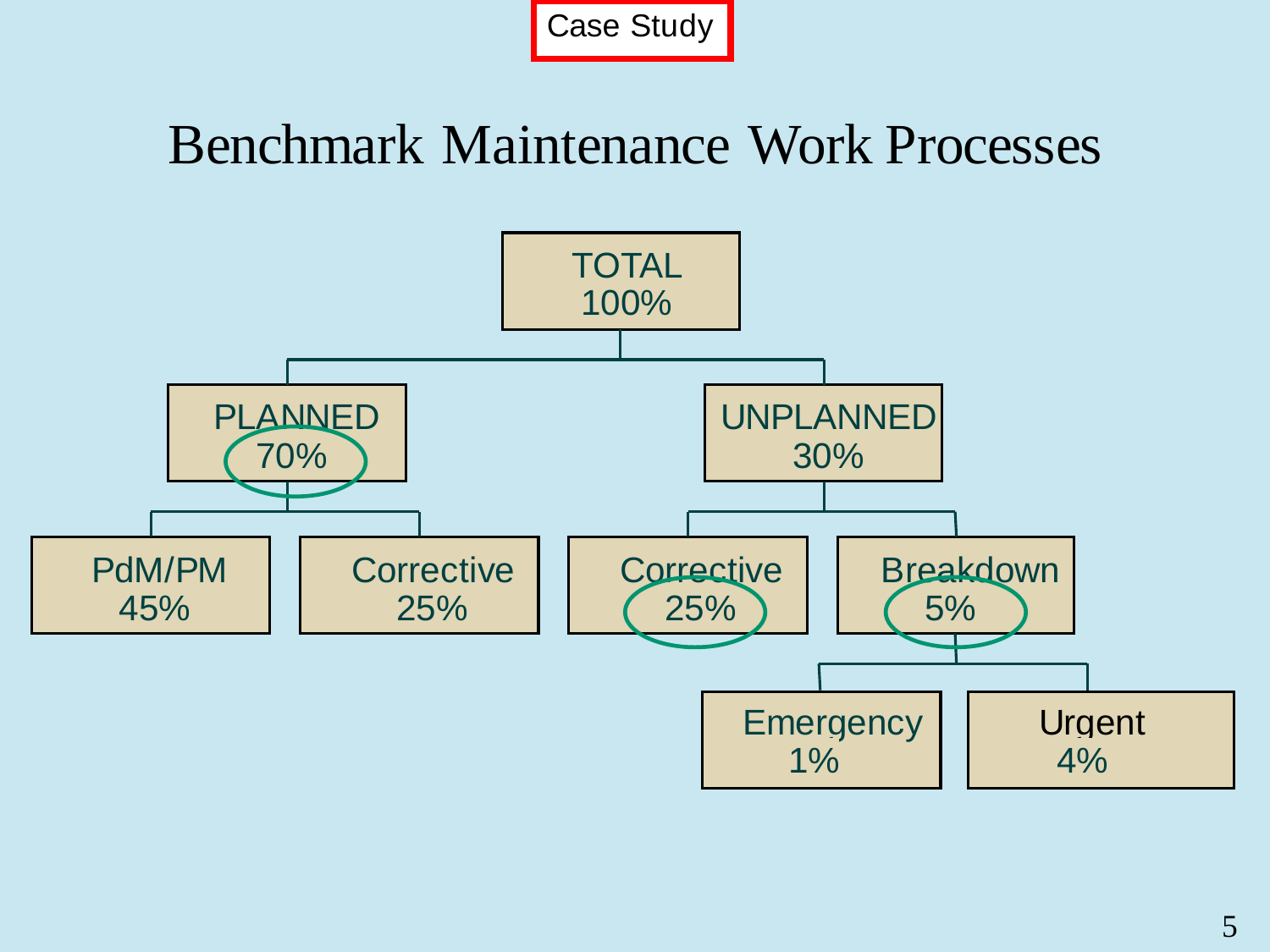Case Study

Valuing the Selection of Best Maintenance Tactics - 1

Example:

1. Assume the distribution of Maintenance is 30% Planned and PM, 30% Unplanned Corrective and 40% Breakdown.

- 2. Assume that the ratio of effort and cost is 1 to 3 to 10
- 3. Then for a \$100k spend, the cost distribution is:

| <b>Tactic</b>                         | % of Total | <b>Cost Ratio</b> | $\%$ x Cost =<br><b>Units of work</b> | Cost \$   |
|---------------------------------------|------------|-------------------|---------------------------------------|-----------|
| <b>Planned and</b><br>PM's            | 30%        |                   | 30                                    | \$5,760   |
| <b>Unplanned</b><br><b>Corrective</b> | 30%        | 3                 | 90                                    | \$17,280  |
| <b>Breakdowns</b>                     | 40%        | <b>10</b>         | 400                                   | \$76,800  |
| <b>Total</b>                          | 100%       |                   | 520                                   | \$100,000 |

That represents 520 units of work @ \$192 per unit.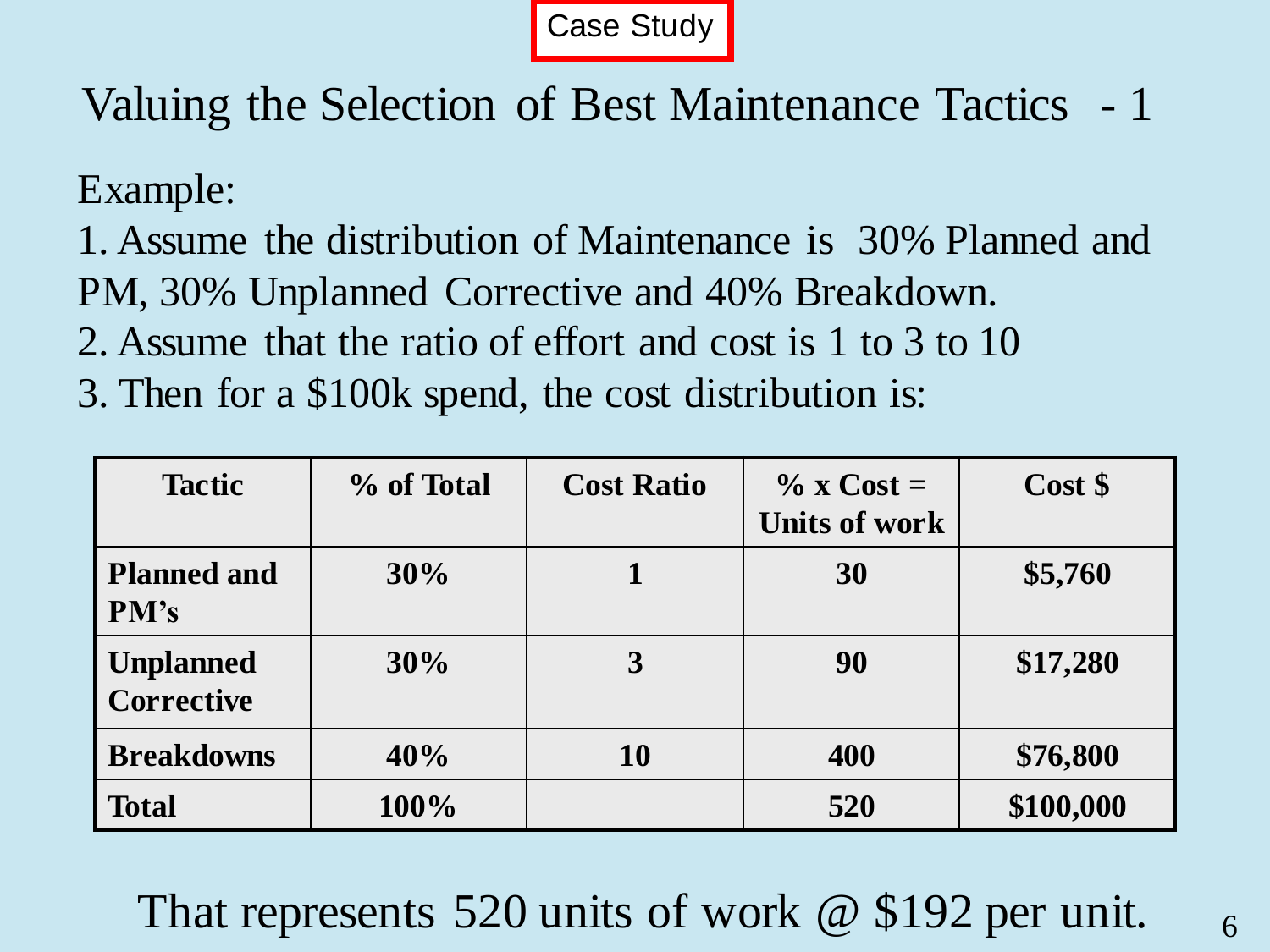Case Study

Putting a value on Best Selection of Maintenance Tactics - 2 - By increasing the Planned/PM from 30% to 70%

| <b>Tactic</b>                  | % of Total | <b>Cost Ratio</b> | <b>Activity Units</b> | Cost \$  |
|--------------------------------|------------|-------------------|-----------------------|----------|
| <b>Planned and</b><br>PM's     | 70%<br>30  |                   | 70                    | \$13,440 |
| <b>Unplanned</b><br>Corrective | 25%<br>30  | 3                 | 75                    | \$14,400 |
| <b>Breakdowns</b>              | 5%<br>40   | <b>10</b>         | 50                    | \$9,600  |
| <b>Total</b>                   | 100%       |                   | 175                   | \$37,440 |

Total cost reduction =  $$100,000 - $37,440 = $62,560$  $= 63\%$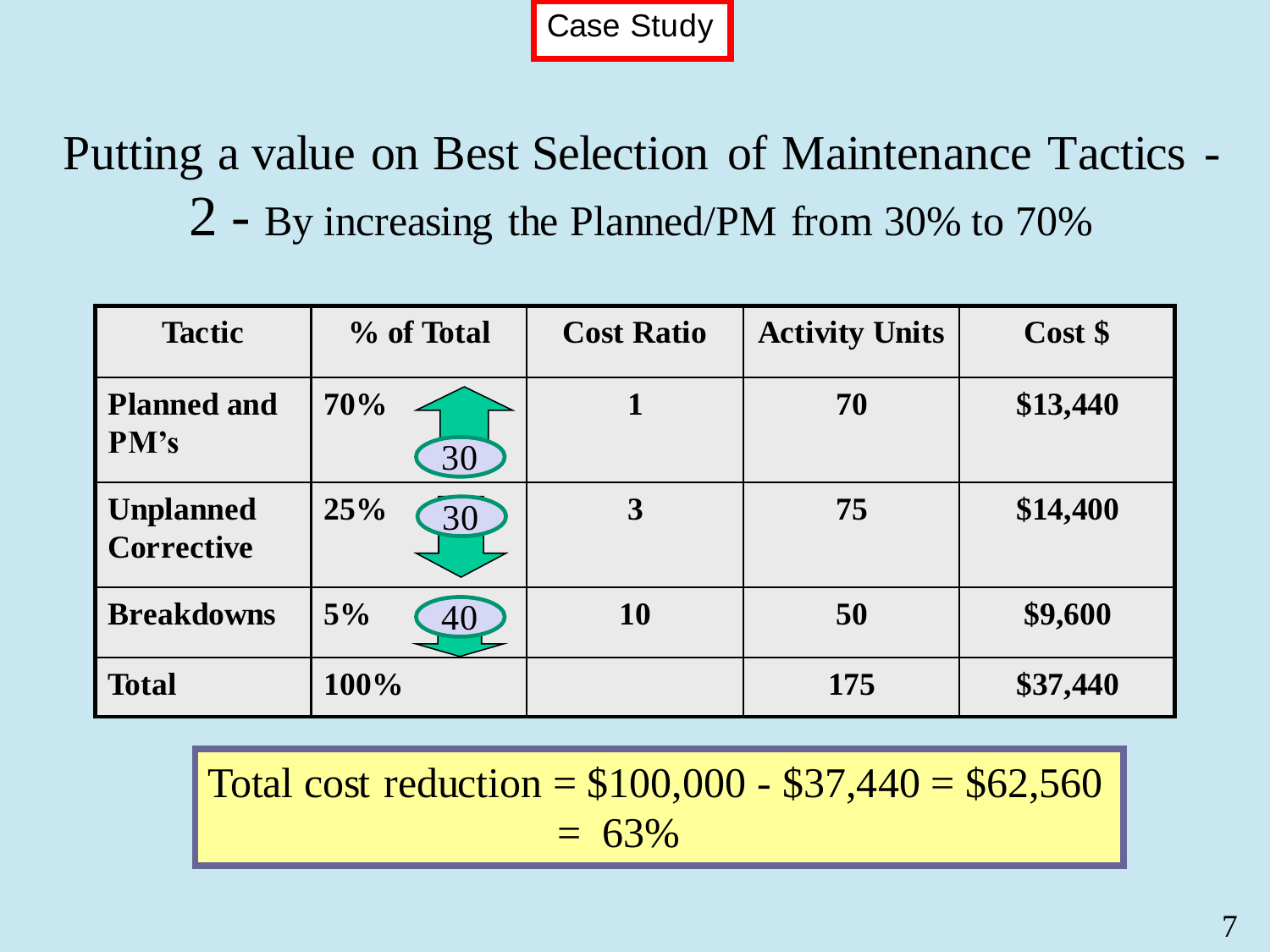## Best Practices will vary…

- …according to the business you are in
- …according to your business objectives
- …according to your culture
- There is no set of absolutes.
- They are always changing.

Maybe "Continuous Maintenance Improvement" is a better expression??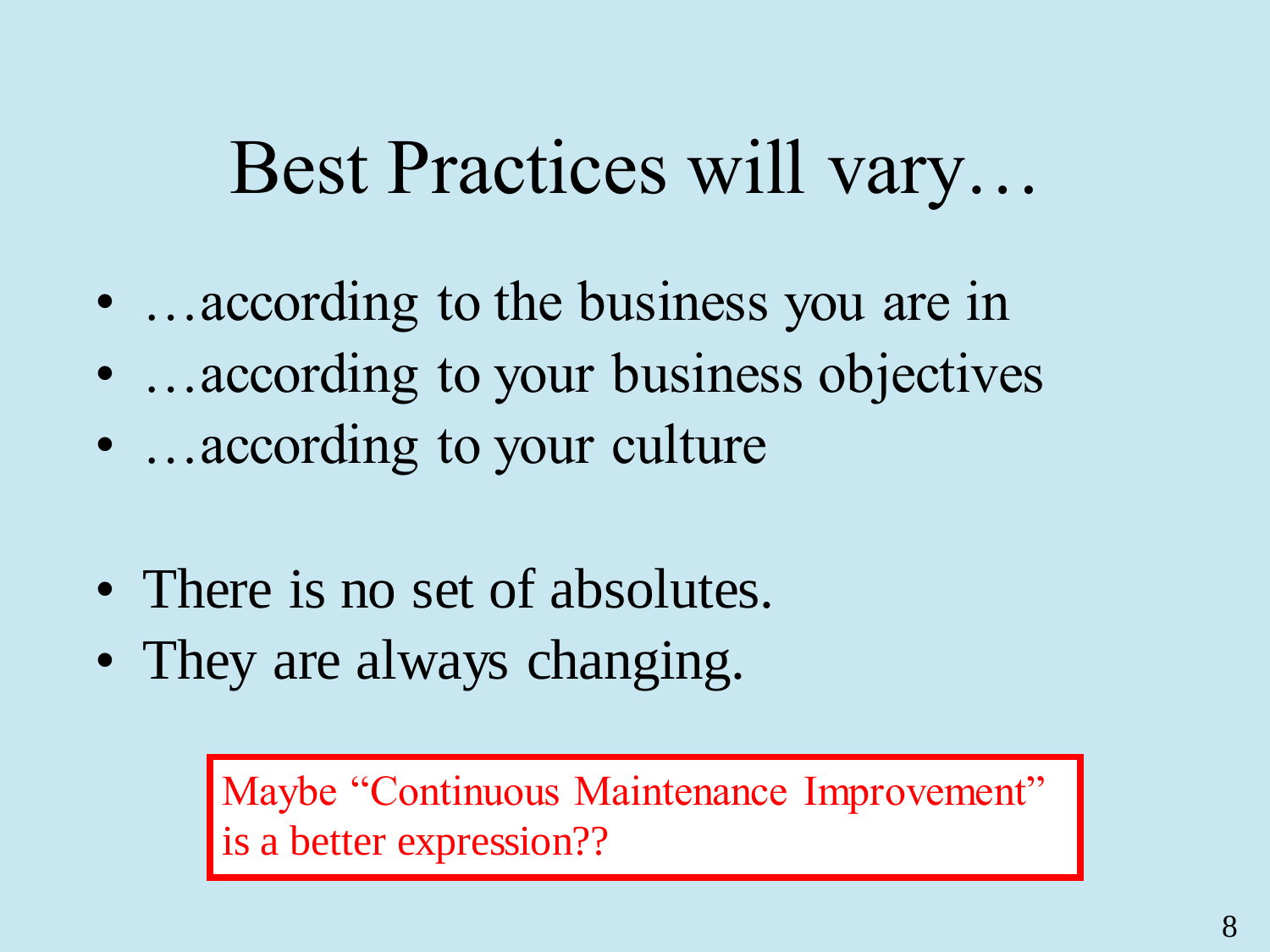### General Roadmap for Best Practices

- **Know where you are in statistical terms,**
- **Understand your Organisation's Operating and Maintenance Strategies,**
- **Investigate and select your "Best Practice" targets**
- **Investigate and select your "Best Practice" tools**
- **Establish numeric targets**
- **Identify gaps in performance between actual and target**
- **Set up a Performance Management system**
- **Create case for change and train train train**
- **Execute to desired performance**
- **Establish a long-term, continuous improvement feedback loop**
- **Do root cause analysis on shortfalls.**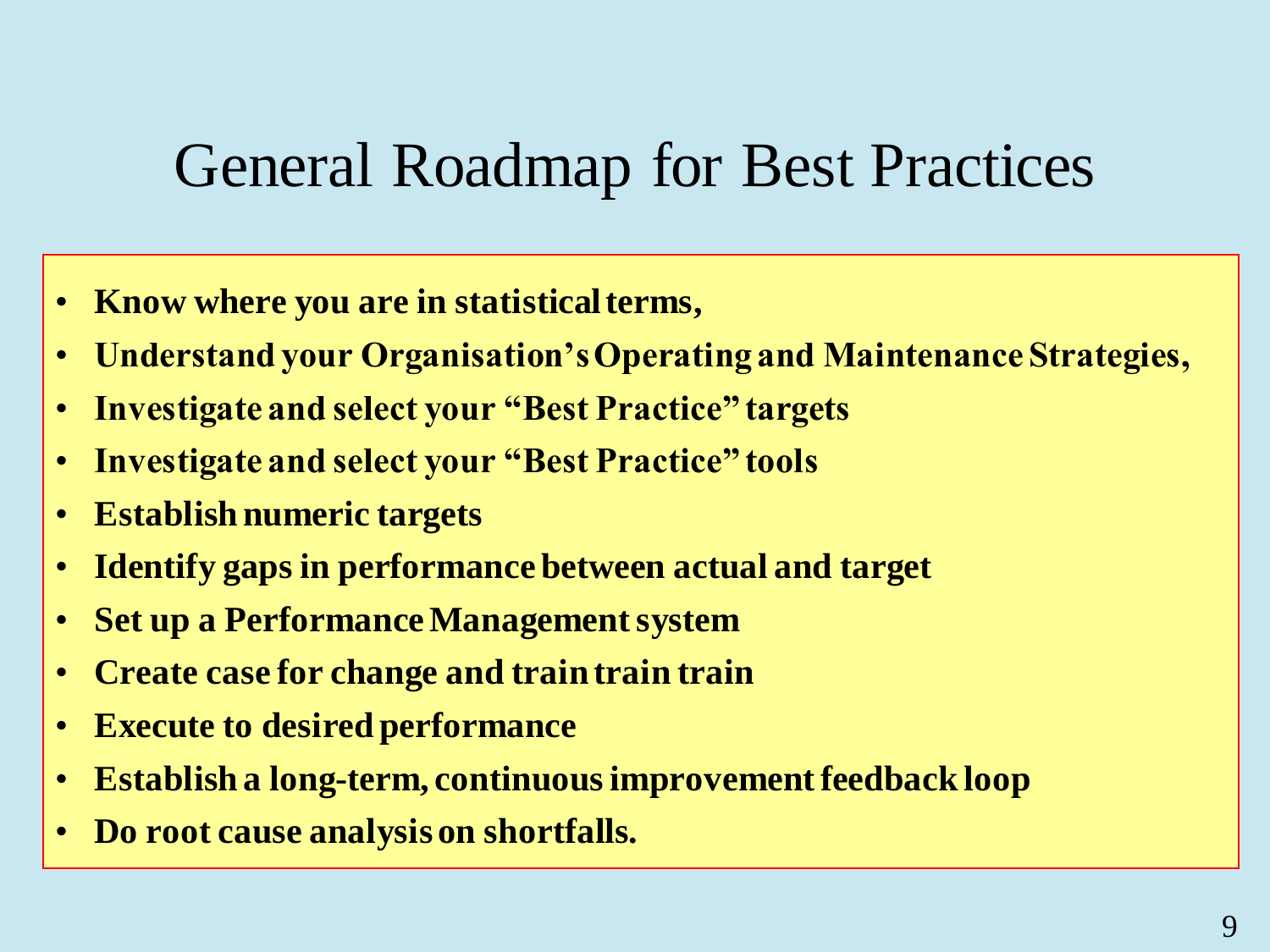# **Among all the details, the basics are simple….**

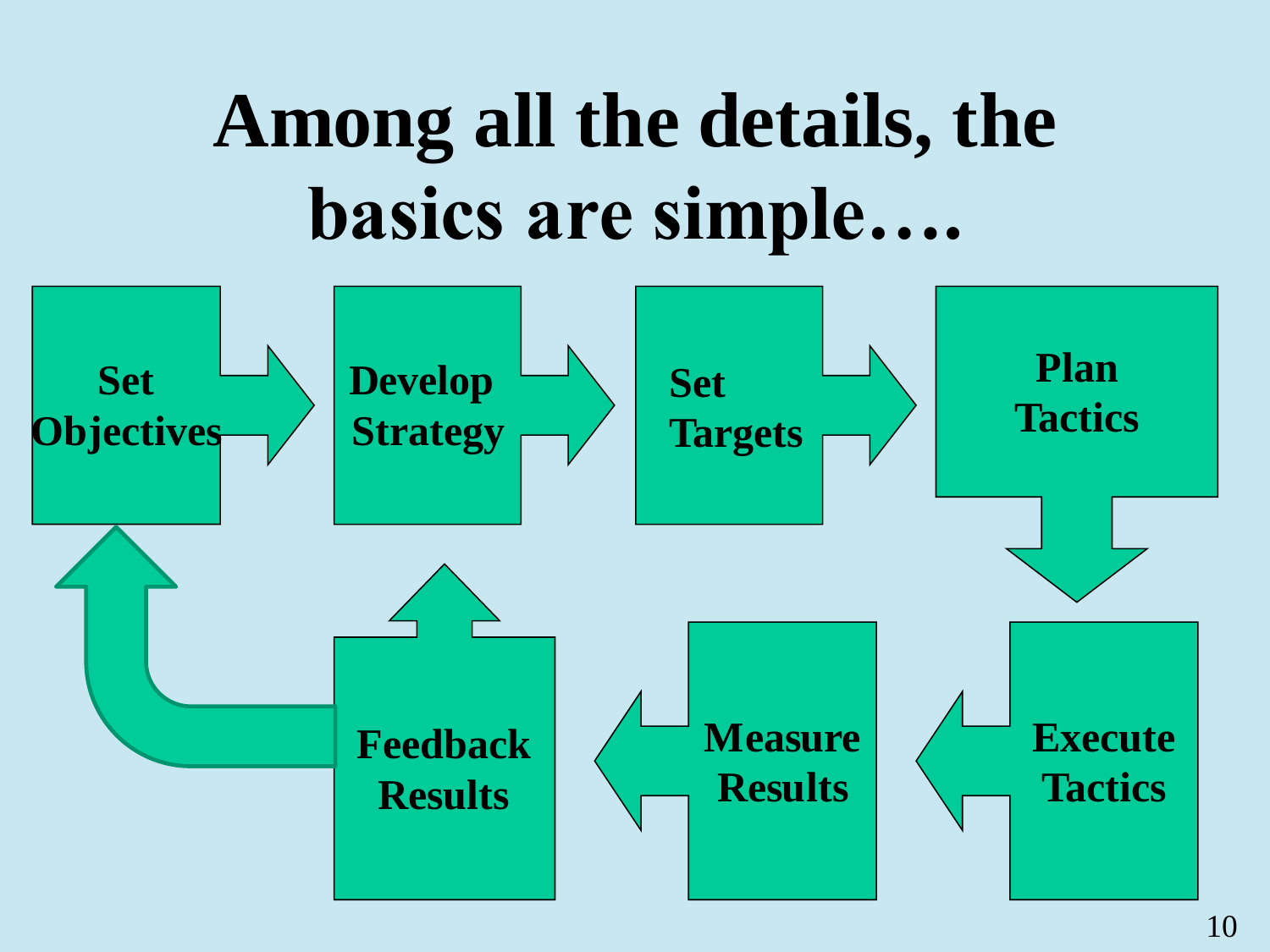## Agenda

- 1. Introduction and definition of Best Practices
- 2. *The Maintenance Cube of Excellence*
- 3. Maintenance Assessment
- 4. Best Practices for Maintenance Strategy
- 5. Using KPI's to drive Best Practices
- 6. Work Orders , Planning, Scheduling and Control Best Practices
- 7. Equipment Management and Work Tactics
- 8. Continuous Maintenance Improvement Best Practices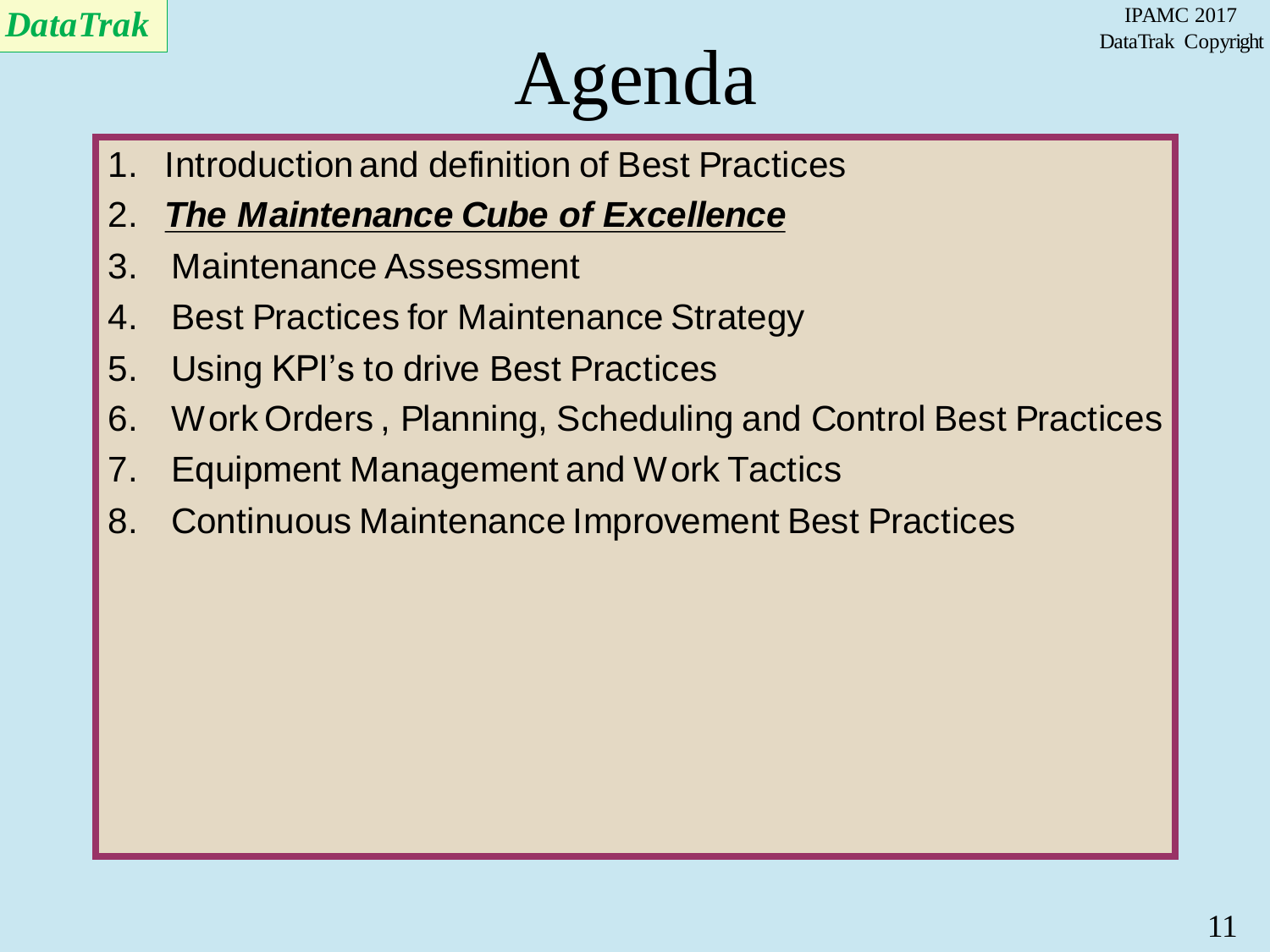*The Excellence Cube -* A framework for a Best Practices Roadmap *In memory of John Campbell*

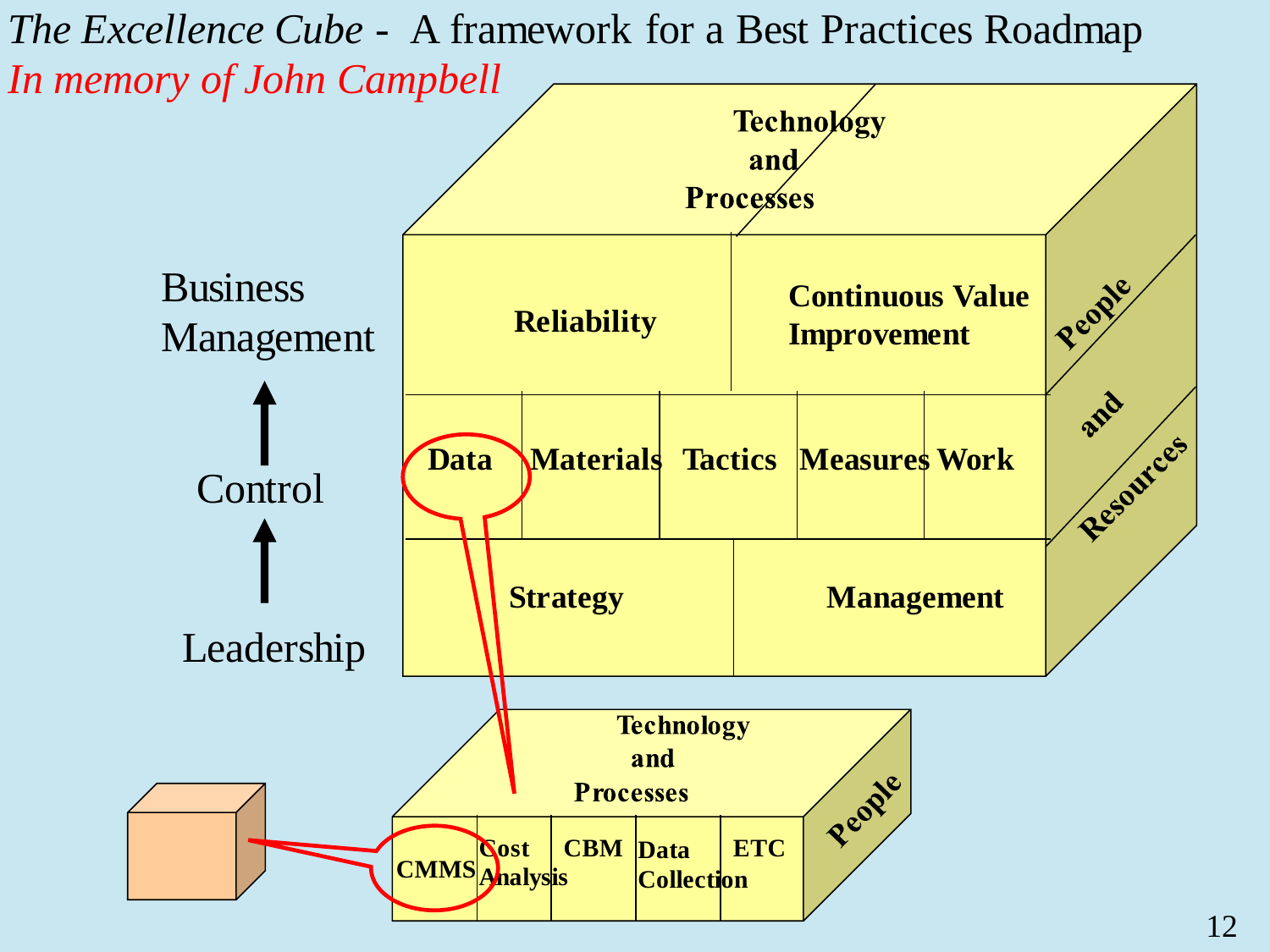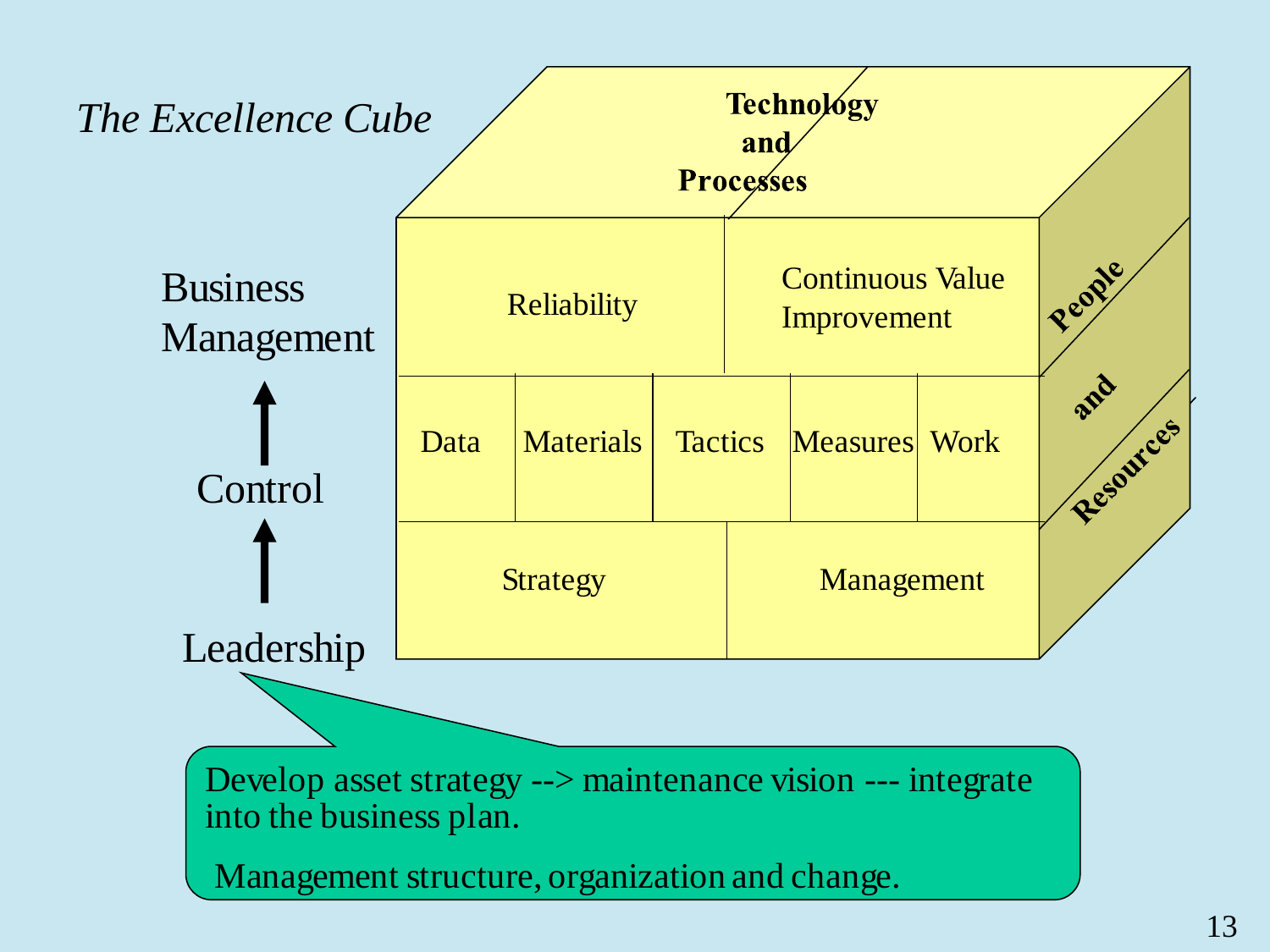

•Asset life-cycle productivity, including:

–work identification and planning - work scheduling and coordination –purchasing and inventory eselection of maintenance tactics –technical and information support - performance measurement

14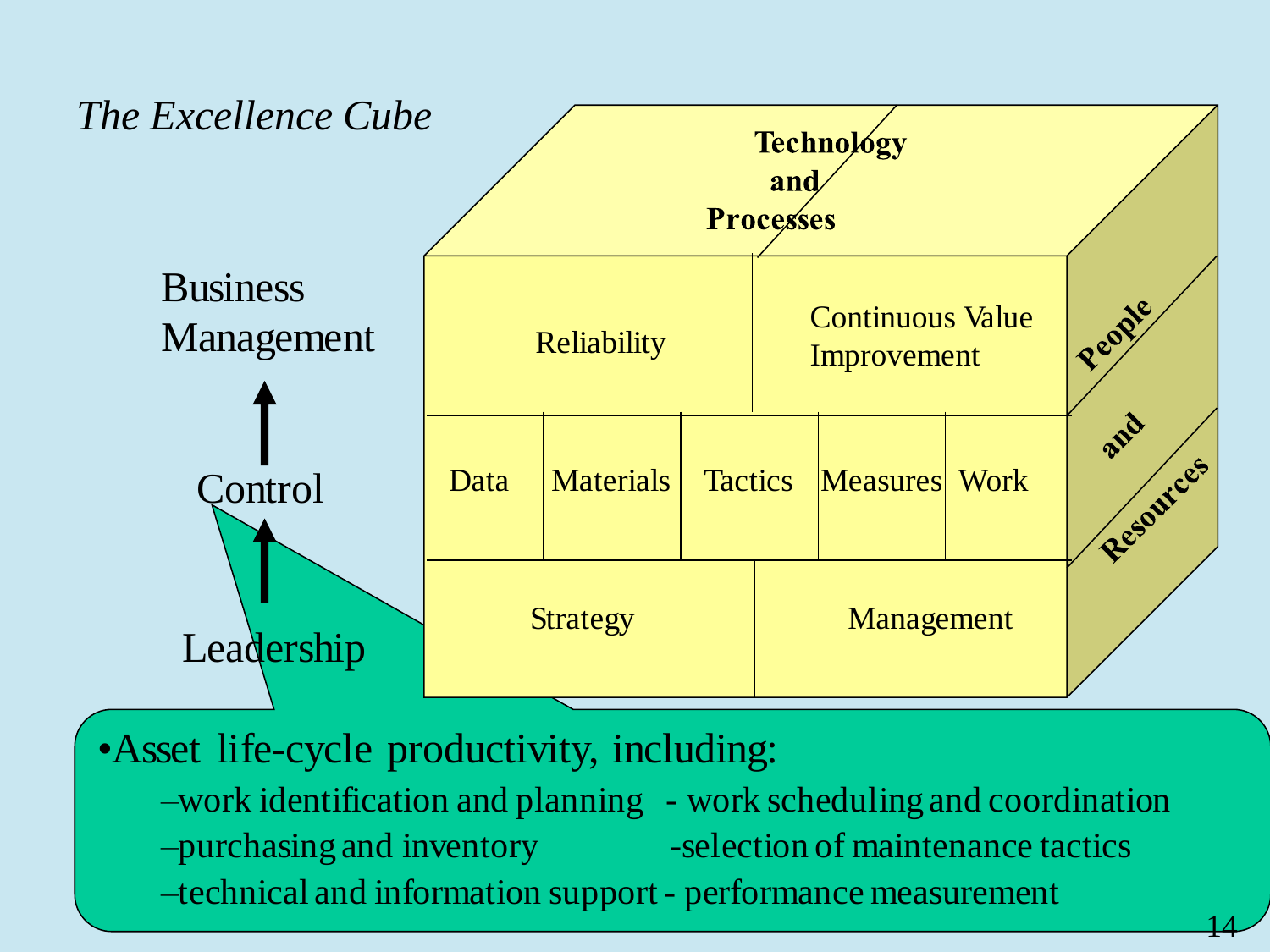

**- Performance Improvement via failure management.**

**- Improved productivity via proactive and planned maintenance.**

-**Integration of all resources - maintenance, materials, operations, technical, and admin.**

-**Measurement and increase in the value of Maintenance** 15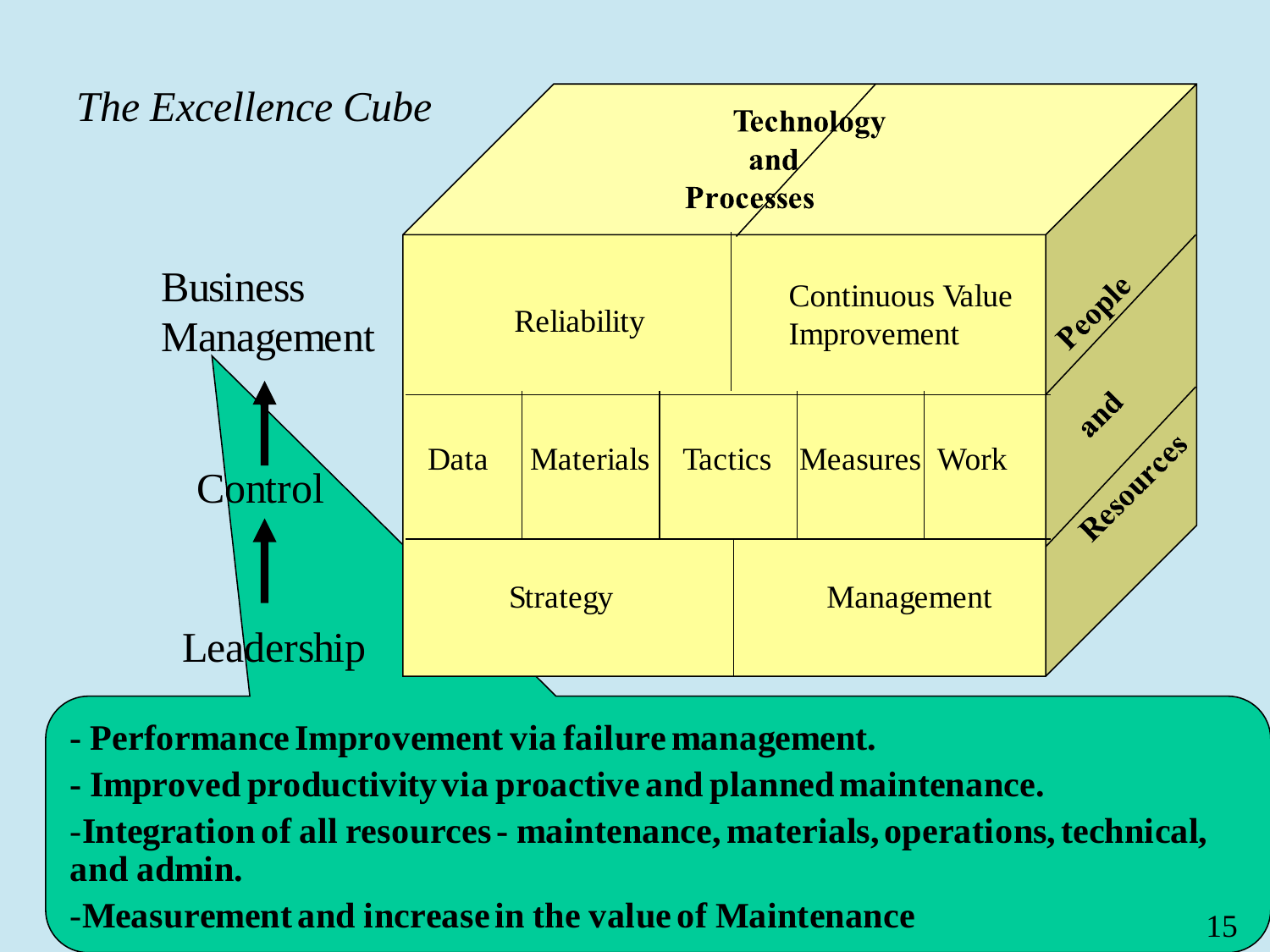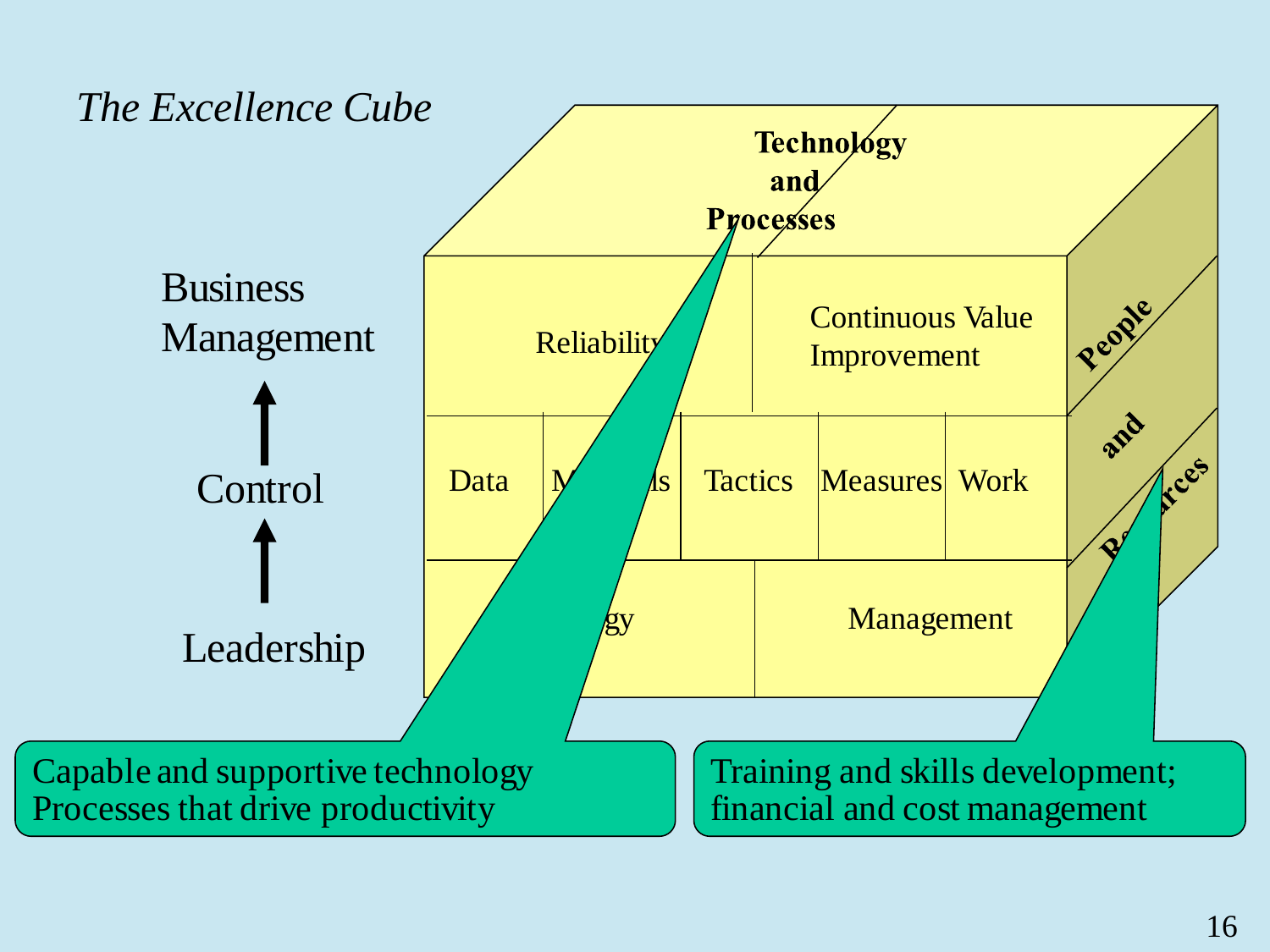## Agenda

- Introduction and definition of Best Practices
- 2. The Maintenance Cube of Excellence
- *3. Maintenance Assessment*
- 4. Best Practices for Maintenance Strategy
- 5. Using KPI's to drive Best Practices
- 6. Work Orders , Planning, Scheduling and Control Best Practices
- 7. Equipment Management and Work Tactics
- 8. Continuous Maintenance Improvement Best Practices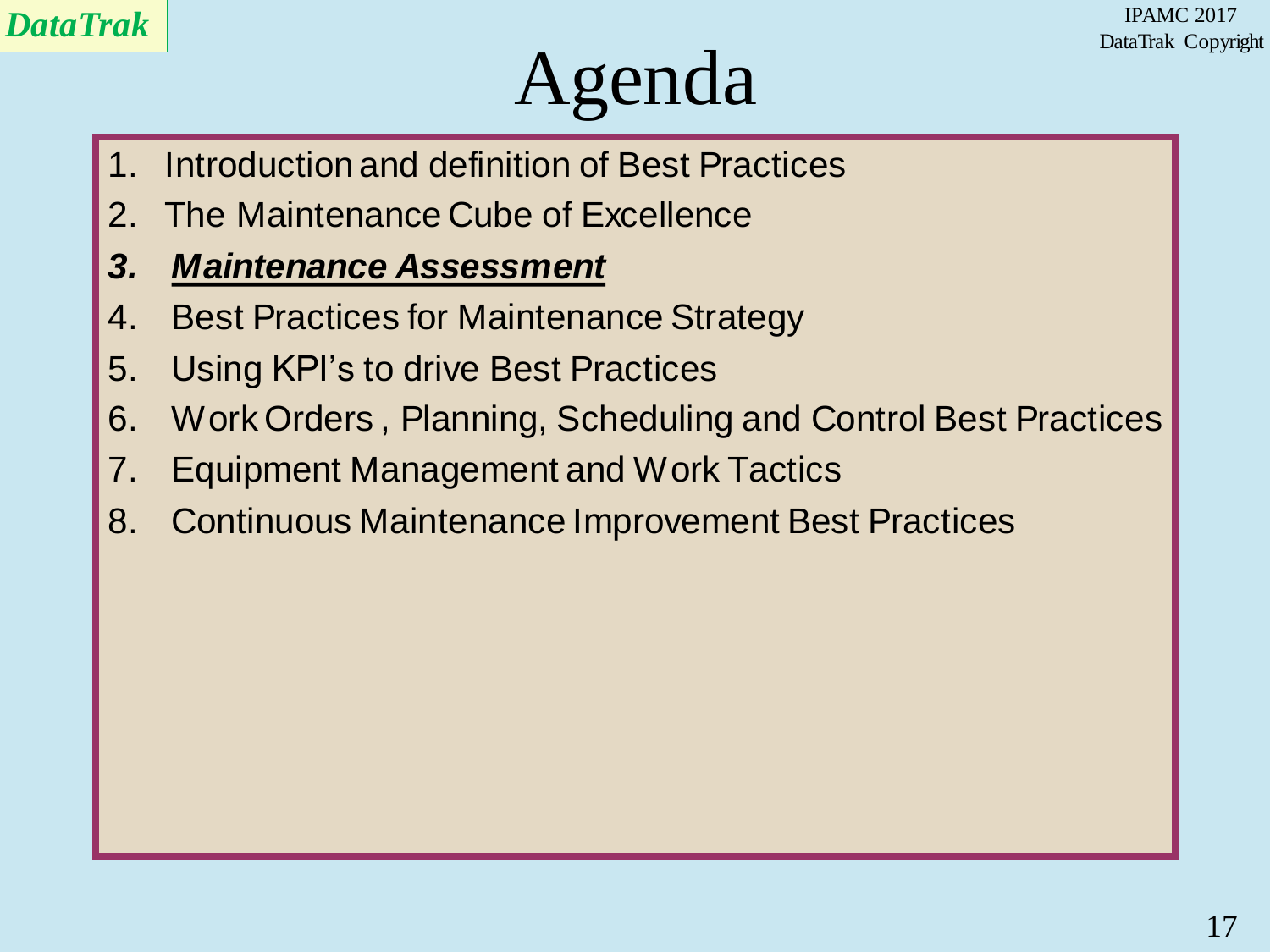Maintenance Cube of Excellence acts as the basis for Maintenance Assessment – Objectives:

- 1. To provide a high level, objective review of the Maintenance function.
- 2. To identify strengths and weaknesses
- 3. To provide recommendations and benefits, and to propose priorities.
- 4. To provide real value in terms of needs, priorities, directions and next steps
- 5. To create a road map for change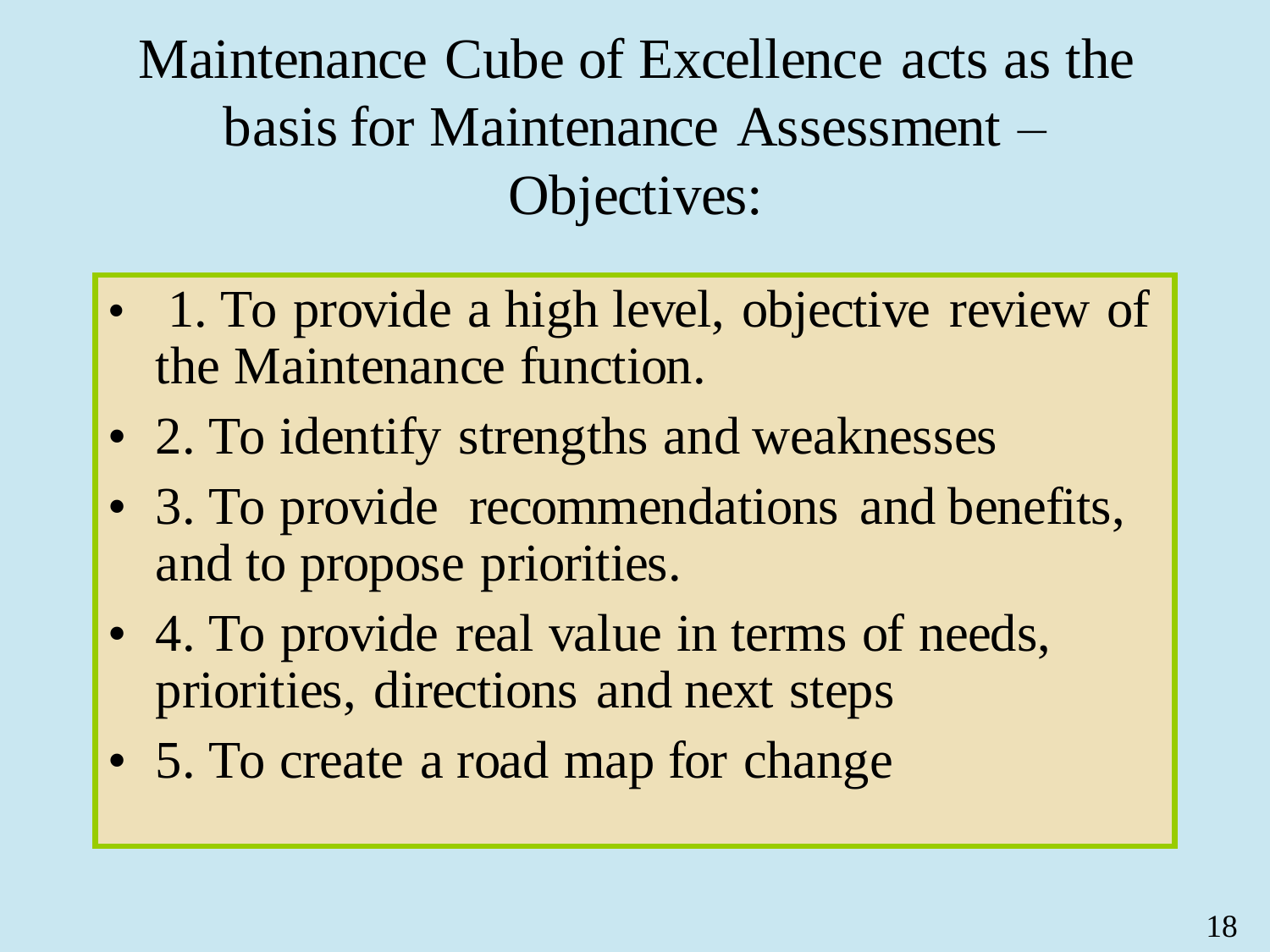#### Maintenance Organization doing formal Assessments typically…

|                             | want to move towards World Class Maintenance                                                 |
|-----------------------------|----------------------------------------------------------------------------------------------|
| $\mathcal{D}_{\mathcal{L}}$ | want to improve their Maintenance operations and are looking<br>for the best place to start. |
| 3                           | think they need to change strategies                                                         |
| $\overline{4}$              | get reasonable value from their Maintenance IT Systems, but<br>want to increase the ROI      |
| 5                           | recognise they need help straightening out an internal problem                               |
| 6                           | have an appetite for change?                                                                 |
|                             | Know they can get their boss to approve the process?                                         |
| 8                           | and agree to the changes recommended?                                                        |
|                             | Do you (tick, X or ? For your organization                                                   |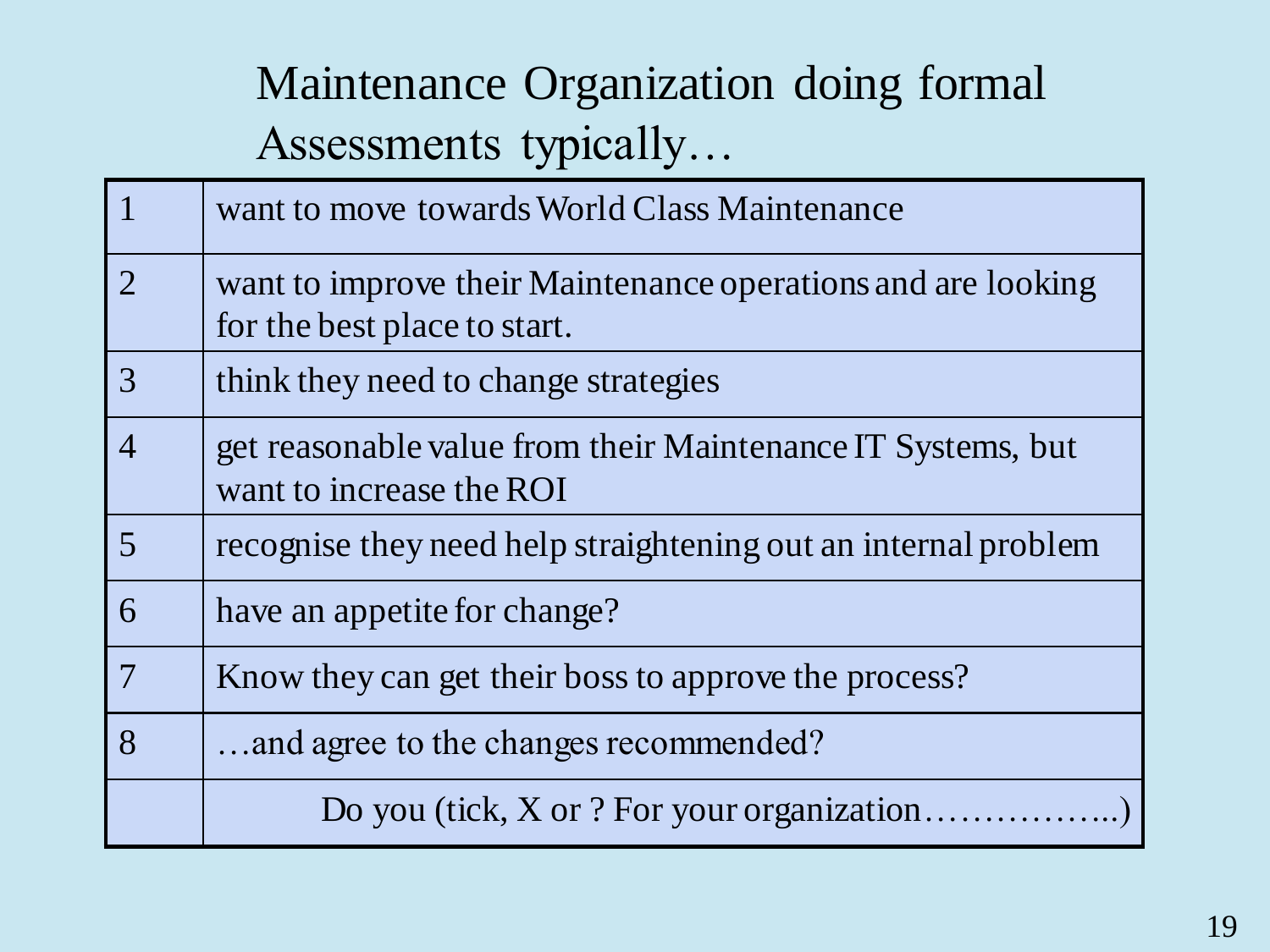#### Assessments have a common Methodology:



#### Sample Teams

- 1. Internal -- Maintenance Engineer, Maintenance Manager, Maintenance Supervisor, Selected Trades PLUS a facilitator (usually external)
- 2. External Experienced consultant or consulting team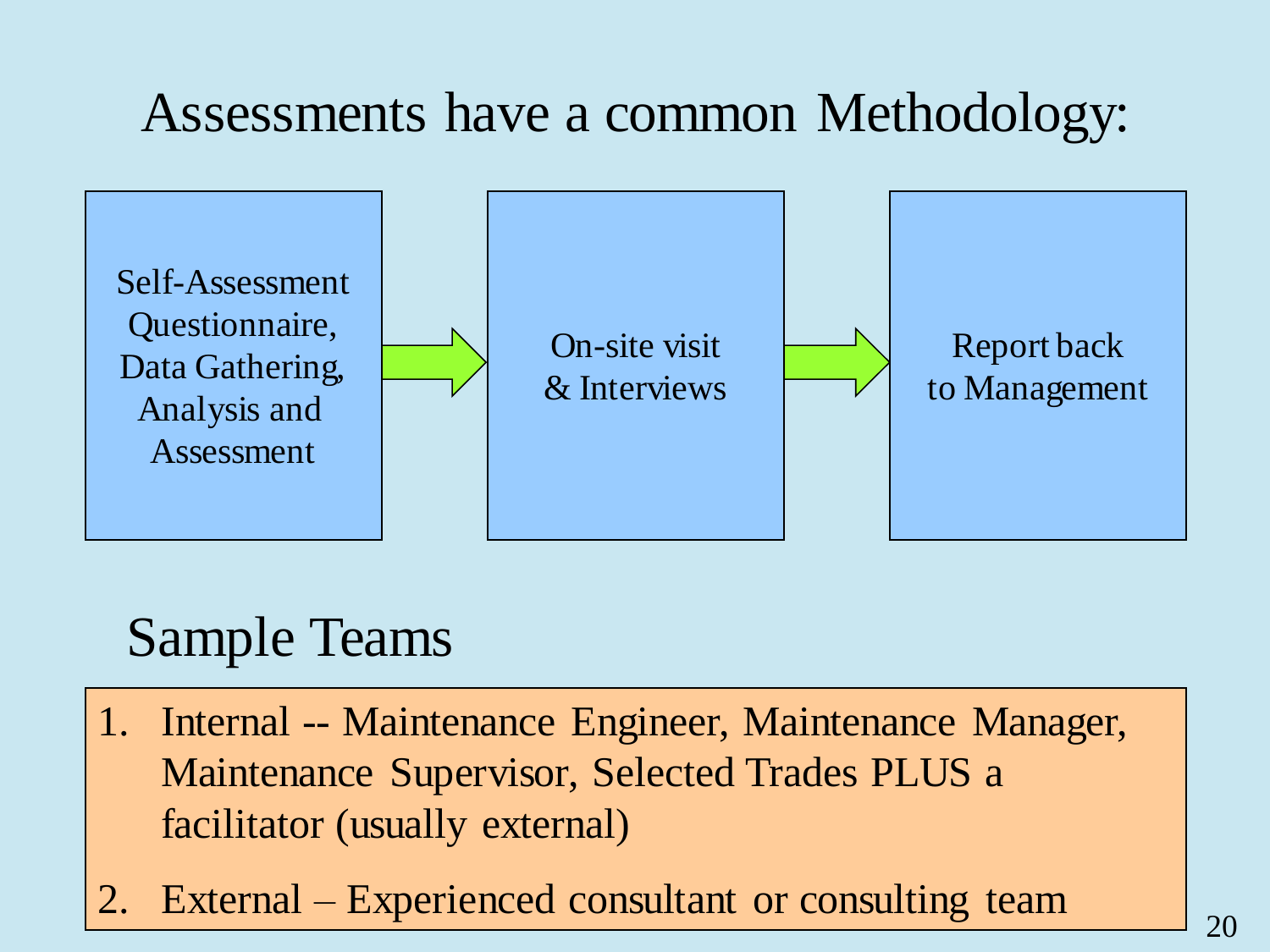## So where do we start???

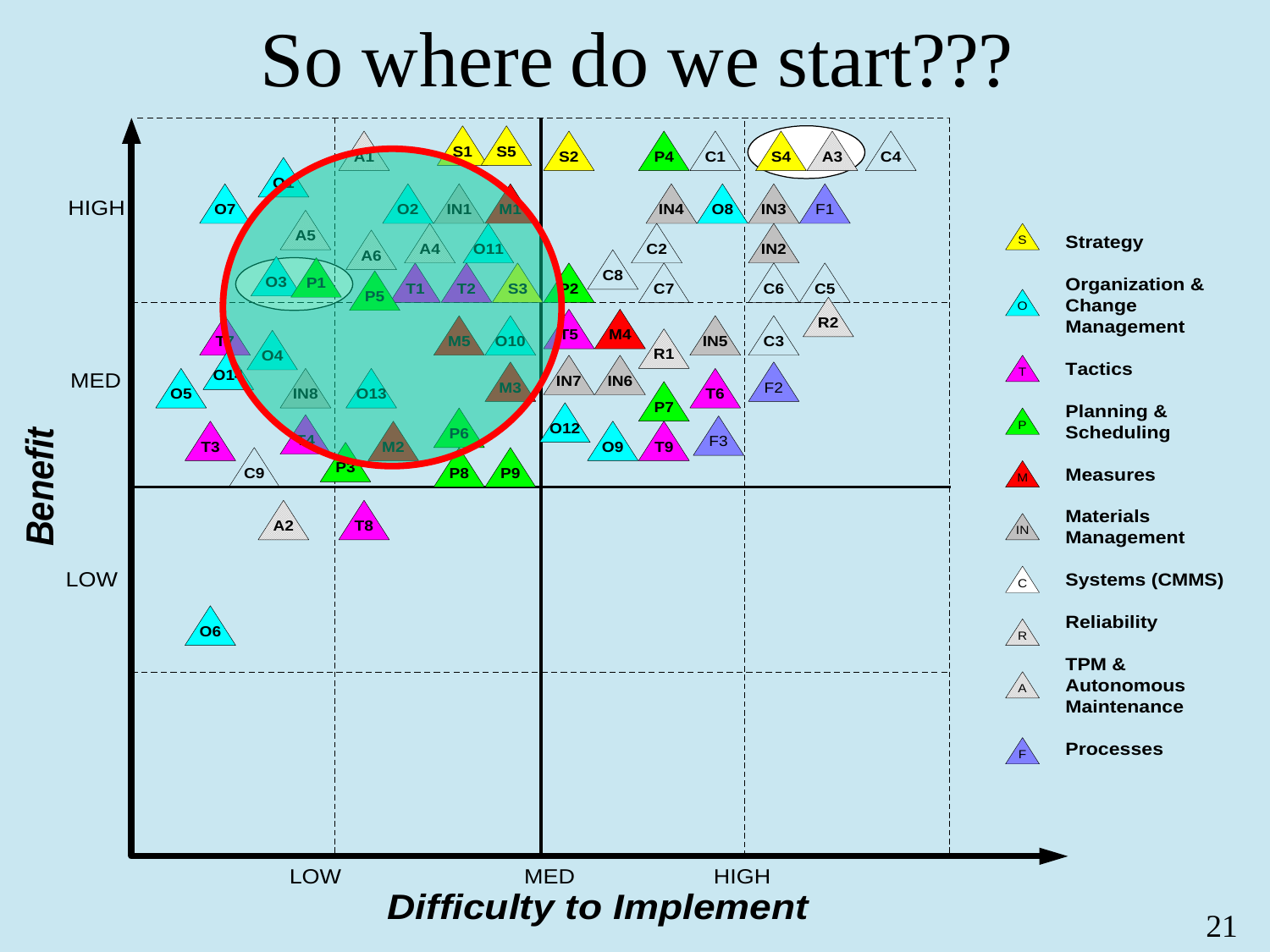## Best Practices - Where do you stand?

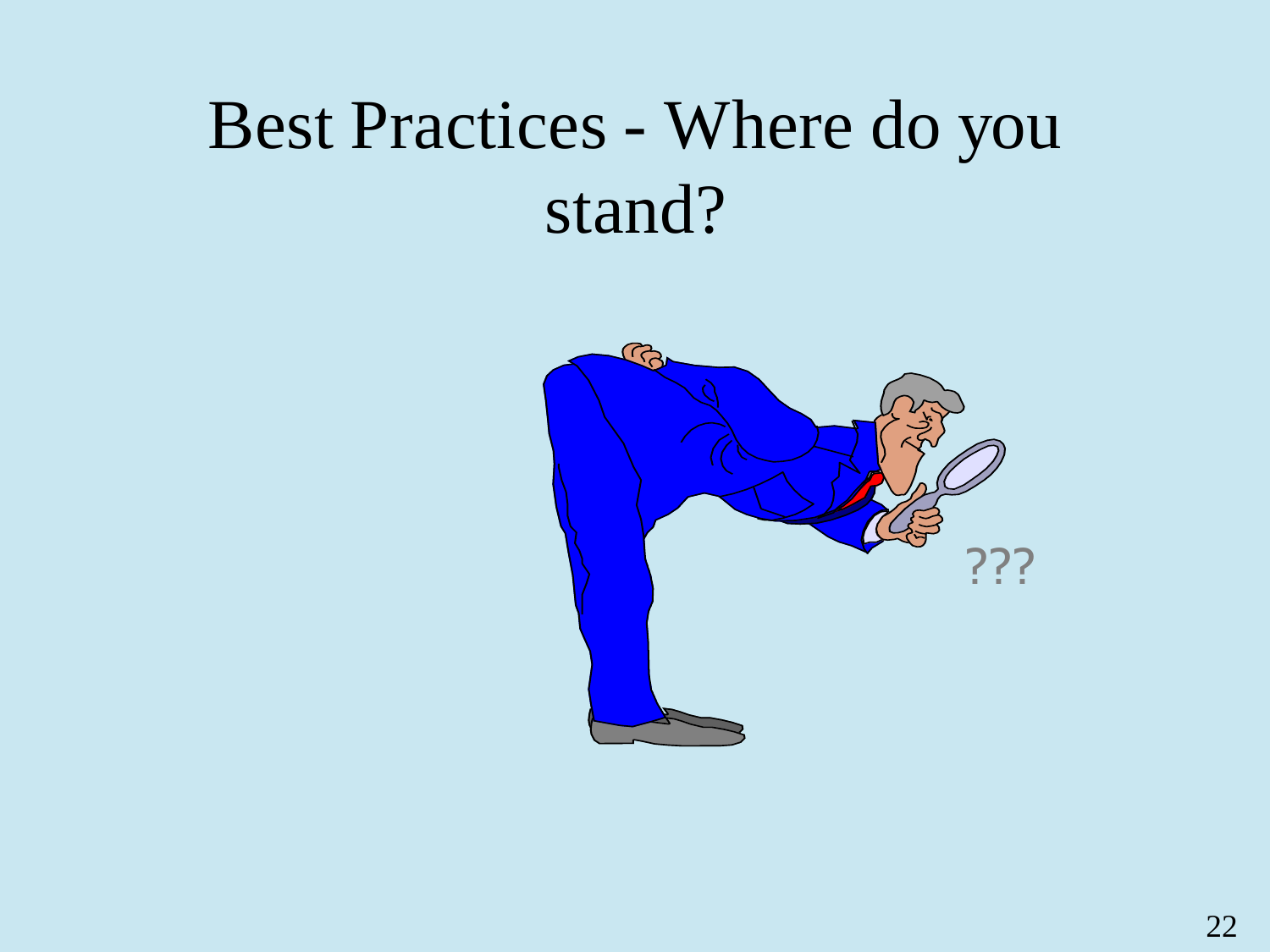# Where do you stand – 1

Adapted from JC Campbell: Uptime

|                           | <b>Strategy</b>                                       | <b>Organization</b><br><b>Management</b>           | <b>Planning &amp;</b><br><b>Scheduling</b>                        | <b>Maintenance</b><br><b>Tactics</b>                            | <b>Performancel</b><br><b>Measures</b>                              | <b>Information</b><br><b>Technology</b>                               | <b>Reliability</b><br><b>Engineering</b>                                 | <b>Process</b><br><b>Analysis</b>                                         |
|---------------------------|-------------------------------------------------------|----------------------------------------------------|-------------------------------------------------------------------|-----------------------------------------------------------------|---------------------------------------------------------------------|-----------------------------------------------------------------------|--------------------------------------------------------------------------|---------------------------------------------------------------------------|
| <b>Excellence</b>         | Set corporate<br>mtc. strategy<br>/ asset<br>strategy | <b>Multi-skilled</b><br>independent<br>trades      | Long term &<br>major project<br>planning &<br>engineering         | <b>All tactics</b><br>based on<br>analysis                      | OEE; bench<br>marking, full<br>cost<br>database                     | <b>Fully</b><br>integrated,<br>common<br>database                     | Full value,<br>risk analysis<br><b>RCM</b> and<br>root cause<br>analysis | <b>Regular Re-</b><br>view of Pro-<br>cess Cost,<br><b>Time Quality</b>   |
| <b>Competence</b>         | Long term<br>improvement<br>plan                      | <b>Some</b><br>multi-skilling                      | Good job<br>planning,<br>eng'g suppol                             | Some CBM,<br>some PM,<br>scheduling & few surprises separate    | <b>MTBF/MTTR</b><br>availability,<br>mtc. costs                     | <b>Fully</b><br>functional:<br>linked to<br>financials &<br>materials | <b>Some</b><br><b>FMECA used</b>                                         | <b>Some review</b><br>of Admin,<br>Eng and<br><b>Trades</b><br>procedures |
| <b>Under-</b><br>standing | Annual<br>improvement<br>plan                         | <b>Decentralize</b><br>mixed trade<br>teams        | <b>Planning</b><br>group<br>established;<br>ad hoc<br>engineering | <b>Time and</b><br>use based<br>inspections.<br><b>Some NDT</b> | Downtime by<br>cause; Mtc.<br>costs<br>available                    | <b>Fully</b><br>functional;<br>stand alone                            | <b>Good failure</b><br>database;<br>well used.                           | <b>Some review</b><br>of Trades<br><b>Processes</b><br>and Tactics        |
| <b>Awareness</b>          | <b>PM</b><br>improvement<br>program                   | <b>Partly</b><br>centralized<br>for some<br>trades | <b>Troubleshoo</b><br>ing support;<br>inspection<br>scheduling    | <b>Time based</b><br>inspections                                | <b>Some</b><br>downtime<br>records; mtc.<br>costs not<br>segregated | <b>Basic mtc.</b><br>scheduling,<br>some parts<br>records             | <b>Collect data</b><br>but make<br>little use of it                      | One time<br>review of<br><b>Maintenance</b><br><b>Process</b>             |
| <b>Innocence</b>          | <b>Mostly</b><br>reactive<br>breakdown<br>mtc.        | <b>Highly</b><br>centralized.                      | No planning, Shutdown<br>little<br>scheduling & only<br>no        | inspections                                                     | <b>No</b><br>systematic<br>approach;<br>mtc. cost                   | <b>Manual or</b><br>ad-hoc<br>specialty<br>systems                    | <b>No failure</b><br>records.                                            | <b>Never</b><br>reviewed                                                  |
|                           |                                                       |                                                    | engineering                                                       |                                                                 | unavailable.                                                        |                                                                       |                                                                          | 23                                                                        |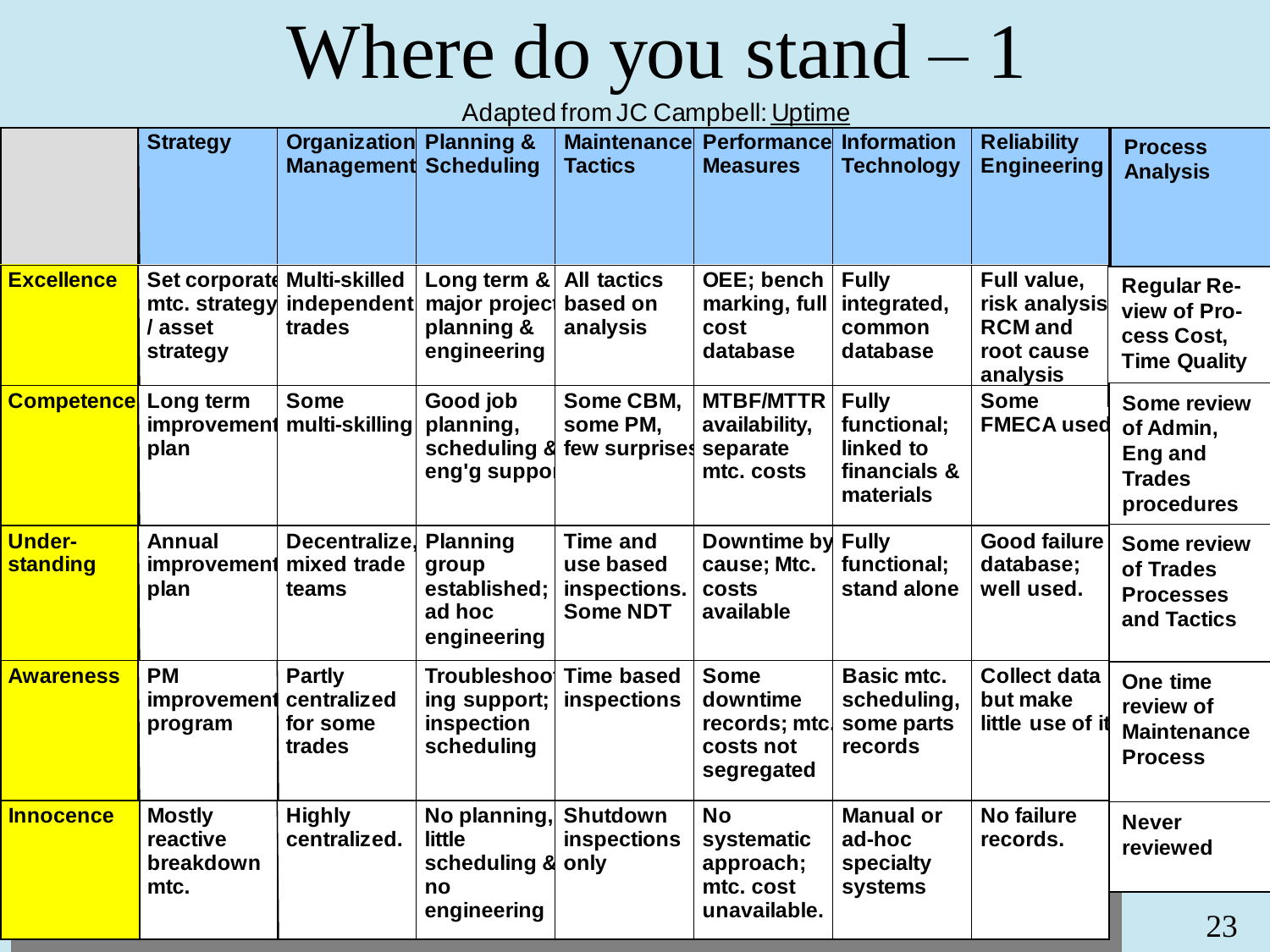## Where do you stand -2?

|                           | <b>Strategy</b>                                       | <b>Organization Planning &amp;</b><br><b>Management Scheduling</b> |                                                                   | <b>Maintenance</b><br><b>Tactics</b>                            | Performance<br><b>Measures</b>                                       | <b>Information</b><br><b>Technology</b>                           | <b>Reliability</b><br><b>Engineering</b>                               | <b>Process</b><br><b>Analysis</b>                                       |
|---------------------------|-------------------------------------------------------|--------------------------------------------------------------------|-------------------------------------------------------------------|-----------------------------------------------------------------|----------------------------------------------------------------------|-------------------------------------------------------------------|------------------------------------------------------------------------|-------------------------------------------------------------------------|
| <b>Excellence</b>         | Set corporate<br>mtc. strategy<br>/ asset<br>strategy | <b>Multi-skilled</b><br>independent m<br>trades                    | Long term &<br>$\circ$<br>$\circ$                                 | <b>All tactics</b><br>$\circ$<br>$\circ$                        | <b>OEE</b> ; bench<br>marking, full<br>cost<br>database              | <b>Fully</b><br>integrated,<br>common<br>database                 | Full value,<br>ris <sup>y</sup><br>$\circ$<br>R<br>$\circ$<br>rd<br>an | <b>Regular Re-</b><br>view of Pro-<br>cess Cost.<br><b>Time Quality</b> |
| <b>Competence</b>         | $\mathsf{I}$ e<br>$\circ$<br>$\circ$                  | $\circ$                                                            | Good job<br>planning,<br>eng'g suppol                             | Some CBM,<br>some PM,<br>scheduling 8 few surprises             | MT<br>$\circ$<br>$\circ$<br>a <sub>y</sub><br><b>SC</b><br>mt        | Fully<br>$\bullet$<br>$\circ$<br>fuı<br>∕lin<br>fina<br>materiars | Some<br>MECA used                                                      | <b>Some review</b><br>$\mathbf{o'}$<br>$\circ$<br>$\circ$<br>pro        |
| <b>Under-</b><br>standing | Annual<br>improvement<br>plan                         | Decentralize.<br>mixed trade<br>teams                              | <b>Planning</b><br>group<br>established:<br>ad hoc<br>engineering | <b>Time and</b><br>use based<br>inspections.<br><b>Some NDT</b> | Downtime by<br>cause; Mtc.<br>costs<br>available                     | <b>Fully</b><br>fupetingl;<br>$\bigcirc$<br>$\bigcirc$            | <b>Good failure</b><br>database;<br>well used.                         | Some review<br>of Trades<br><b>Processes</b><br>and Tactics             |
| <b>Awareness</b>          | <b>PM</b><br>$\circ$<br>$\bigcirc$                    | P <sub>2</sub><br>$\circ$<br>O                                     | Troubleshoo Tim<br>ing support;<br>inspection<br>scheduling       | sed<br>$\bullet$<br>$\circ$                                     | <b>Some</b><br>downtime<br>records; mtc.<br>costs not<br>segregated  | <b>Basic mtc.</b><br>scheduling,<br>some parts<br>records         | Colle<br>b <sub>r</sub><br>$\circ$<br>$\bigcirc$<br>li                 | Op <sub>e</sub><br>$\bigcirc$<br>$\bigcirc$<br>P                        |
| <b>Innocence</b>          | <b>Mostly</b><br>reactive<br>breakdown<br>mtc.        | <b>Highly</b><br>centralized.                                      | $\bigcirc$<br>$\bigcap$<br>8<br>nð                                | <b>Shutdown</b><br><b>inspections</b><br>only                   | N<br>$\bigcirc$<br>$\bigcirc$<br>a <sub>k</sub><br>mc <sub>cor</sub> | <b>Manual or</b><br>ad-hoc<br>specialty<br>systems                | No failure<br>records.                                                 | <b>Never</b><br>reviewed                                                |
|                           |                                                       |                                                                    | engineering                                                       |                                                                 | unavailable.                                                         |                                                                   |                                                                        | 24                                                                      |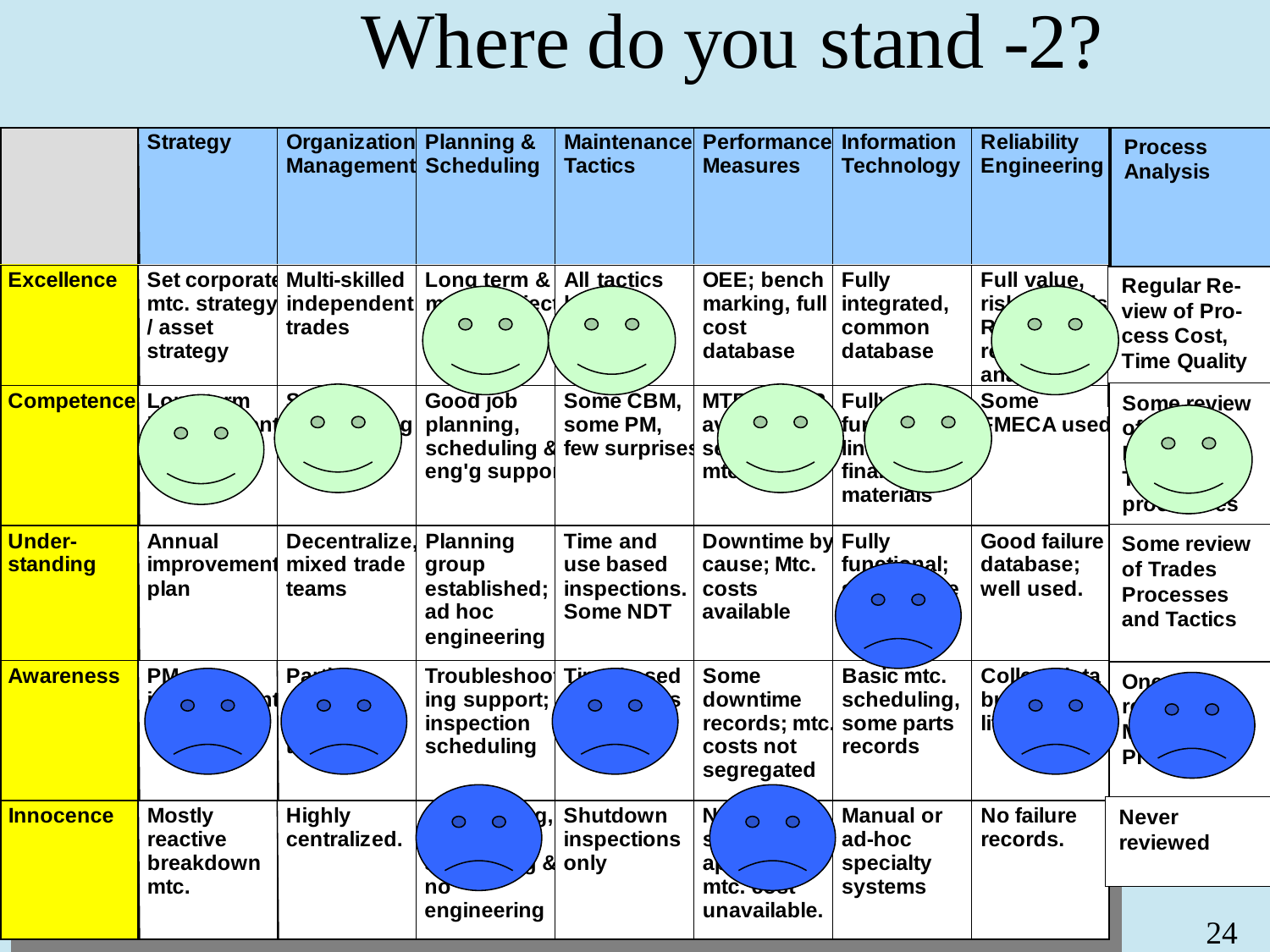#### *DataTrak* IPAMC 2017 DataTrak Copyright

## Agenda

- 1. Introduction and definition of Best Practices
- 2. The Maintenance Cube of Excellence
- 3. Maintenance Assessment
- *4. Best Practices for Maintenance Strategy*
- 5. Using KPI's to drive Best Practices
- 6. Work Orders , Planning, Scheduling and Control Best Practices
- 7. Equipment Management and Work Tactics
- 8. Continuous Maintenance Improvement Best Practices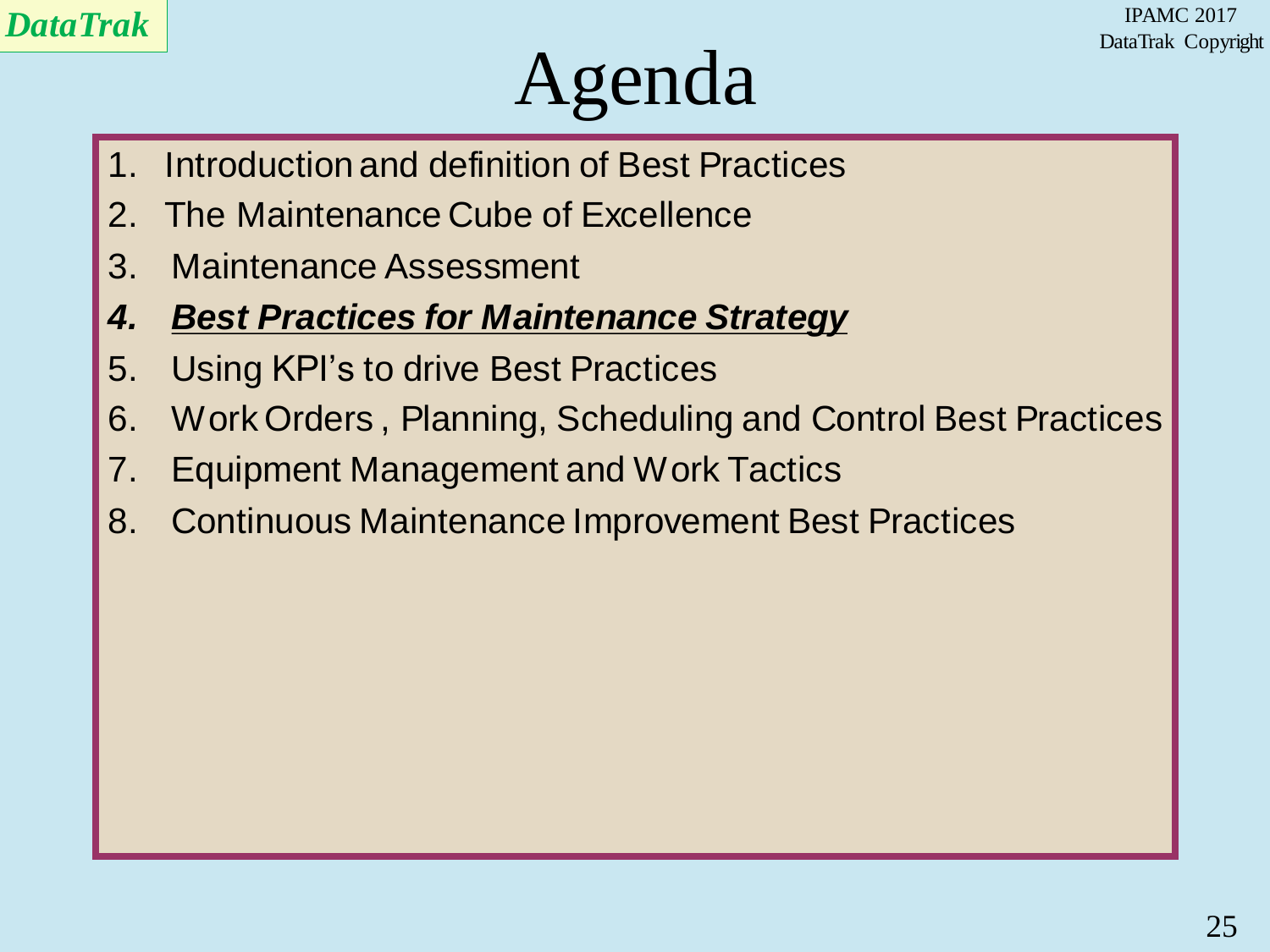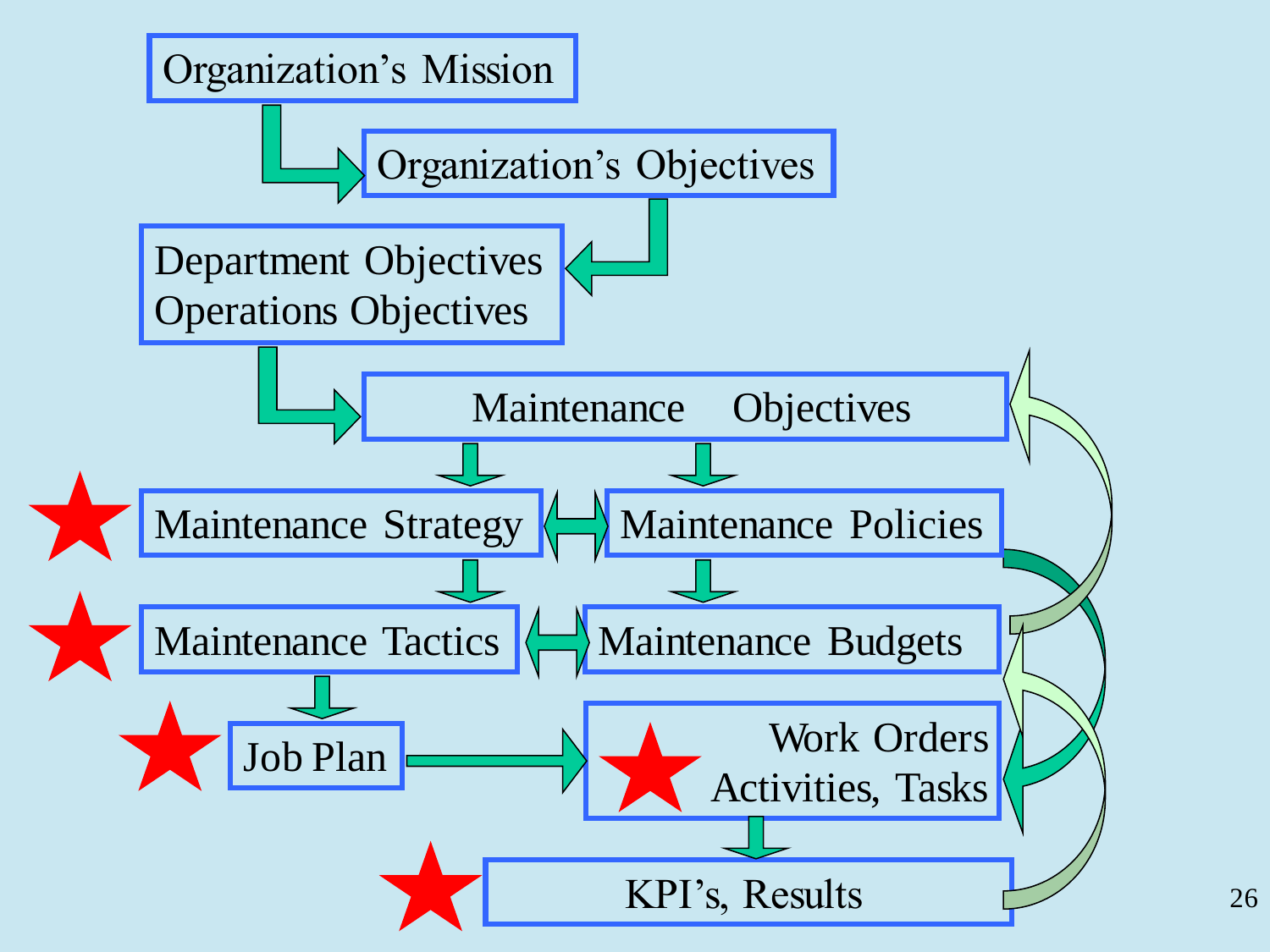## What's behind Maintenance Strategy?

• The core requirement of maintenance is to increase the stakeholders<sup>3</sup> value – USUALLY Profitability

The 5 key maintenance drivers to perform this are

- 1. Reliability (does the asset generate output as required)
- 2. Availability (is the asset ready for use when required)
- 3. Maintainability (can the asset be effectively maintained)
- 4. Productive value (can the value of the asset be maintained as it is used and minimise the future capital cost)
- 5. Maintenance Output Value Can we measure it?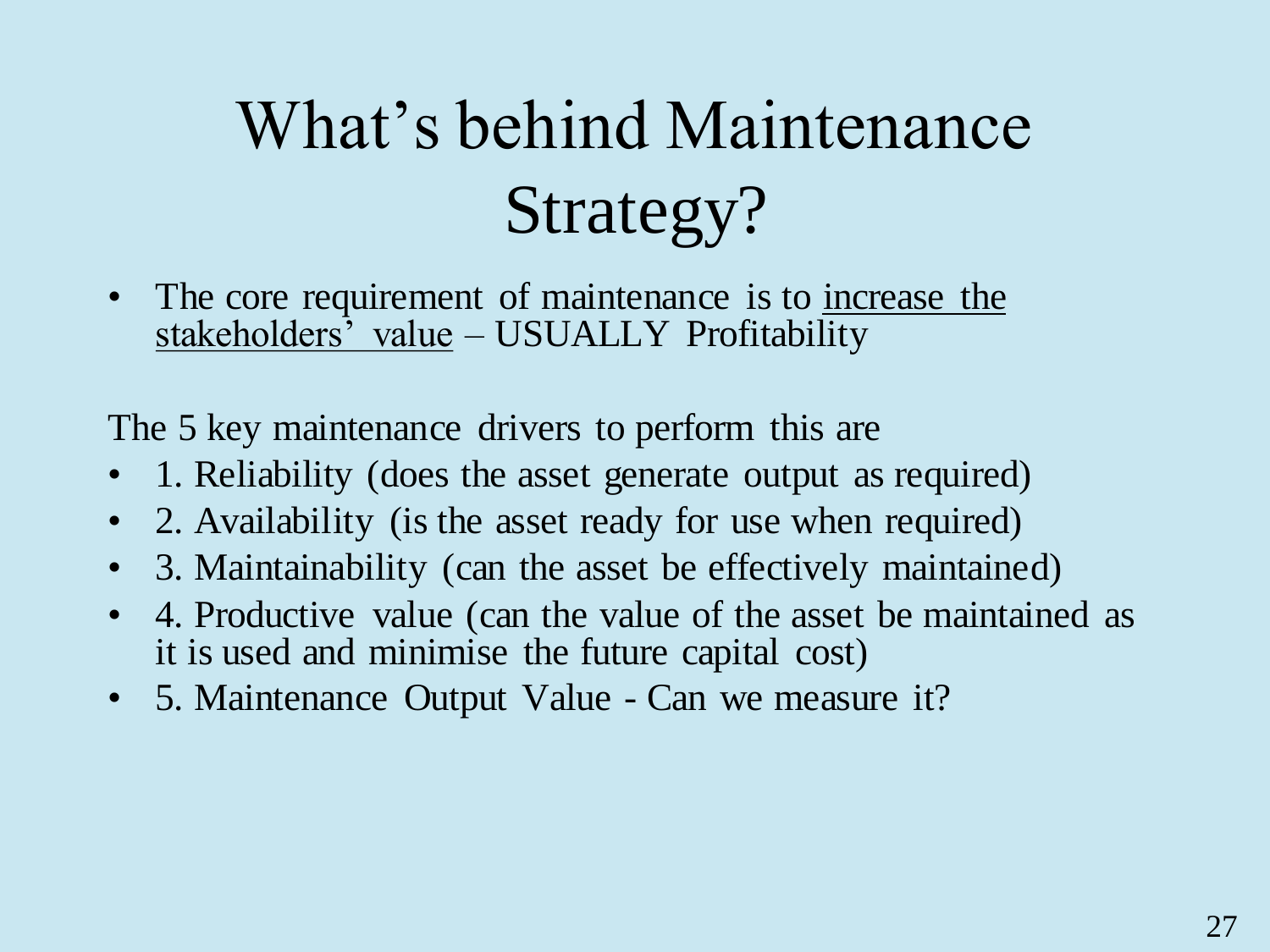## Strategy Best Practices

- 1. Understand your Corporate Mission and Strategy
- 2. Understand your Operations environments
- 3. Understand the issues related to the different Mtce strategies
- 4. Apply RCM thinking (concentrate on critical equipment and critical problems)
- 5. Select the best strategy per Production line and per equipment
- 6. Implement via the EAM Maintenance Plan
- 7. Measure the results and feed them back to the strategy review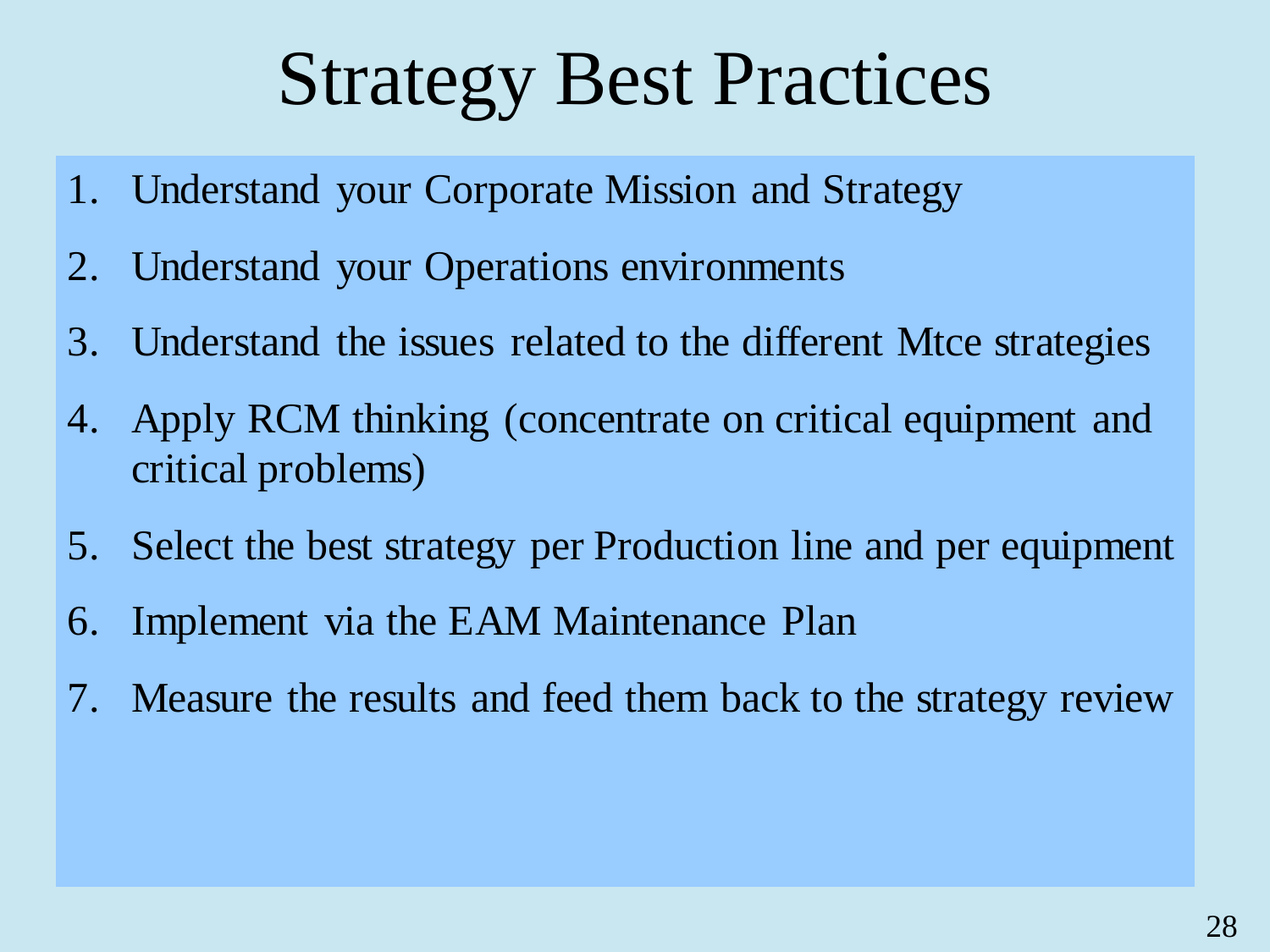## When to Change

Typically reviewed each year at Budget time to ensure it still matches the business environment

Updated whenever there is a significant change in: the business environment (market demand) operations and its demands on Maintenance the way Maintenance must be done in the near future

(Remember Volvo!)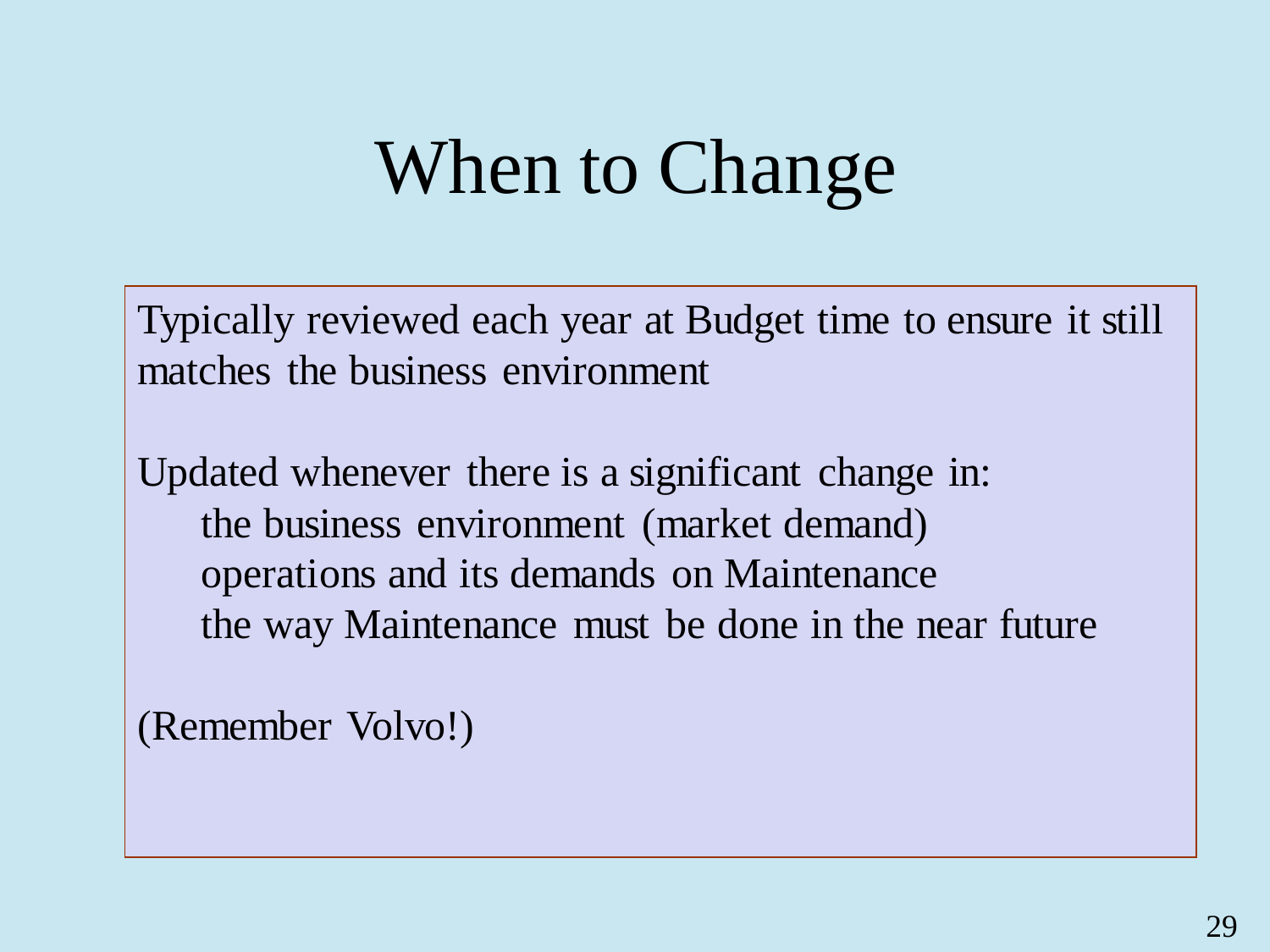#### *DataTrak* IPAMC 2017 DataTrak Copyright

## Agenda

- 1. Introduction and definition of Best Practices
- 2. The Maintenance Cube of Excellence
- 3. Maintenance Assessment
- 4. Best Practices for Maintenance Strategy
- *5. Using KPI's to drive Best Practices*
- 6. Work Orders , Planning, Scheduling and Control Best Practices
- 7. Equipment Management and Work Tactics
- 8. Continuous Maintenance Improvement Best Practices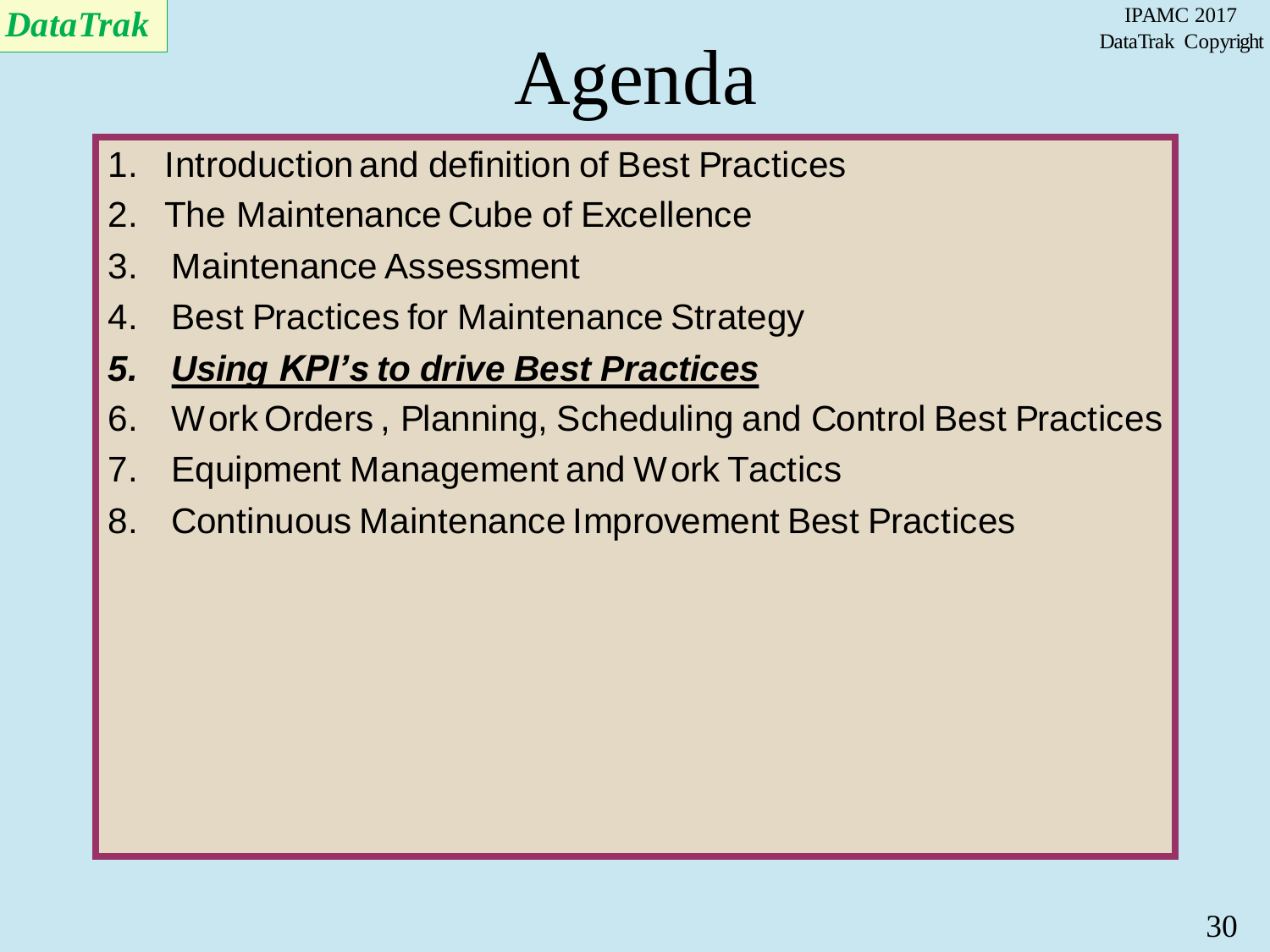# Best Practices for KPI's - 1

- 1. Understand the Corporate Strategy and Maintenance Objectives
- 2. Understand how measures in Maintenance, Production and Stores drive behaviour
- 3. Propose a set of measures and test them to make sure.
	- they drive behaviour.
	- they can be understood by the users and the technicians
	- the data is readily available, consistent and measurable
	- they have the impact and meaning required to achieve the desired results
- 4. For the overall maintenance function, select about 5 (and certainly less than 10) KPI's from among the major maintenance KPI groups:
	- Overall Maintenance Results Maintenance Productivity
	-
	- Maintenance Costs  **Maintenance Quality**
- - Maintenance Operations Maintenance Work Efficiency
		-

31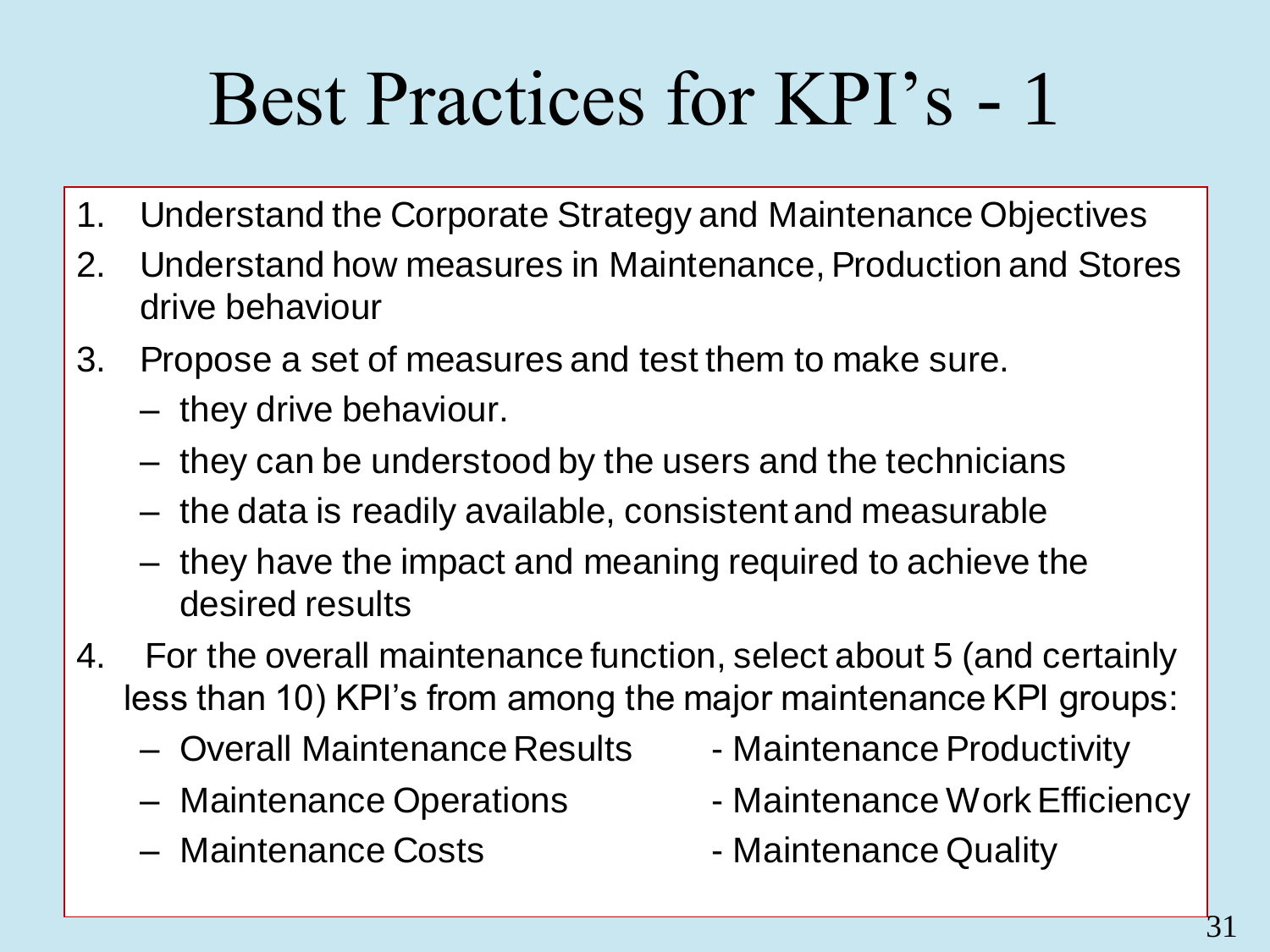## Best Practices for KPI's - 2

5. Select specific KPI's at a lower organizational level such as

- Plants, production lines, equipment trains, key equipments, key components
- 6. Define the KPI measurement and calculation process
	- Set up the measuring process and document
	- Define the purpose of the measurement and what is expected to be done with the result
	- Define who is responsible for data collection, analysis and reporting
	- Establish how and how often the readings are to be taken, plus any specific conditions (time of day, in relation to equipment run time, from where is the reading to be taken)
	- Define how is the data to be interpreted, analysed and displayed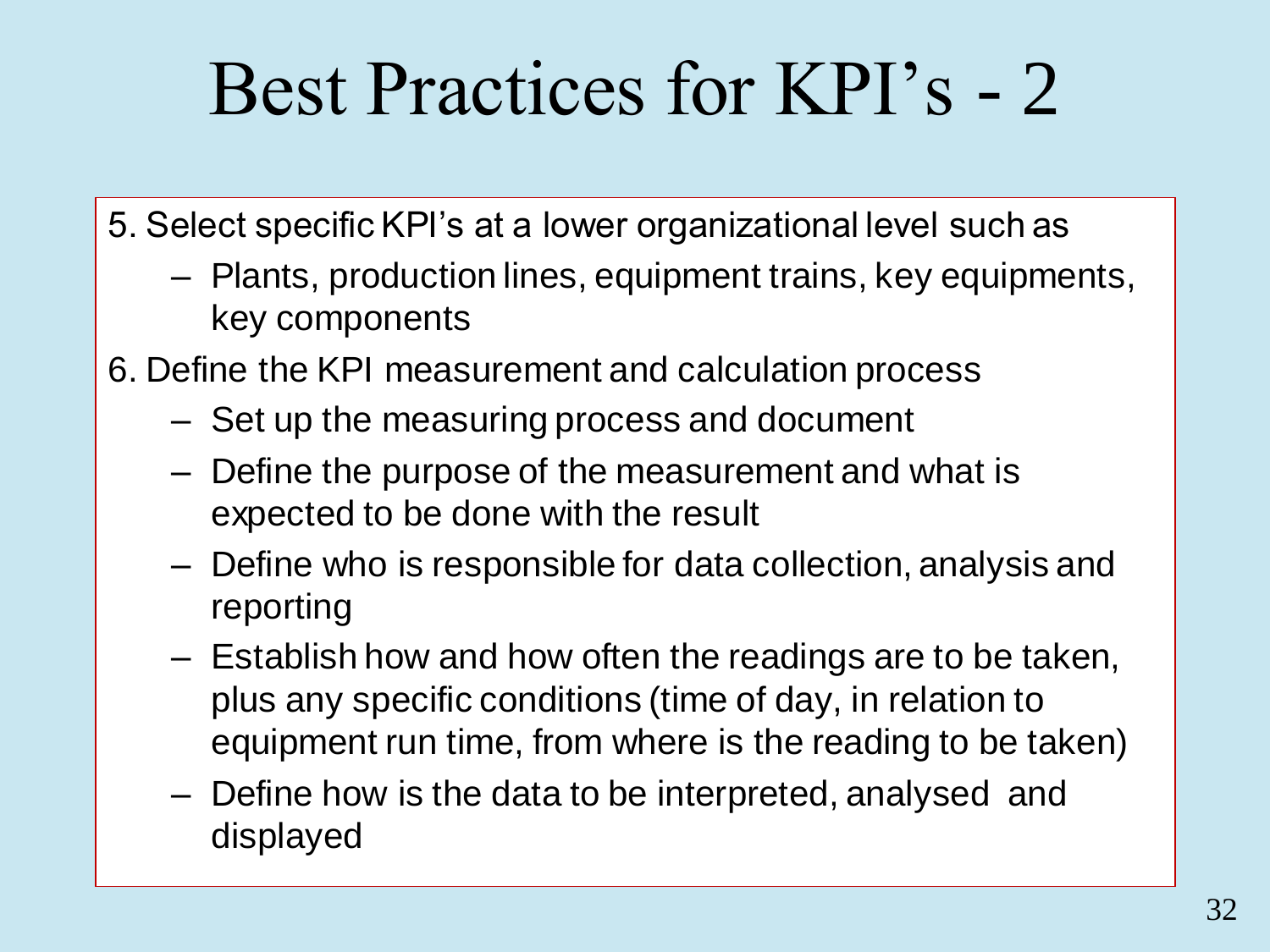## Best Practices for KPI's - 3

- Explain details to Inspectors and Maintenance crews and train them
- Automate the data collection process wherever feasible; where not, then make it part of the regular work routine via an inspection sheet or work order
- Make sure the measures are reliable, consistent and easily accessible
- Publish and discuss the results:
	- Encourage feedback
	- Focus on the implications of the trends
	- … and the remedial action
- Use the Results as the basis for setting next year's targets

#### **Remember – the key result of KPI's is the change in behaviour that they prompt**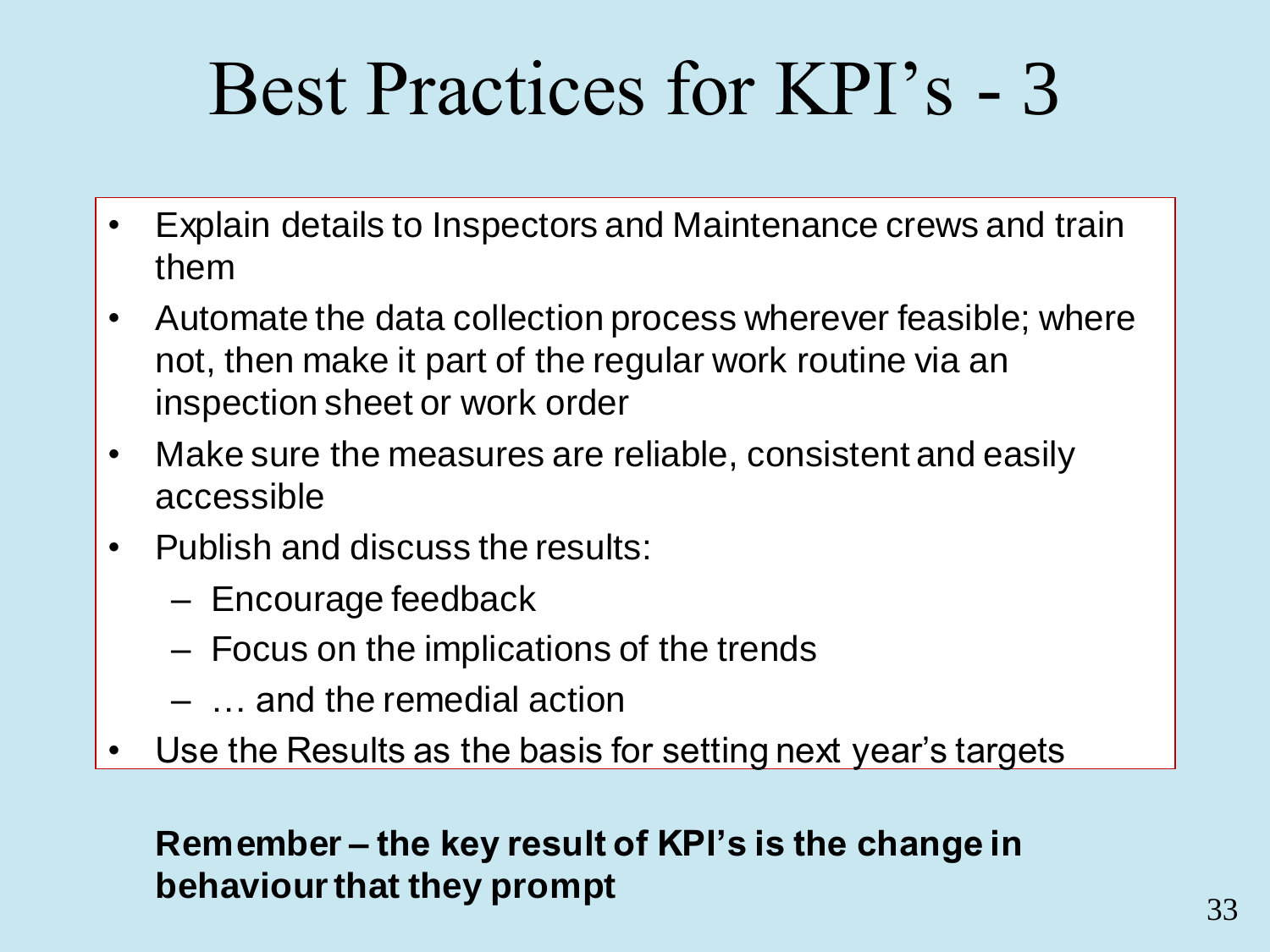## Agenda

- 1. Introduction and definition of Best Practices
- 2. The Maintenance Cube of Excellence
- 3. Maintenance Assessment
- 4. Best Practices for Maintenance Strategy
- 5. Using KPI's to drive Best Practices
- *6. Work Orders, Planning, Scheduling and Control Best Practices*
- 7. Equipment Management and Work Tactics
- 8. Continuous Maintenance Improvement Best Practices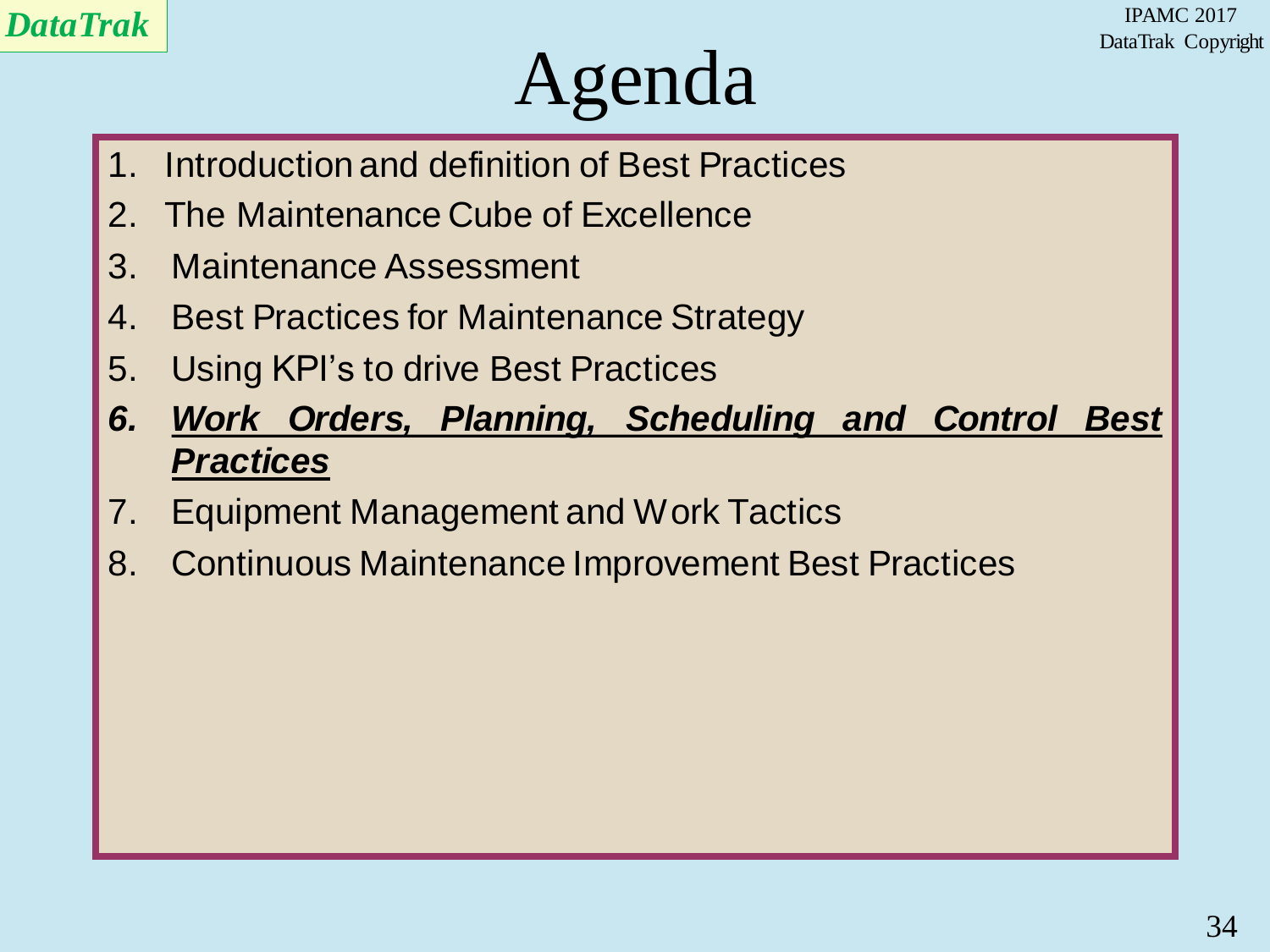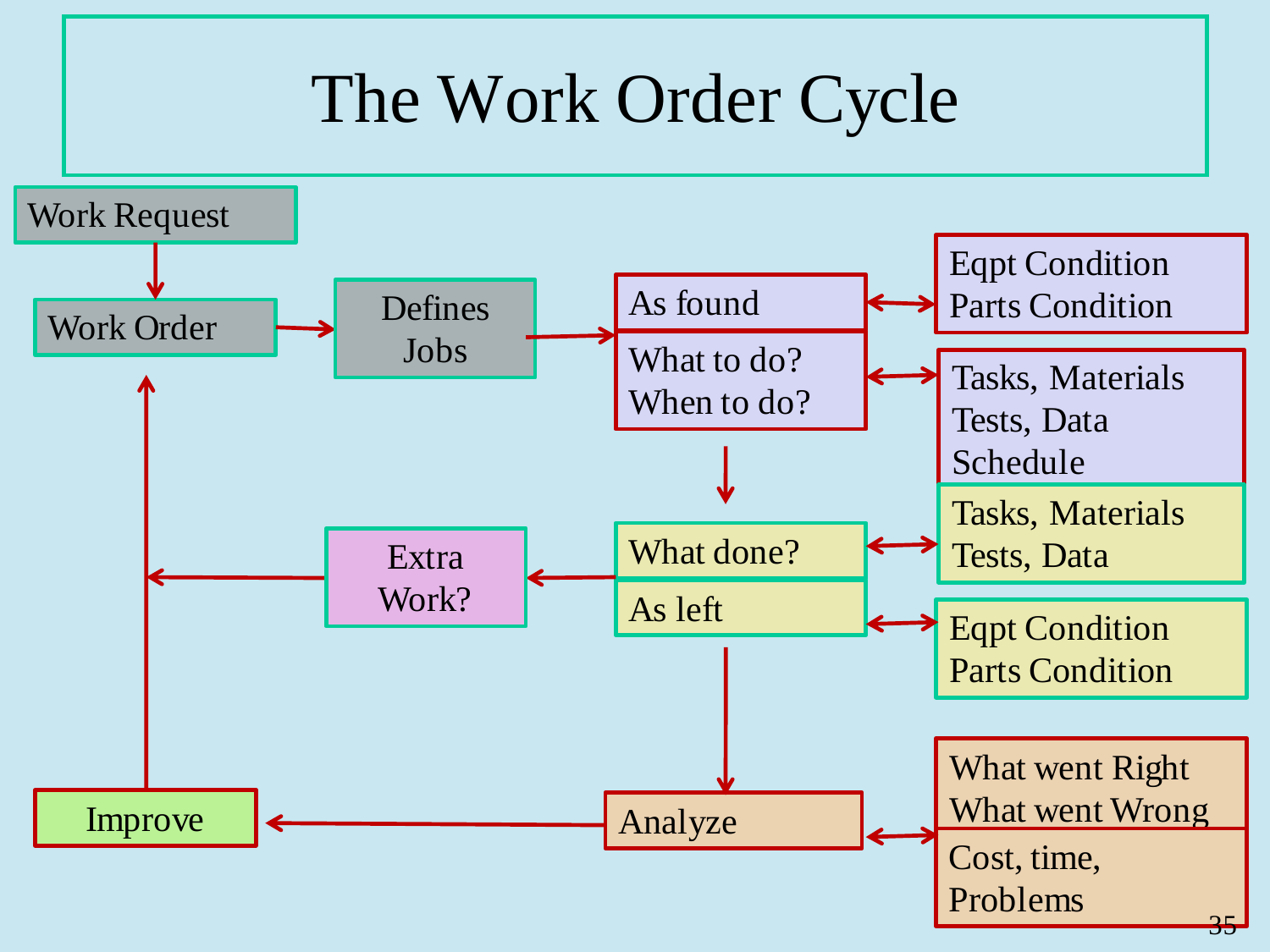#### Planning, Scheduling & Control - Step 1 Identify From Inspection, Observation, PM Work Order, Corrective Work Order, CBM Measure….

**1. Strive for quality improvement in the work request – better observation, better problem definition, more training**

**2. Use smarter condition monitoring to define thresholds for work requests**

**3. Ensure Conditions being monitored are predictors of** 

**functional failures** 

**4. Insert approval process between Work Request and Work Order – duplication, budgetary, functional, technical, priority.**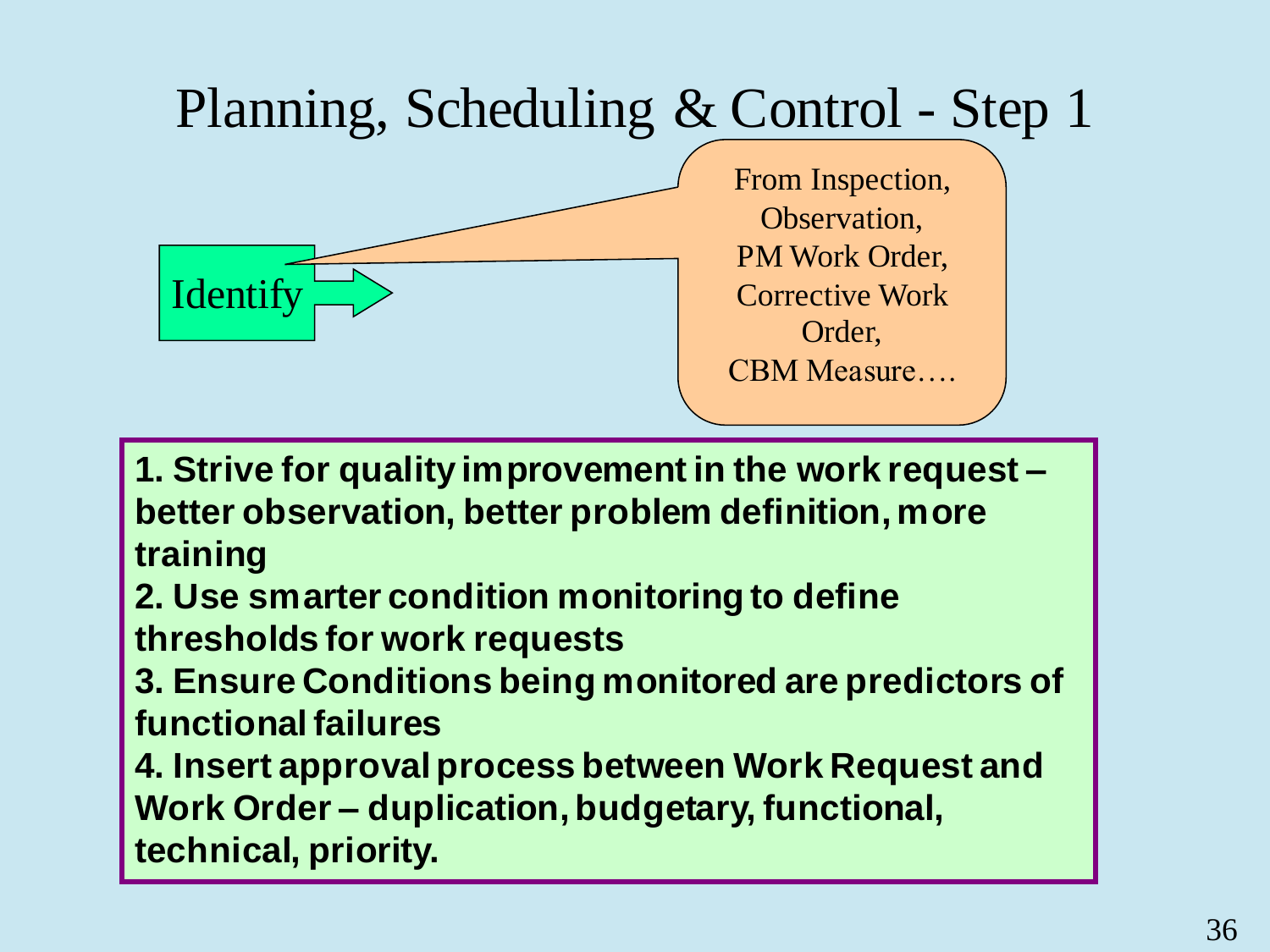

Materials, Skills, Tools, Equipment, Contractors, Time estimates, Cost estimates, Critical path

- **1. Always work from a template wherever possible – update previous work order version**
- **2. Use Company's internal Best Practice and Best Knowledge – which should be continuously updated from experience**
- **3. Ensure that all work elements are included – Equipment, Tasks, Resources, Permits, Supervision, Data to be Collected, Analysis**
- **4. For complex jobs, ensure job sequence will facilitate scheduling by stages**
- **5. Plan Critical Path**
- **6. Review for budget, quality, timeliness, priority and need before releasing to scheduling**
- **7. Weekly Planning meeting to review work load, priorities etc**
- **8. Attend at Weekly Backlog meeting**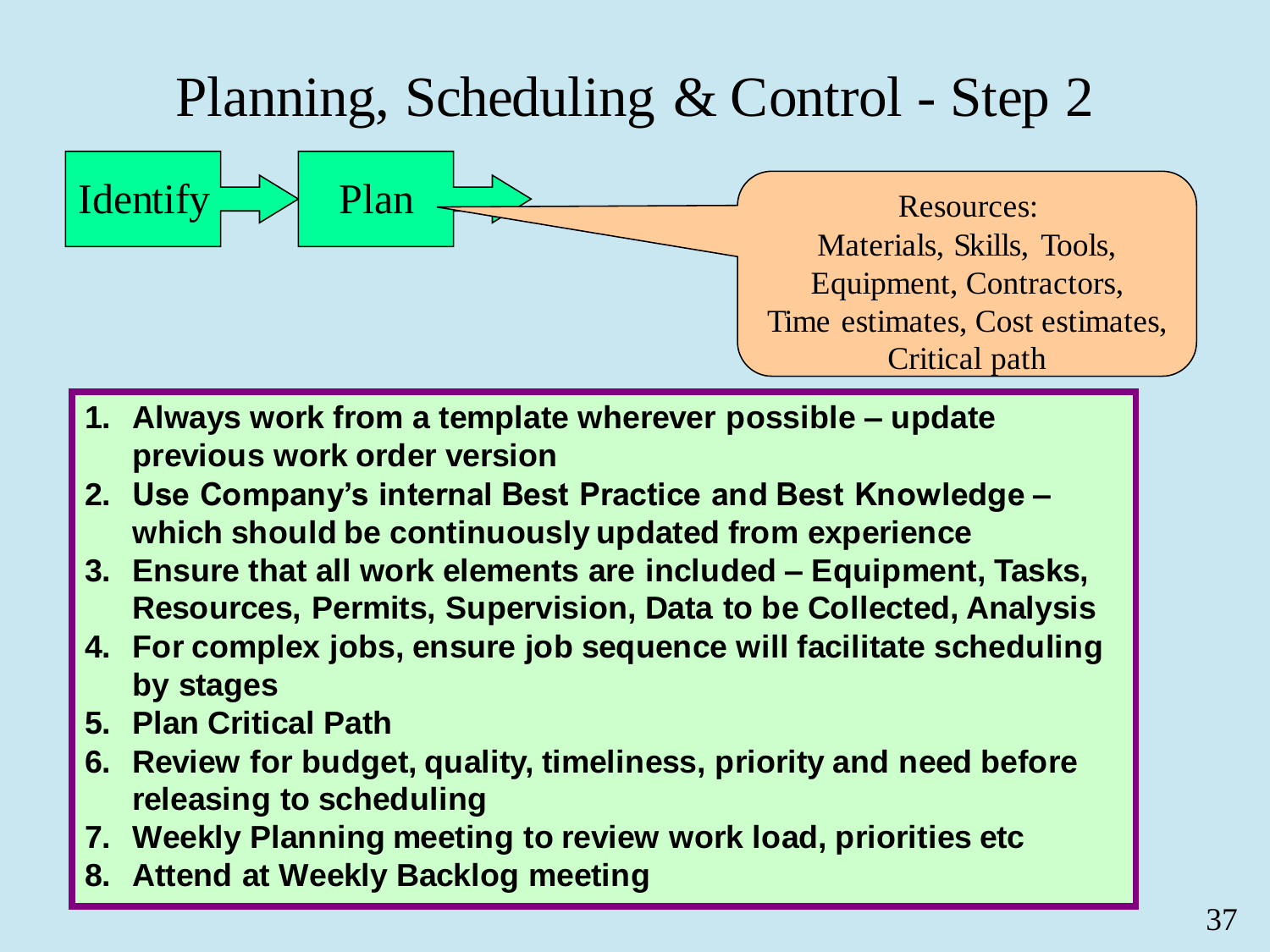

The right resources at the right time: Maintenance Time, Production Time…. Contractor, parts and tools availability; validate critical path

- **1. Ensure all Work Order elements are in place before issuing**
- **2. Integrate with related maintenance and operational schedules to optimize resource use, equipment downtime, production schedule**
- **3. Pay attention to Resource leveling**
- **4. Where job staging is required, ensure resources for stage 2 are available JIT before releasing after stage 1**
- **5. Ensure adequate time is scheduled for each job step**
- **6. Validate Critical Path**
- **7. Adjust for reliability of Contractors re on-time job start and job finish, suppliers for materials lead times etc**
- **8. Weekly Schedule meeting (also Daily??), Weekly Backlog Mtg**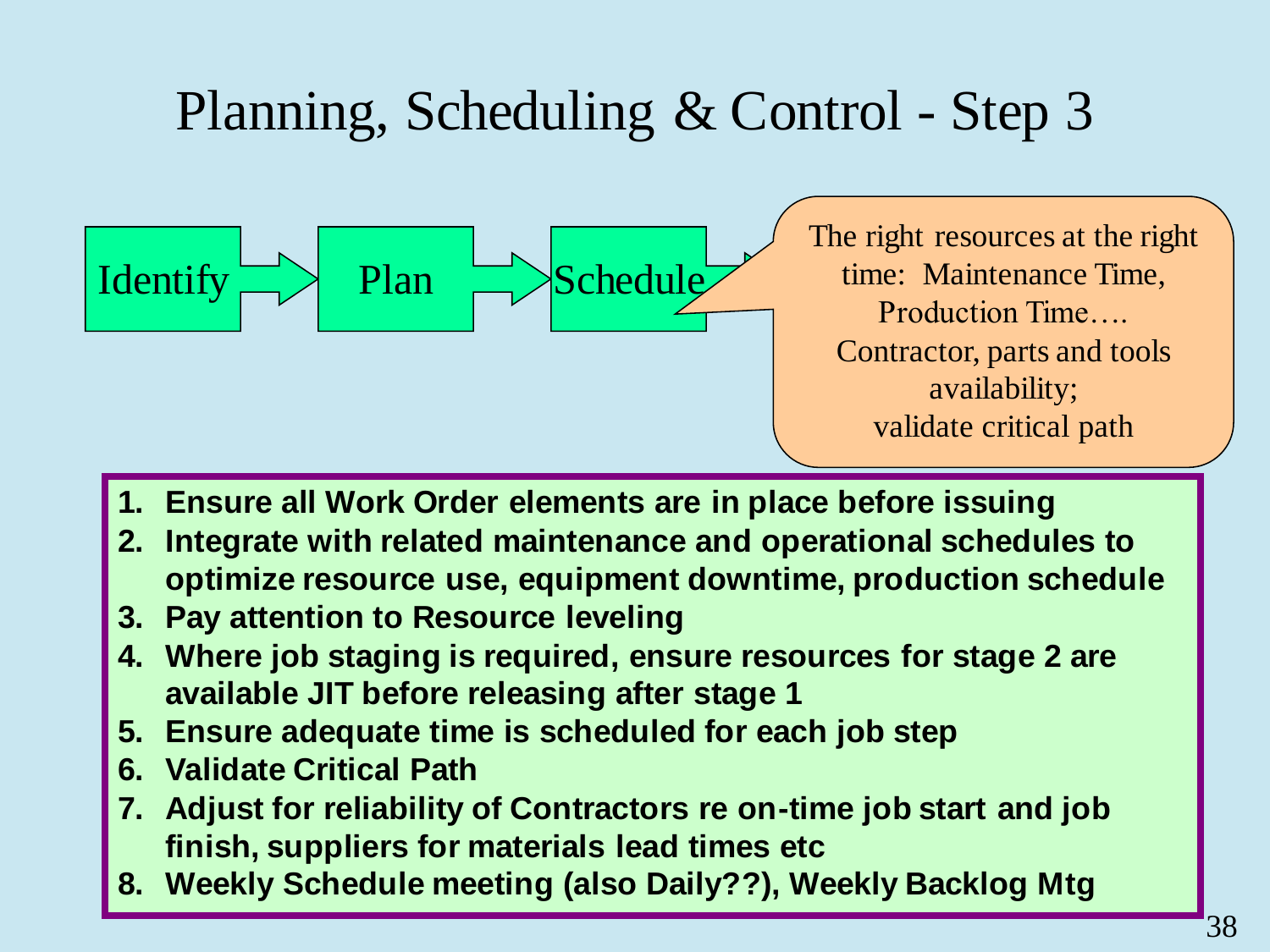

- **1. Decide whether assignment is Scheduling task or Work Team Leader task - ie assign to individual or to crew/contractor**
- **2. Make sure required priority and skill level are supported**
- **3. Check availability (vacations eg)**
- **4. Depending on job, experience (and confidence), assign work to be completed in a block (eg one week or one month) versus single day**
- **5. Decide on level of details provided based on experience level of crew.**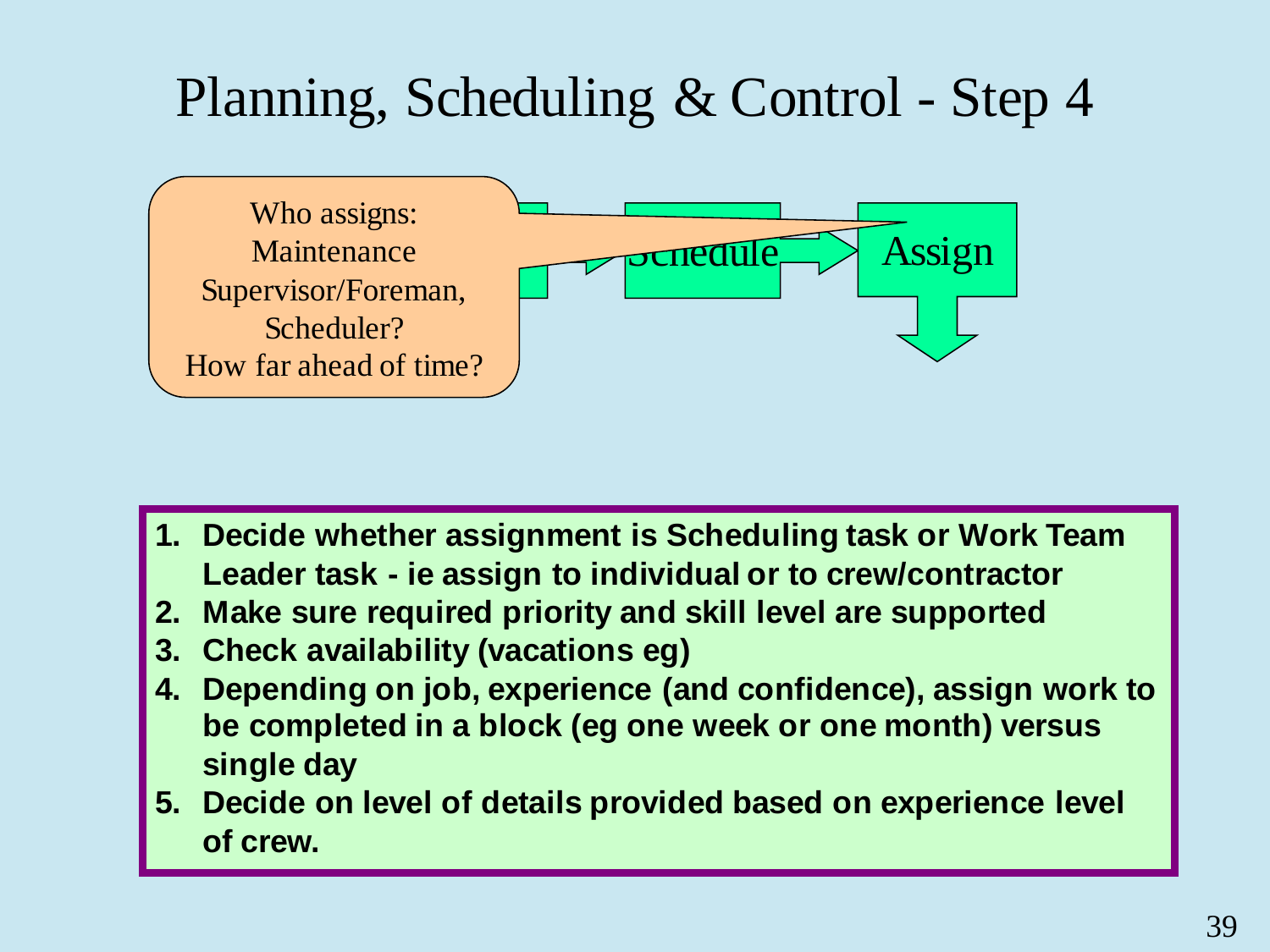

- **1. Set rules for time definitions within "Execute" - travel time, wait time, wrench time etc**
- **2. Ditto for materials consumption/disposal**
- **3. Train for data collection – consistency, accuracy, completeness**
- **4. Encourage feedback re all job elements**
- **5. Validate quality and completeness of work and reporting – accountability must be clear**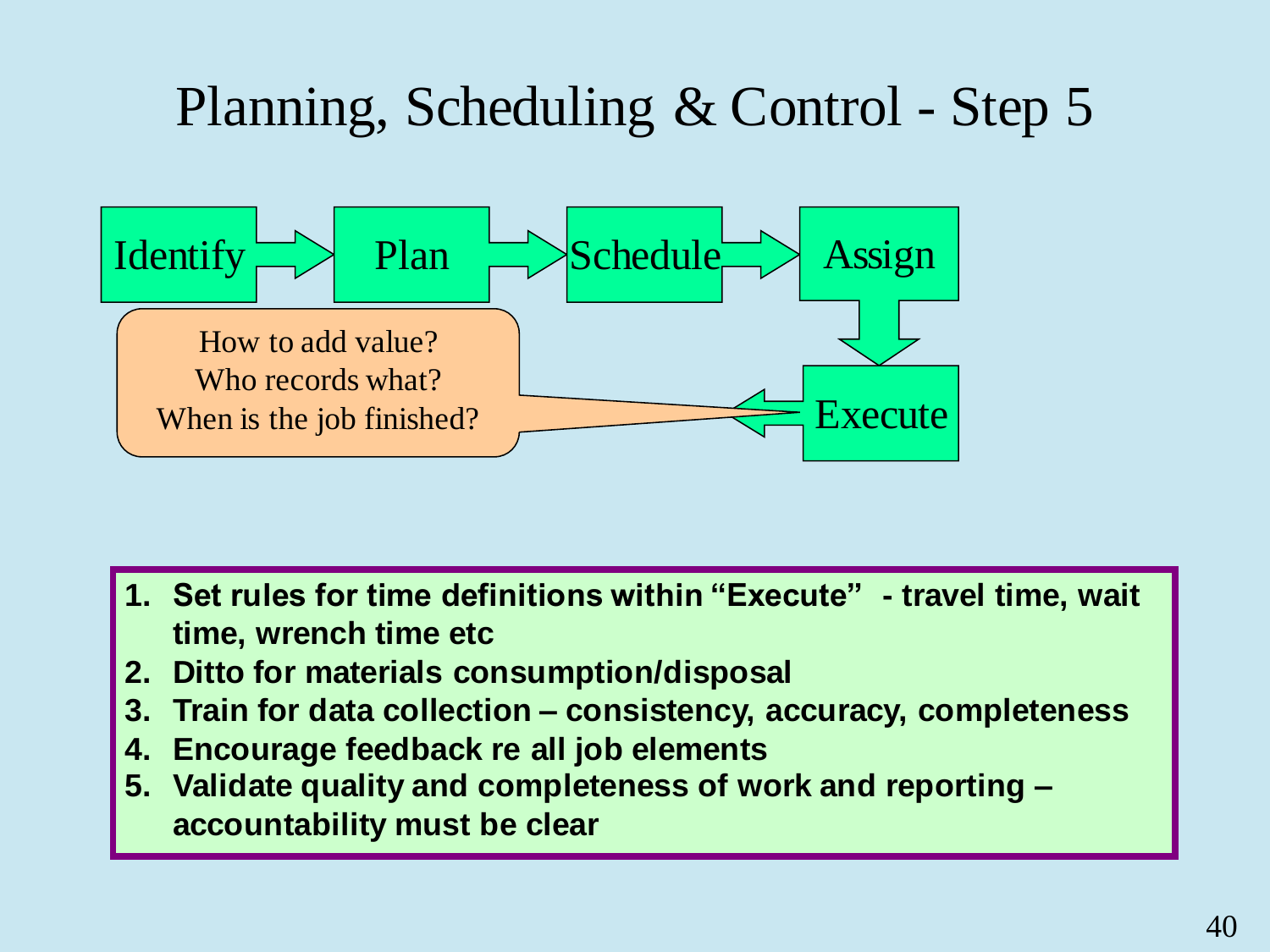

- **1. Review details and feedback -- What can be done better next time?**
- **2. Cross reference to RCM??**
- **3. New knowledge gained re jobs, equipment?**
- **4. Test correlation between Condition Measurement and Failure**
- **5. Change in frequency?**
- **6. KPI's updated and published**
- **7. Make sure Analysis task in on a work order**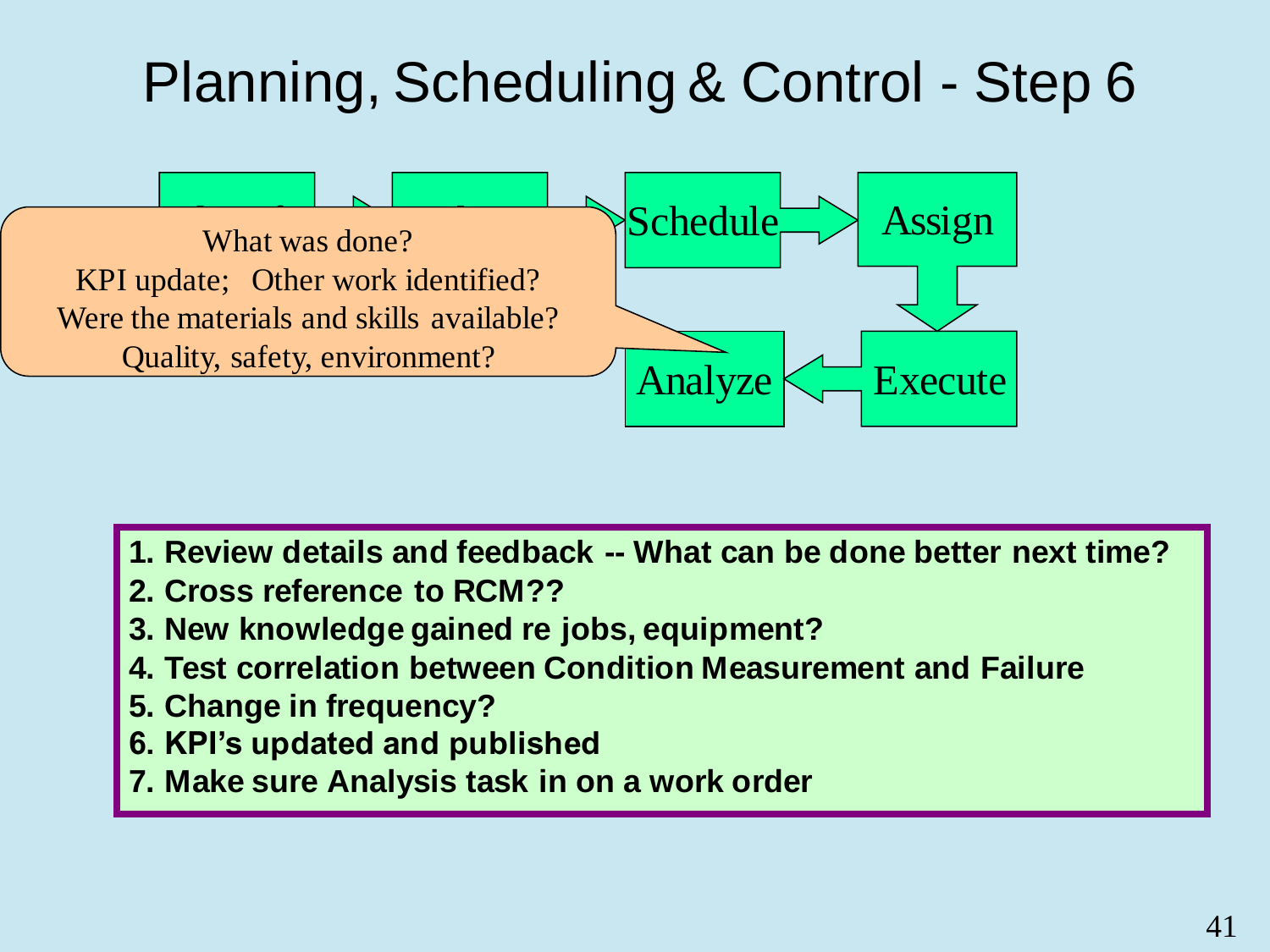

- **1. Ensure proposed improvements are integrated into Maintenance Plan**
	- **- contents, frequency, priority.**
- **2. If failure is on critical RCM'd equipment, check RCM logic and adjust in maintenance plan for similar equipment.**
- **3. Use KPI's to drive changes in behaviour**
- **4. Set new KPI targets**
- **5. Introduce new procedures and tools**
- **6. Train and retrain**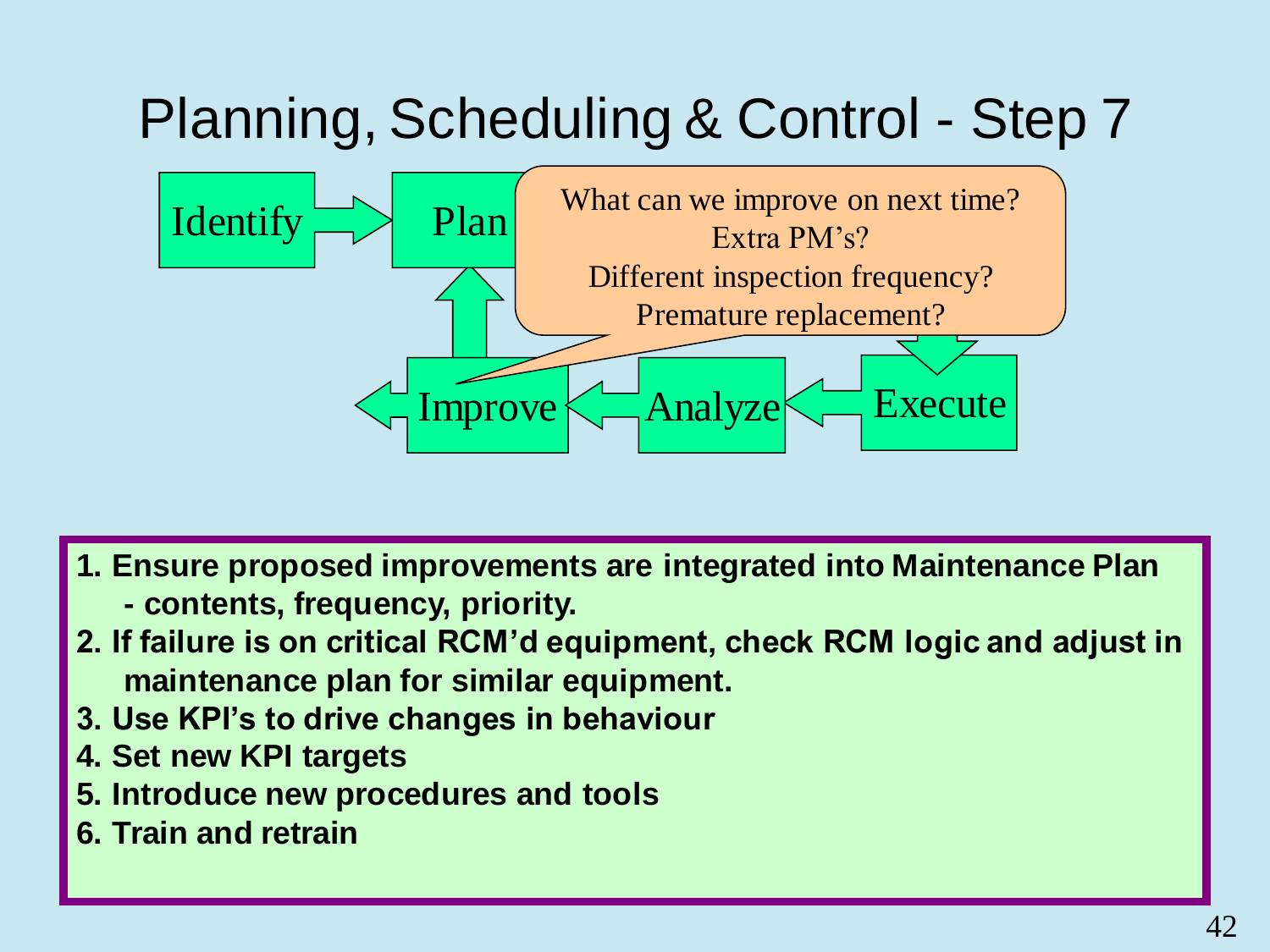

- **1. Ensure Feedback is provided to Technicians, Operators, Supervisors and Management**
- **2. Broadcast successes, acknowledge failures**
- **3. Announce new goals**
- **4. Encourage future participation and feedback**
- **5. Emphasize Continuous Improvement added value**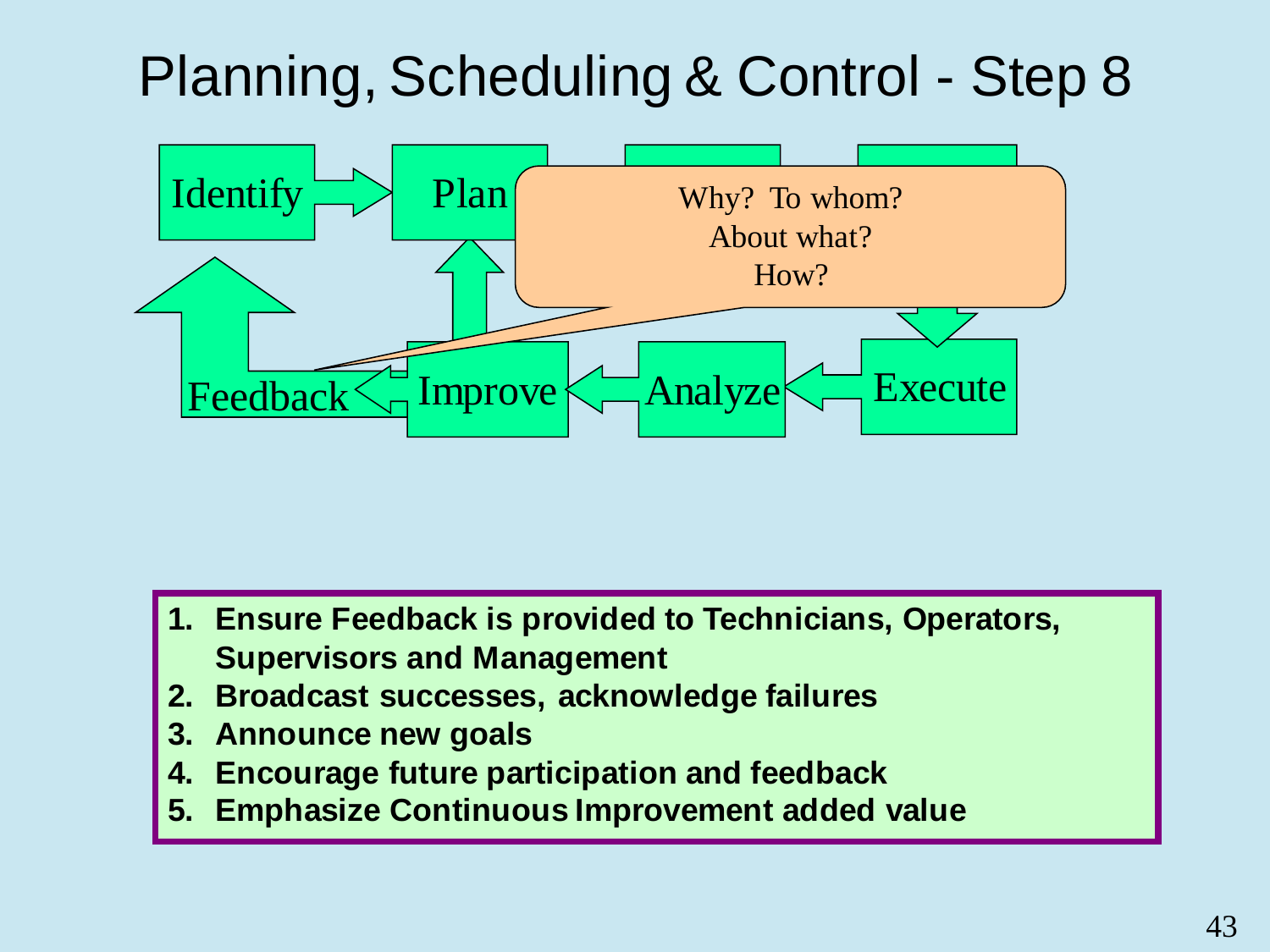## Agenda

- 1. Introduction and definition of Best Practices
- 2. The Maintenance Cube of Excellence
- 3. Maintenance Assessment
- 4. Best Practices for Maintenance Strategy
- 5. Using KPI's to drive Best Practices
- 6. Work Orders , Planning, Scheduling and Control Best Practices
- *7. Equipment Management and Work Tactics*
- 8. Continuous Maintenance Improvement Best Practices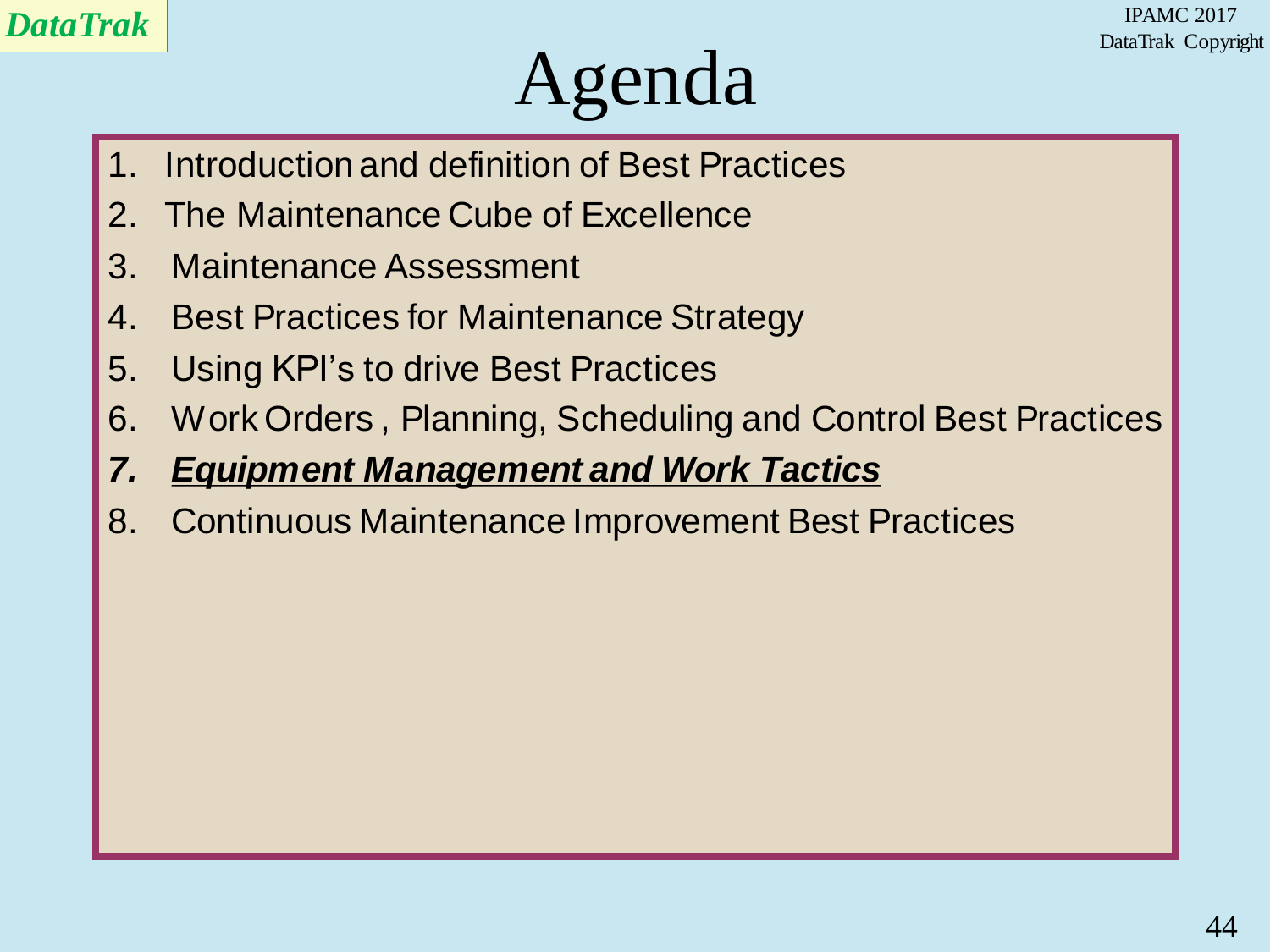# Equipment Management

- 1. Determine criticality through the critical functions of your critical equipment
- 2. Learn about failure curves for critical equipment
- 3. Determine functional failure and potential failure performance levels
- 4. Develop the right tactics (measures to prevent or delay functional failures)
	- 1. preventive (PM, PdM)
	- 2. protective (back-up, stand-by, parallel process)
	- 3. failure cost reduction (fast replacement, spares management, inventory building)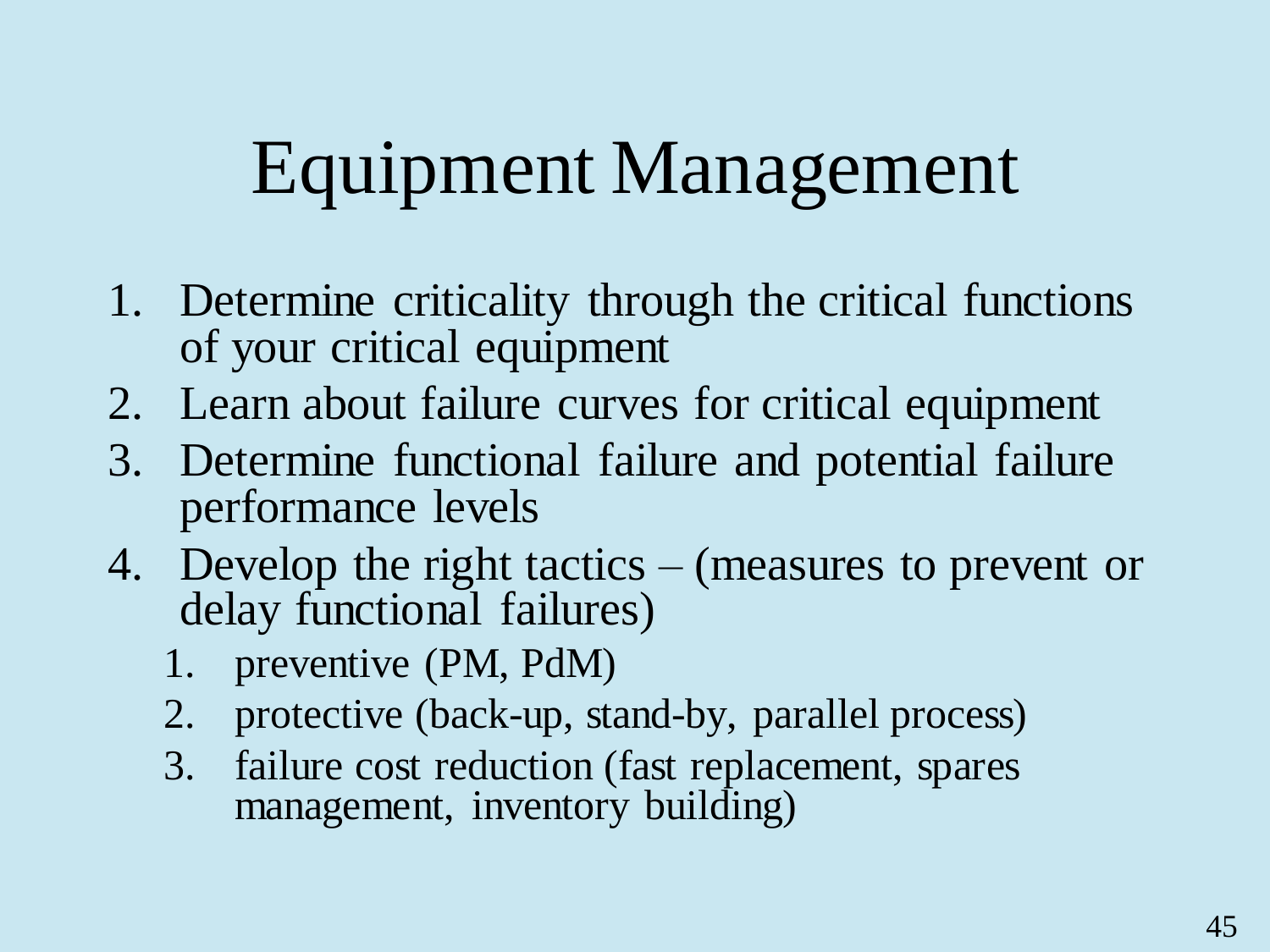# Equipment Management

- 5. Use Work Order system to track history and continuously improve practices
- 6. Use inspections as the basis for tracking performance against required standards
- 7. Develop and track KPI's
- 8. Track Potential Failures versus Functional Failures
- 9. Investigate failures, Focus on remedial plans, ensure improvements are fed back to work order system
- 10. Modify tactics related to degree of degradation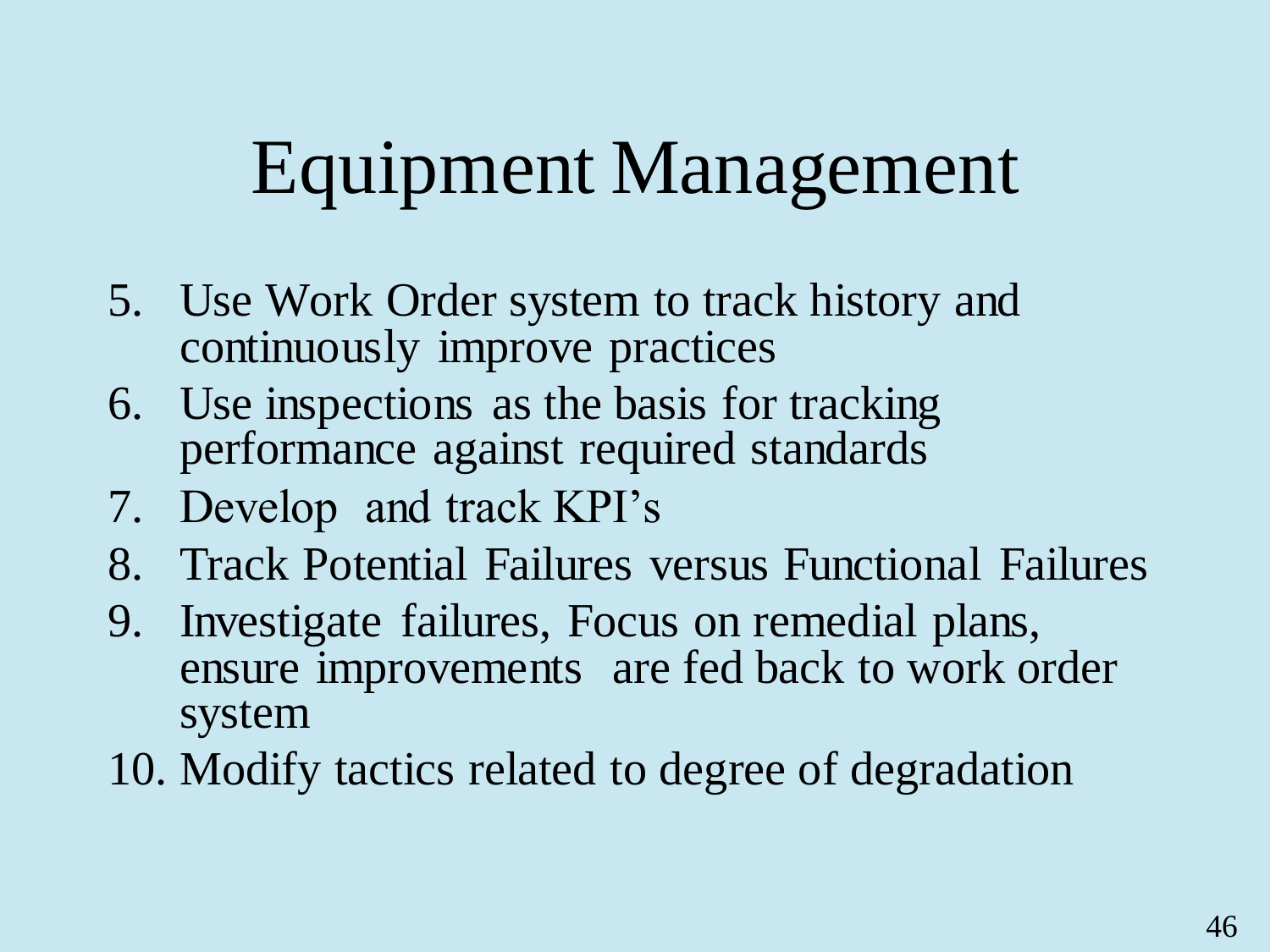RCM Methodology for selecting Work Tactics

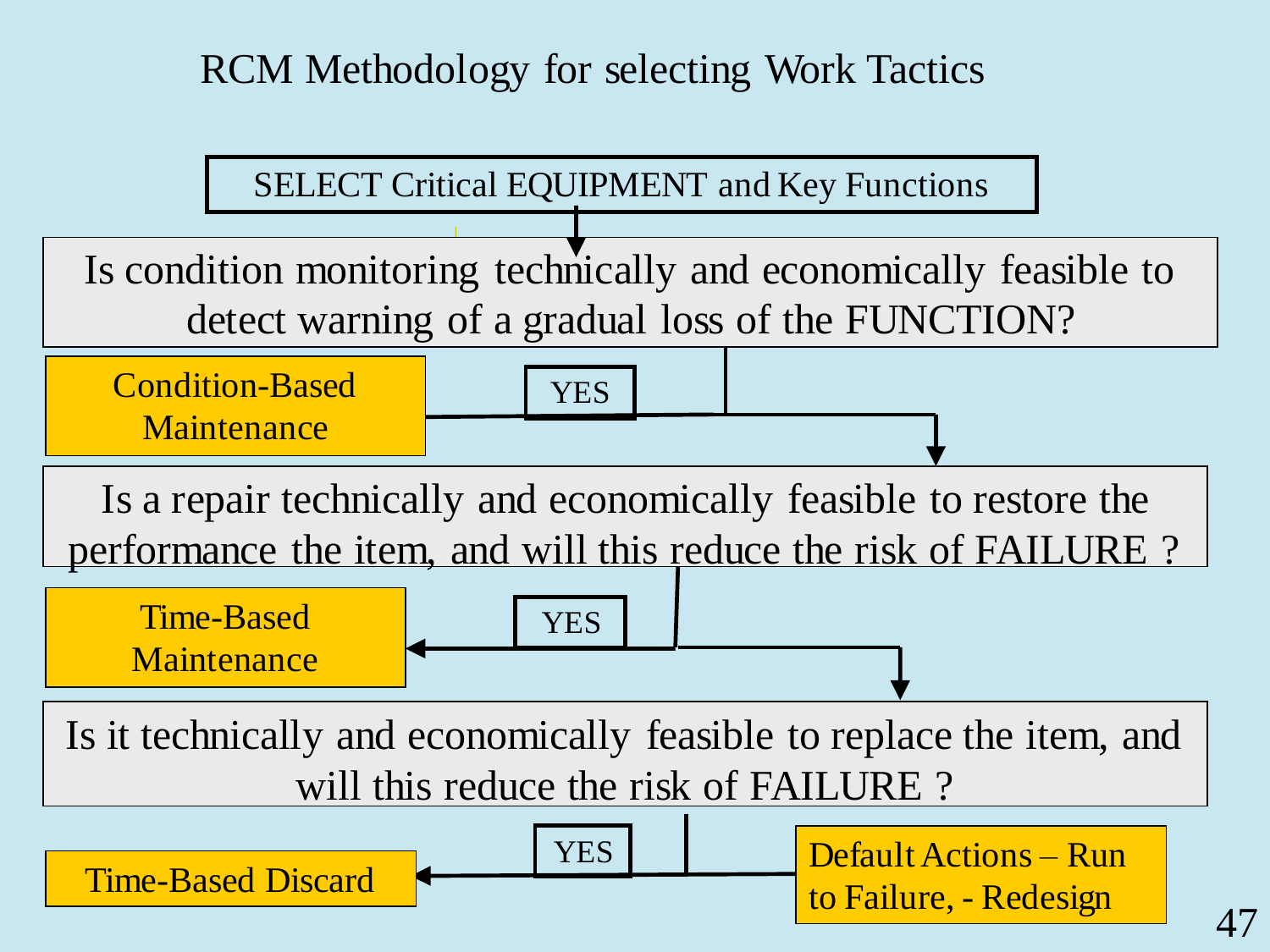Maintenance Tactic Selection Best Practices - Condition Based Maintenance (CBM)

Designed as preventive and predictive techniques to test the condition of the equipment and use it as the basis for deciding whether the appropriate response is to be triggered. Hence the sequence is:

- 1. perform an inspection to determine whether a potential failure has occurred
- 2. if not, then record that fact and close the inspection report
- 3. if yes, then initiate the appropriate preventive maintenance action to prevent or delay the consequences of the functional failure.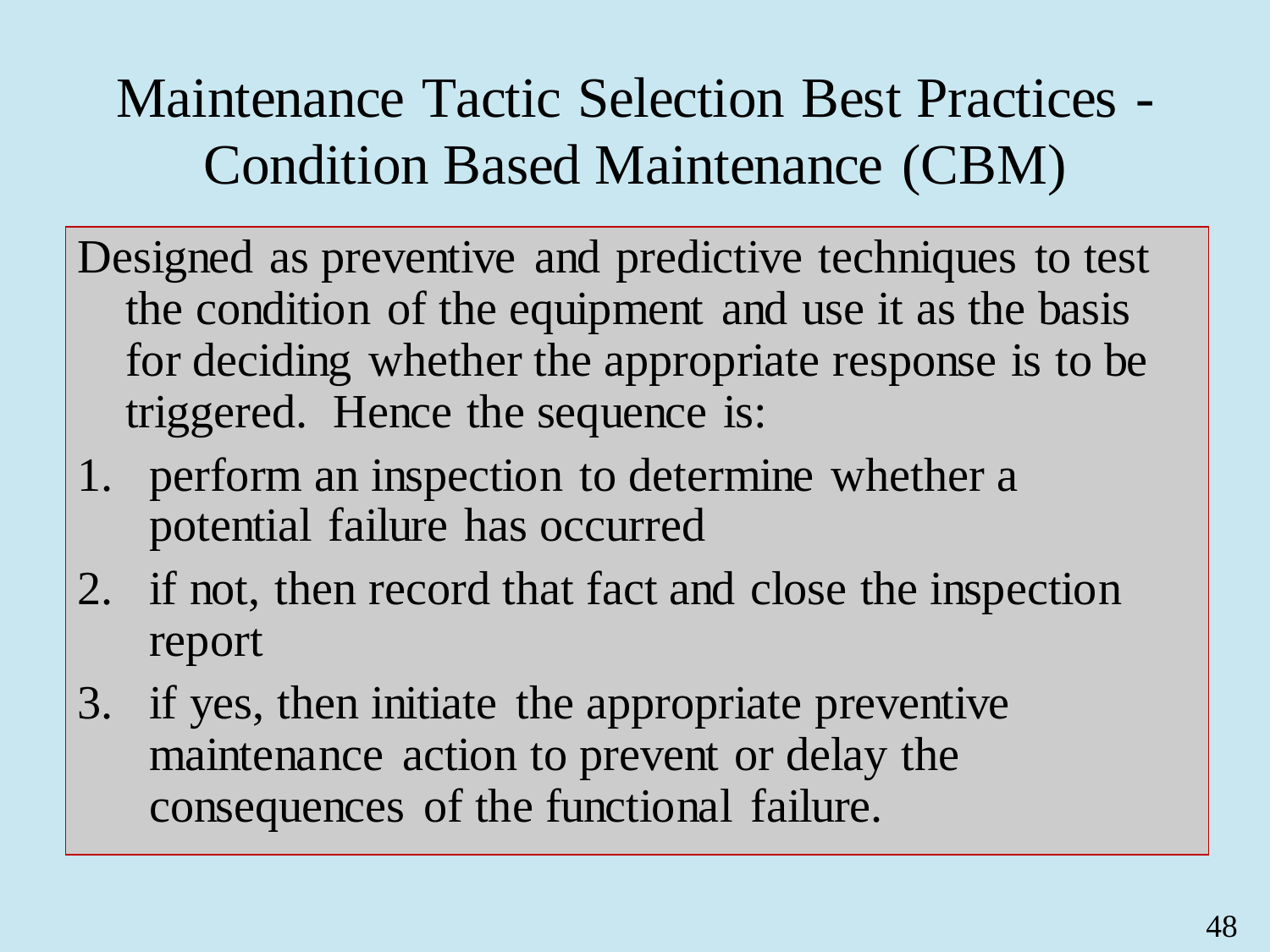# Criteria for using CBM

- It is possible to detect degraded conditions or performance
- The failure process is relatively predictable
- There is a practical inspection interval
- You can define a potential-failure condition that is detectable by a specific test or task.
- The warning interval is long enough that corrective actions can be taken
- The cost is less than the cost of failure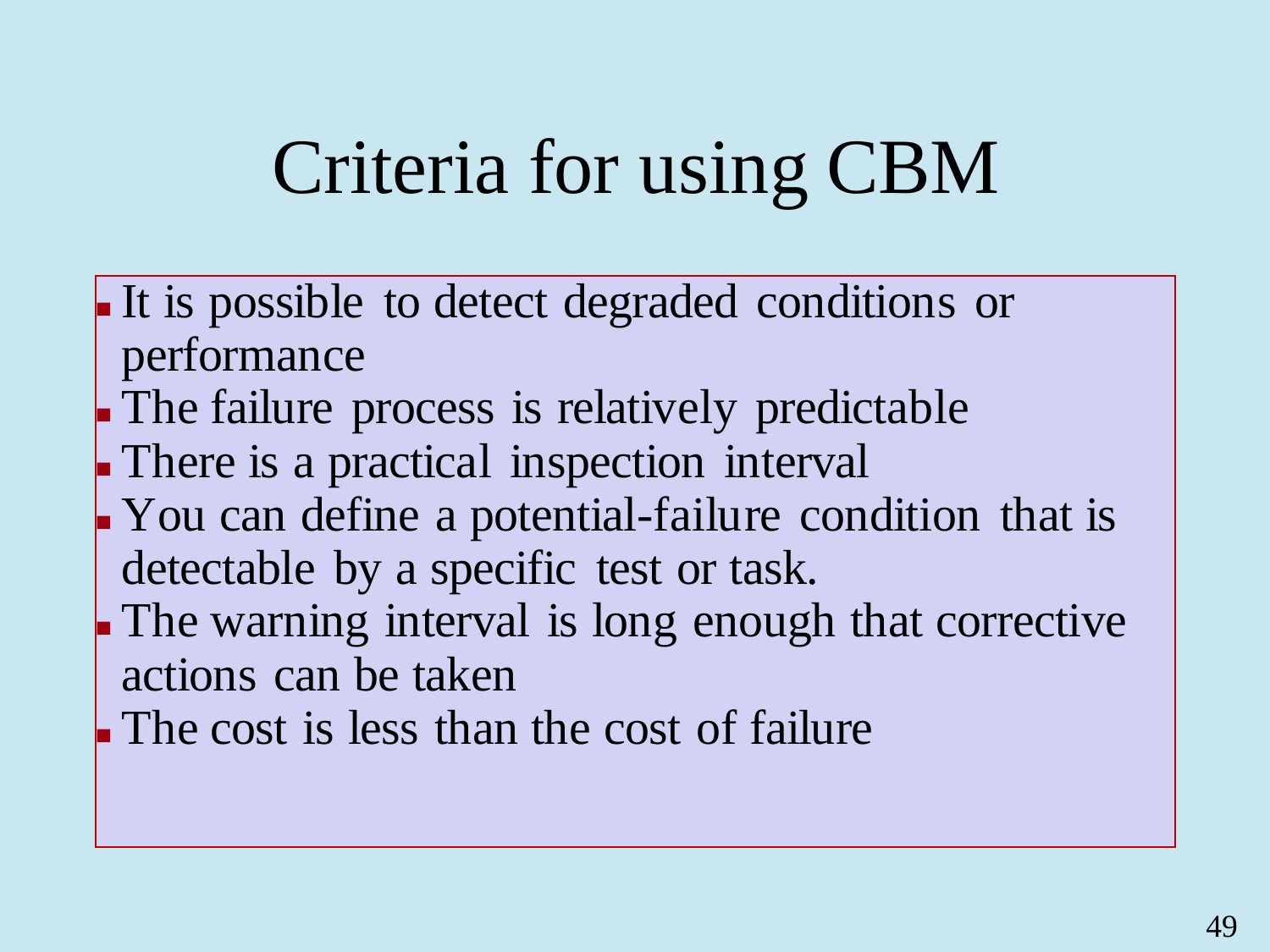Maintenance Tactic Selection Best Practices Time–Based Maintenance (TBM)

- Where CBM is not feasible (eg due to the inability to measure degradation), then TBM Time–Based Maintenance (repair or replacement) is the next tactic
- 1. Will be effective if the failure patterns correspond to a known narrow range in time
- 2. or if the maintenance is dependent primarily on a seasonal or external time-based event.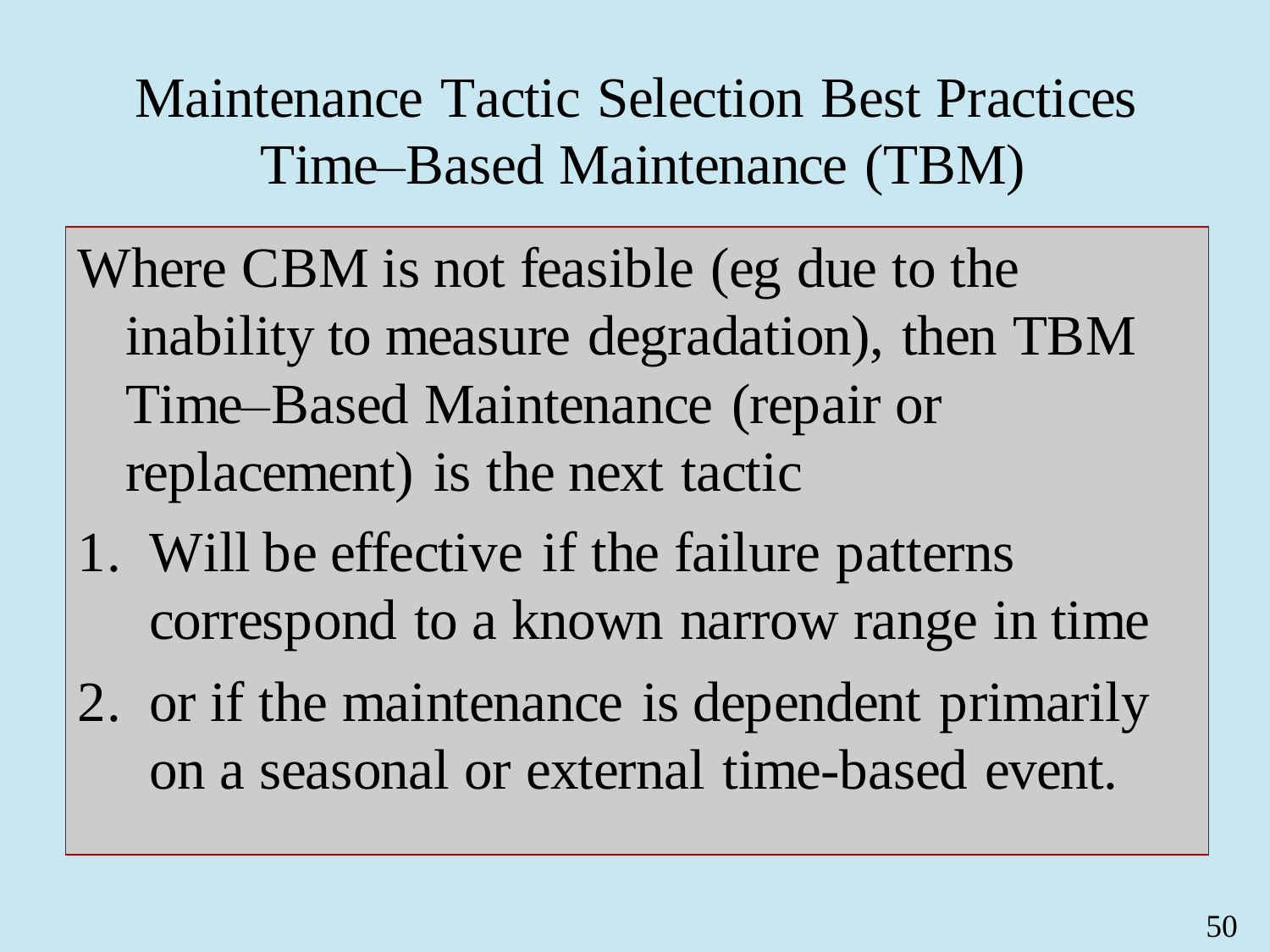# Criteria for using TBM

The item has an identifiable "life" ■ ie Most items survive to that age and ... Few items last beyond that age The tactic restores the item's condition or performance The condition degradation is not measurable The cost of the TBM is less than the cost of failure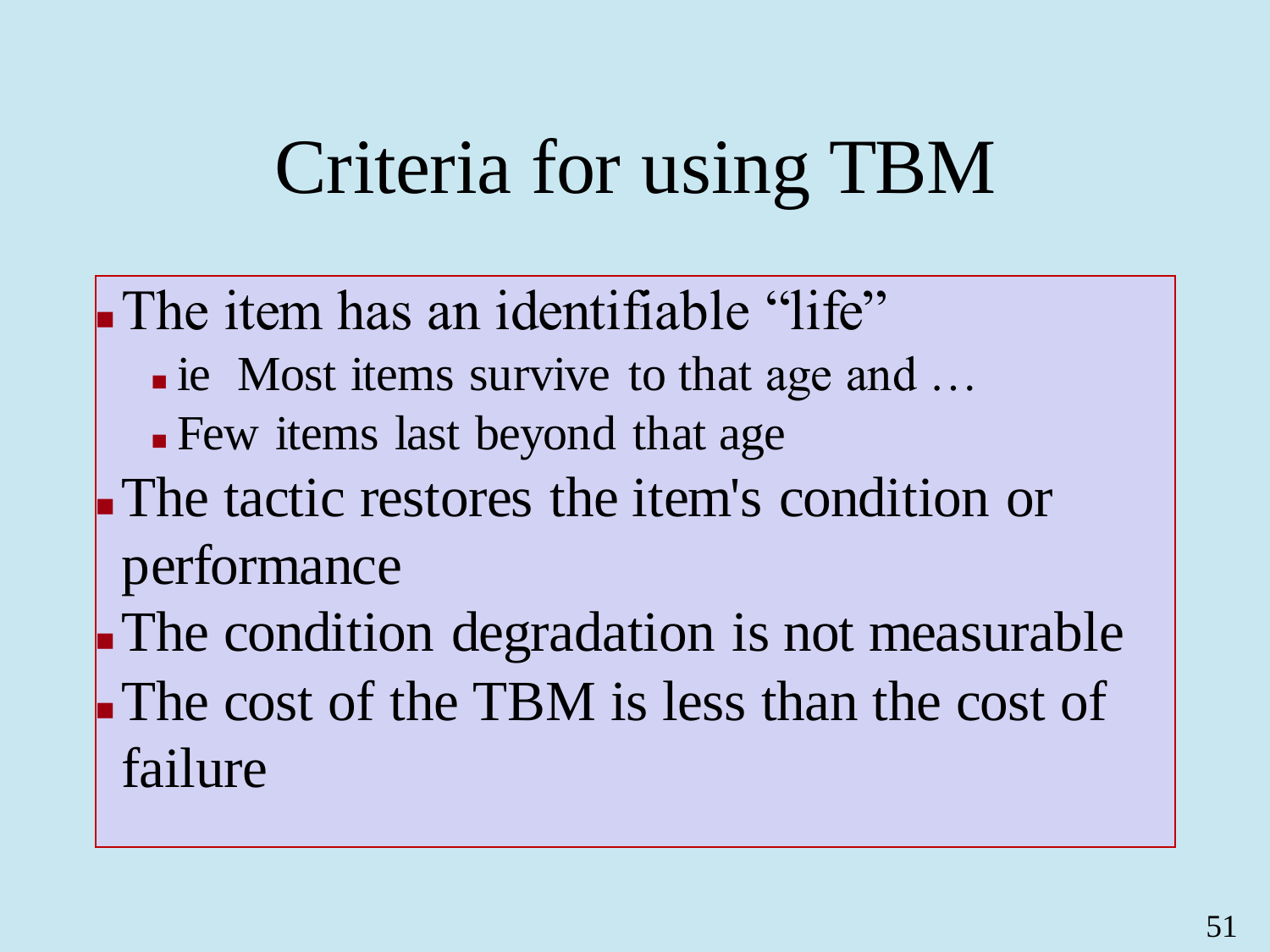## Maintenance Tactic Selection Best Practices Re-design

- If CBM and TBM are not feasible, then a Redesign of the equipment or the system is the next best practice
- 1. To design out the causes of the failures
- 2. Or design in a way of exposing degradation and potential failure
- 3. And is the re-design cost effective
- 4. May apply to a process or procedure as well as an equipment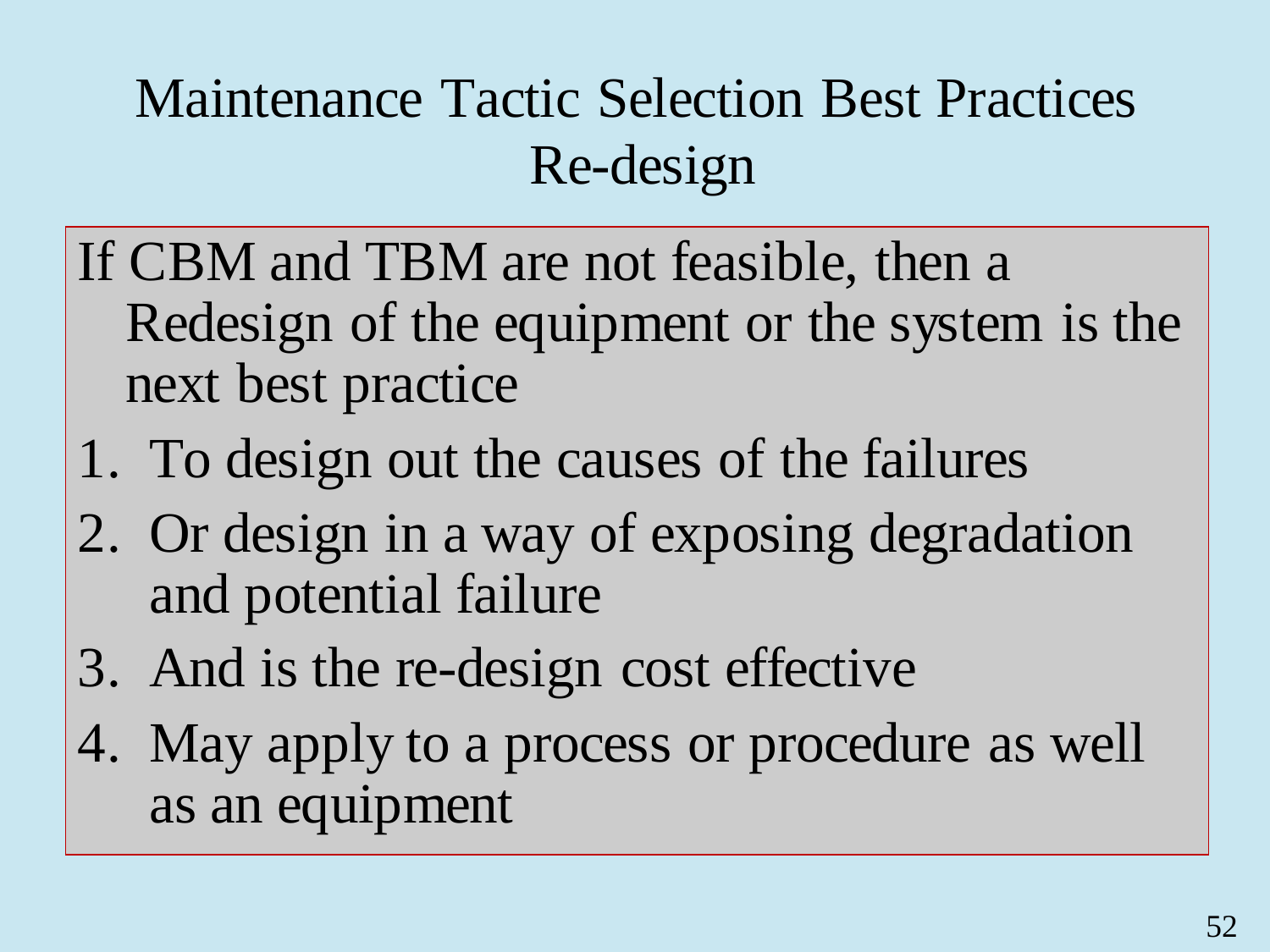# Criteria for Redesign

**Redesign is required** when scheduled maintenance (CBM or TBM) cannot:

- 1. Reduce exposure to safety/environment related failures, or
- 2. Reduce exposure to failures resulting in loss of operational capability or in major repair cost, or
- 3. Make a hidden failure visible

#### **Redesign is Desirable**

- 1. For hidden failures where the risks of multiple failures remain unacceptable
- 2. for operational and non-operational failures to reduce the total cost of failure

And the cost of the redesign lower than the cost of failure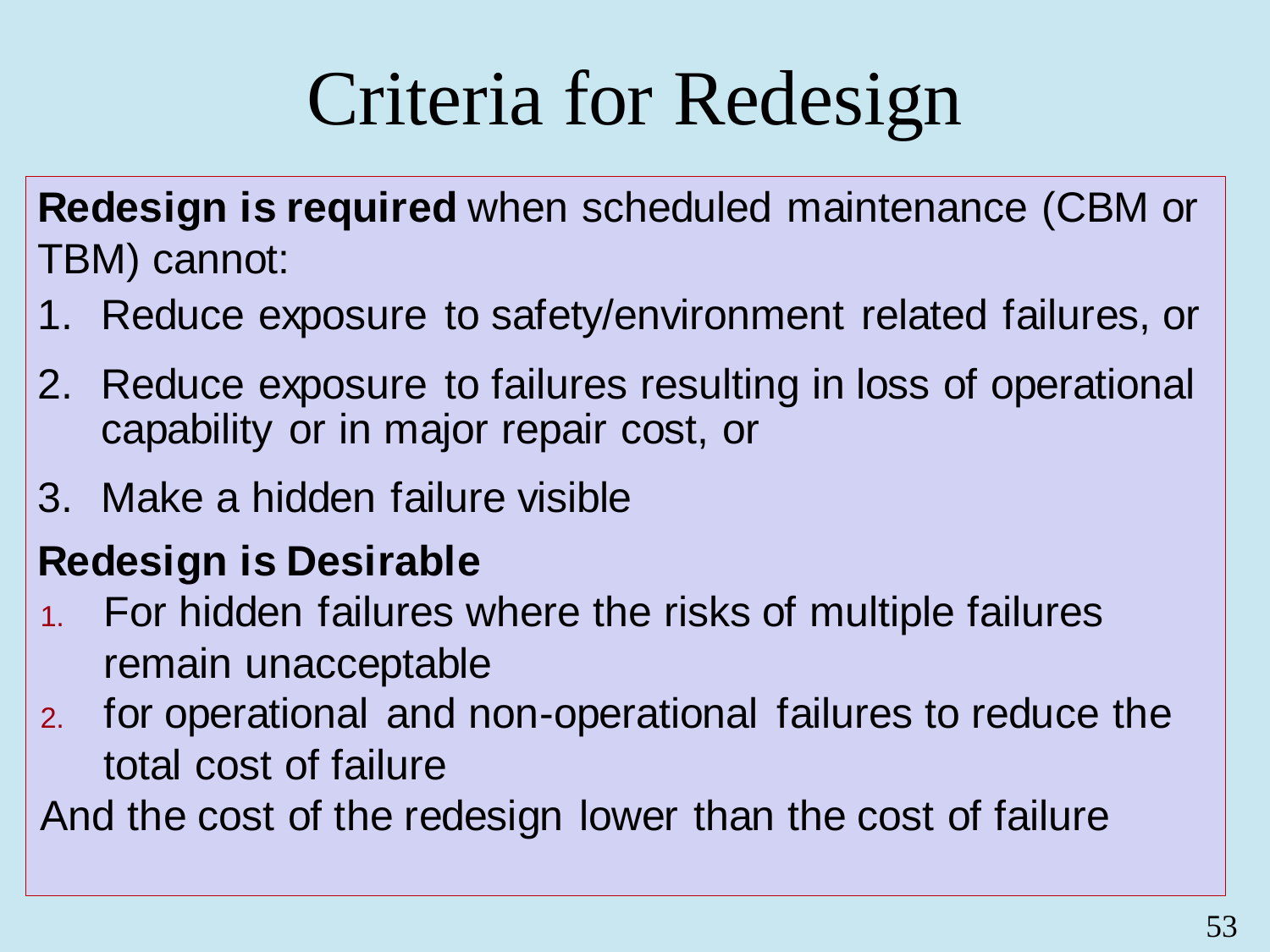### Maintenance Tactic Selection Best Practices Run to Failure

- Where CBM, TBM and Redesign cannot prevent the consequences of failure….
- 1. Allow run to failure
- 2. Followed by repair or replace.
- 3. If the cost of prevention is higher than the cost of the failure, then Run To Failure (RTF) is Best Practice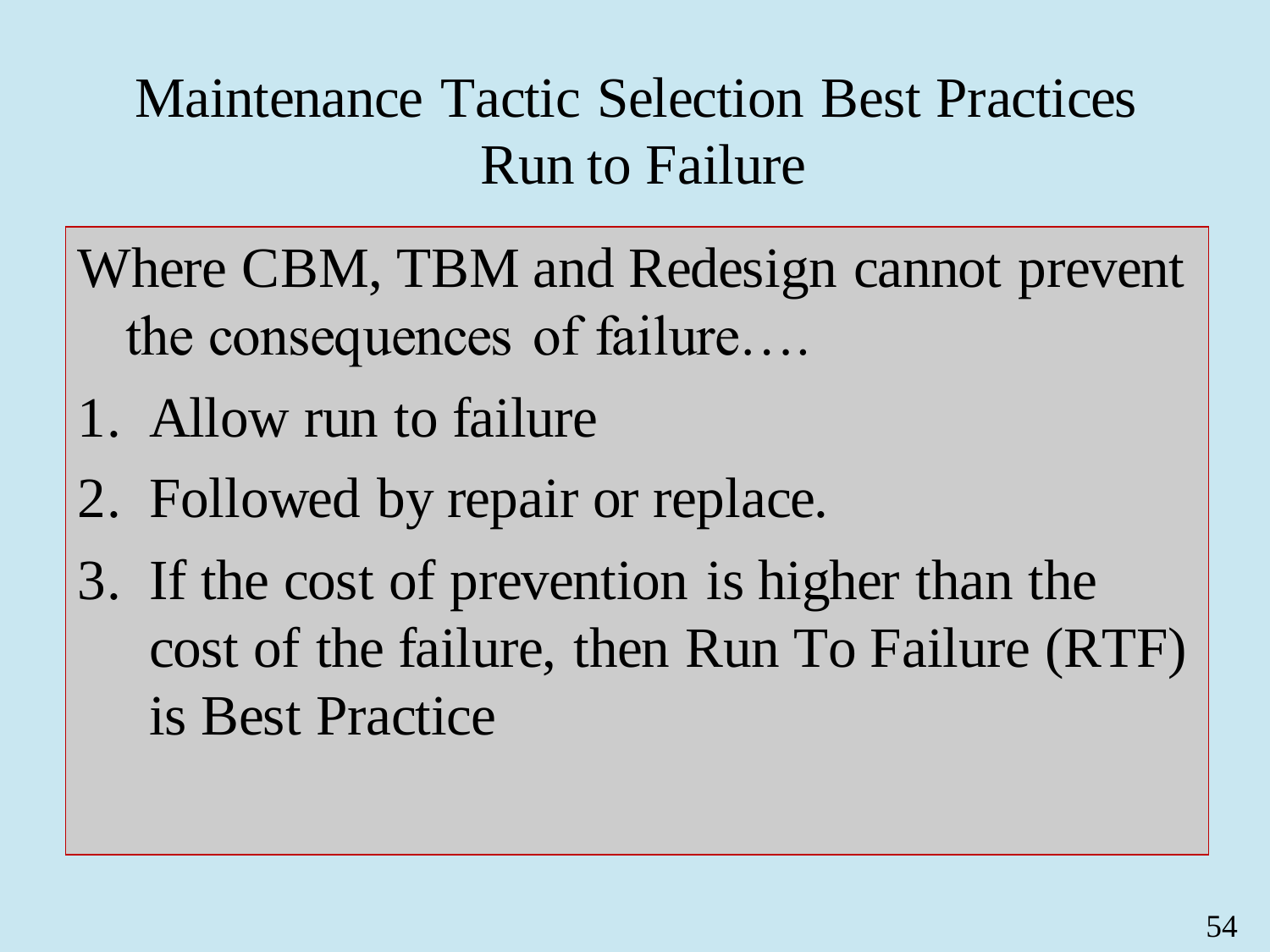## Criteria for Run to Failure

Applicable to non-critical failures if –Feasible and cost-effective preventive tactics cannot be found –Suitable preventive or failure-finding tactics cannot be found for hidden failures

#### Applicable for equipment that usually runs to the end of its useful life:

–Electronic Circuit Board Assemblies (PLC's)

–Fuses

–Circuit Breakers

–Applicable where the cost of prevention is higher than the cost of failure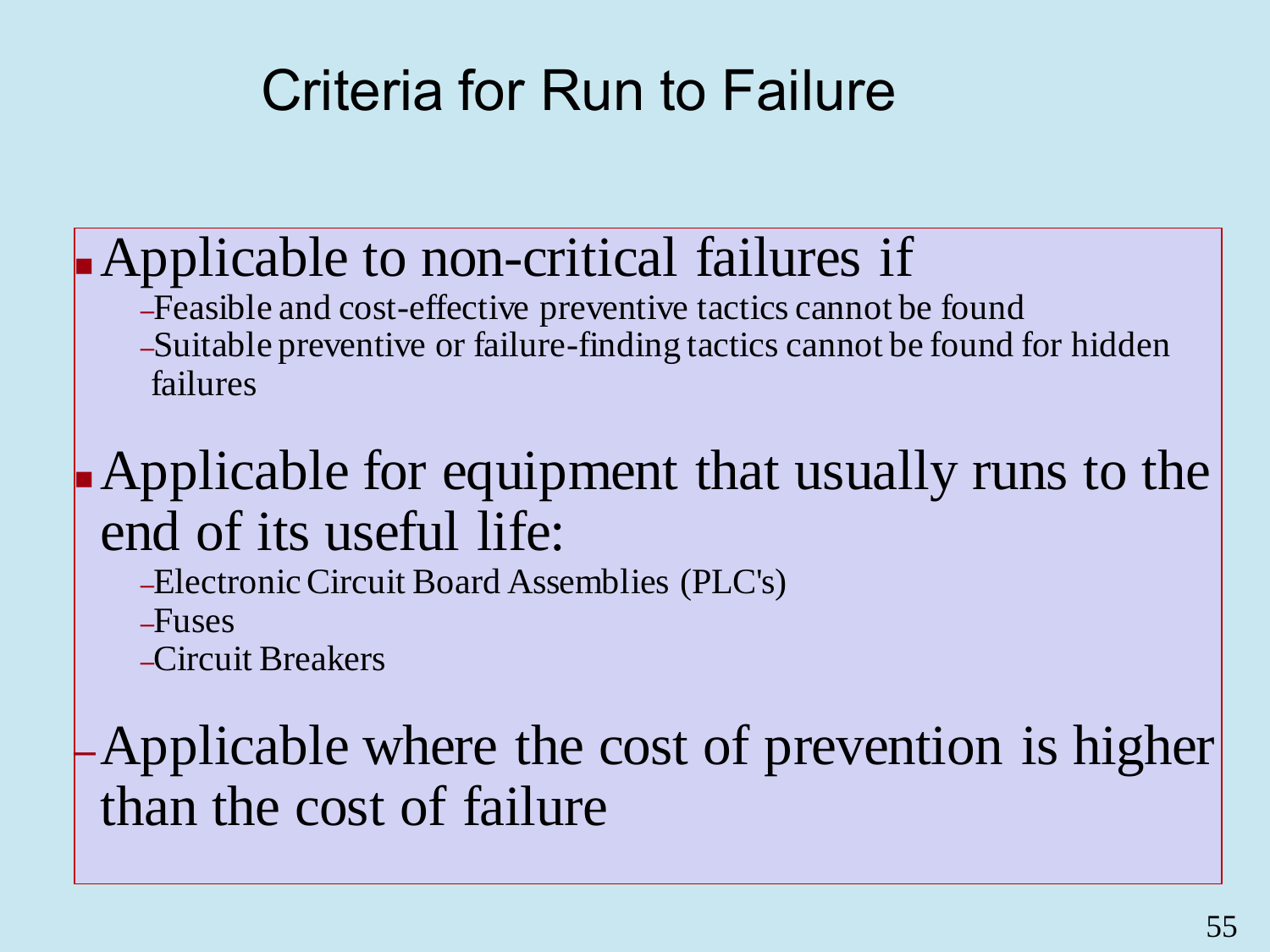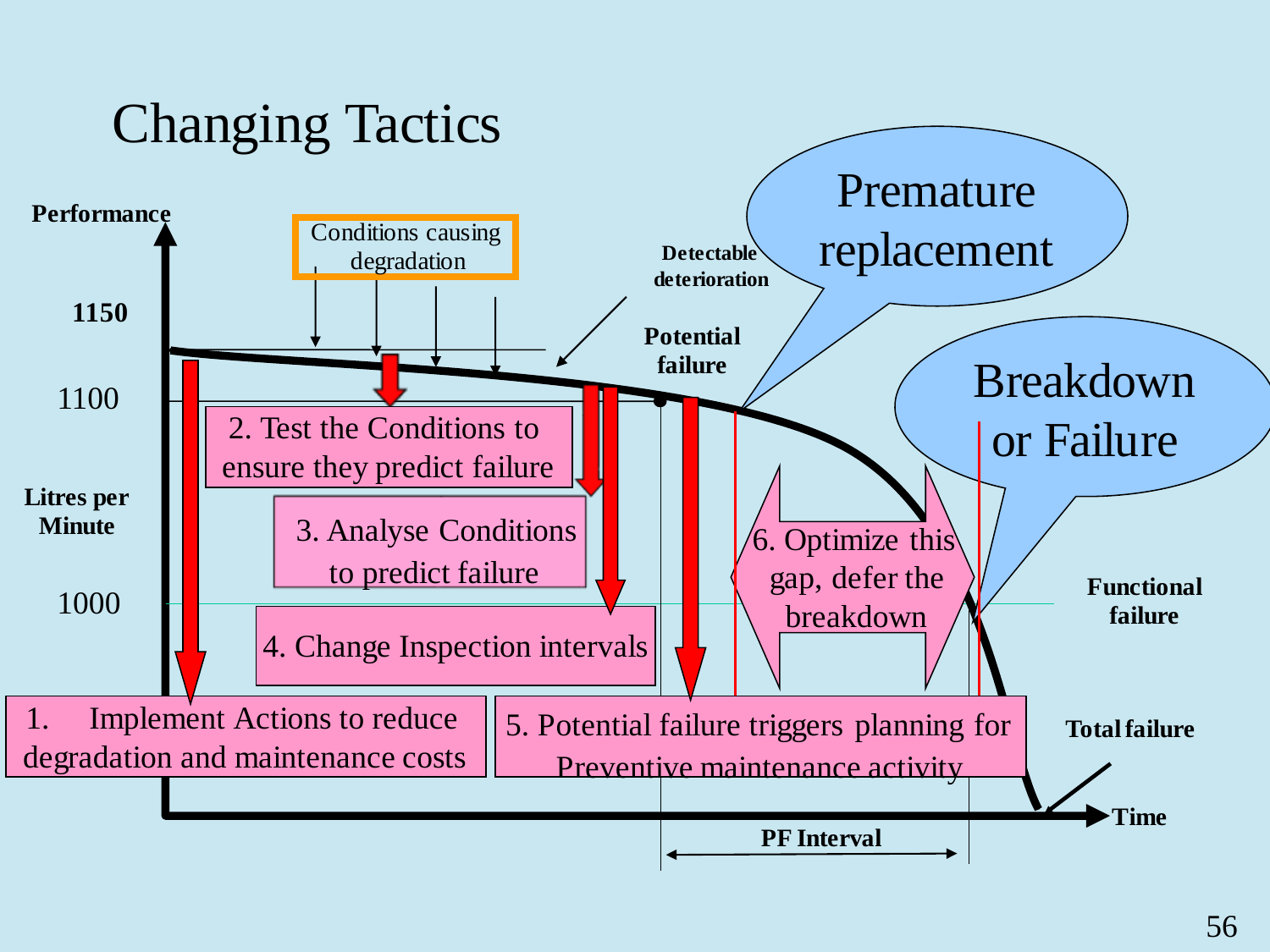## Work Identification

#### Work originates from:

- 1. work requests including:
	- 1. observations from maintenance
	- 2. operations or other staff
	- 3. inspections identifying a potential failure
	- 4. work identified in the performance of repair or PM activities
- 2. pre-determined (PM) Preventive Maintenance activity
- 3. functional failure (the failure of an equipment to perform its required function) leading to a repair or replacement
- 4. breakdowns again, leading to a repair or replacement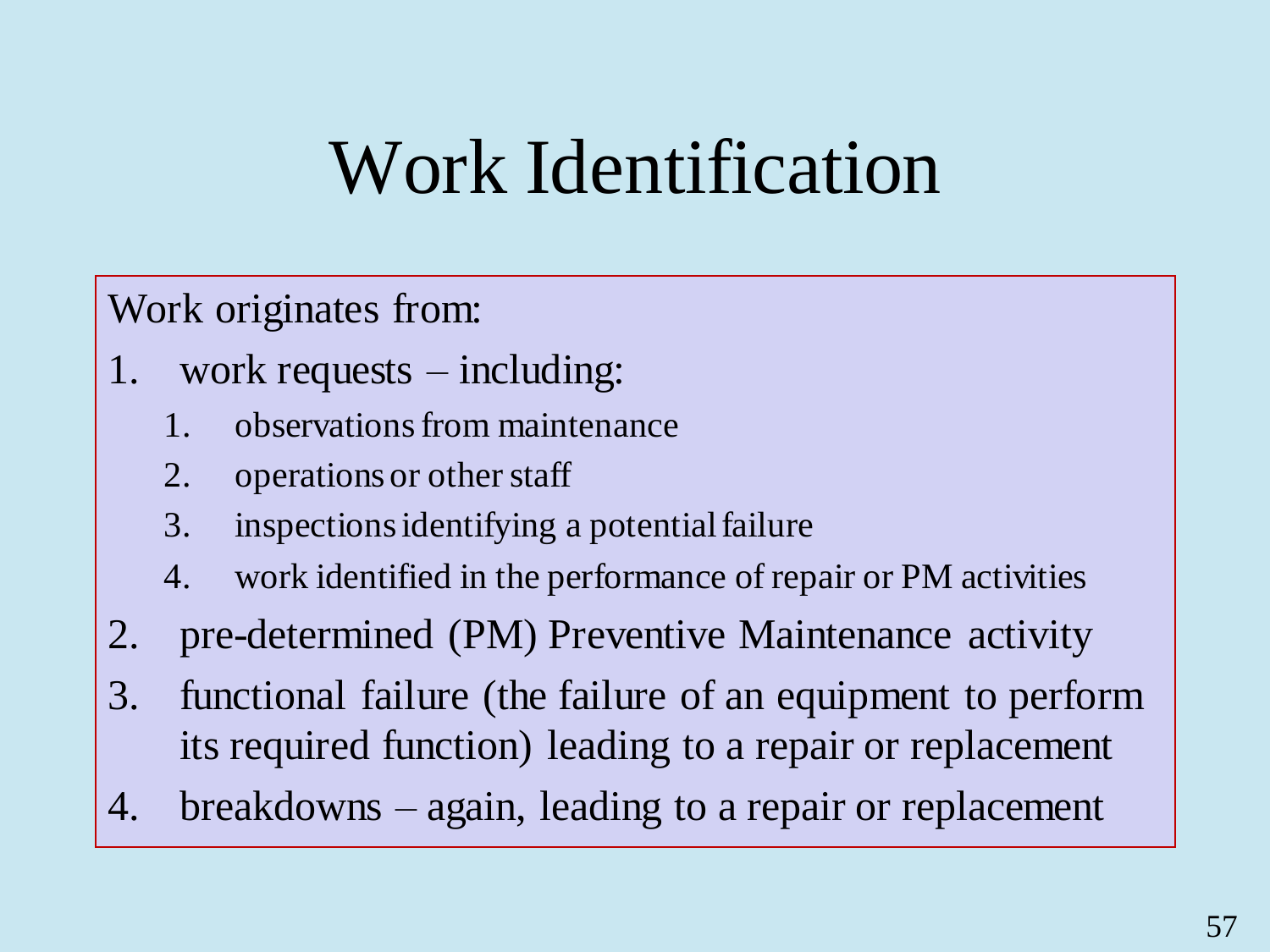## What's the Purpose of an Inspection?

- To identify a Potential Failure
- To monitor a Condition (a CM Task)
- To measure an "Actual" against a standard
- To find out the status
- To decide on action if there is a Functional Failure
- To meet a regulatory requirement
- To make sure things are ok?
- To fill in another point on a trend?

The test of a good inspection task is that it alerts in time to action a cost effective preventive task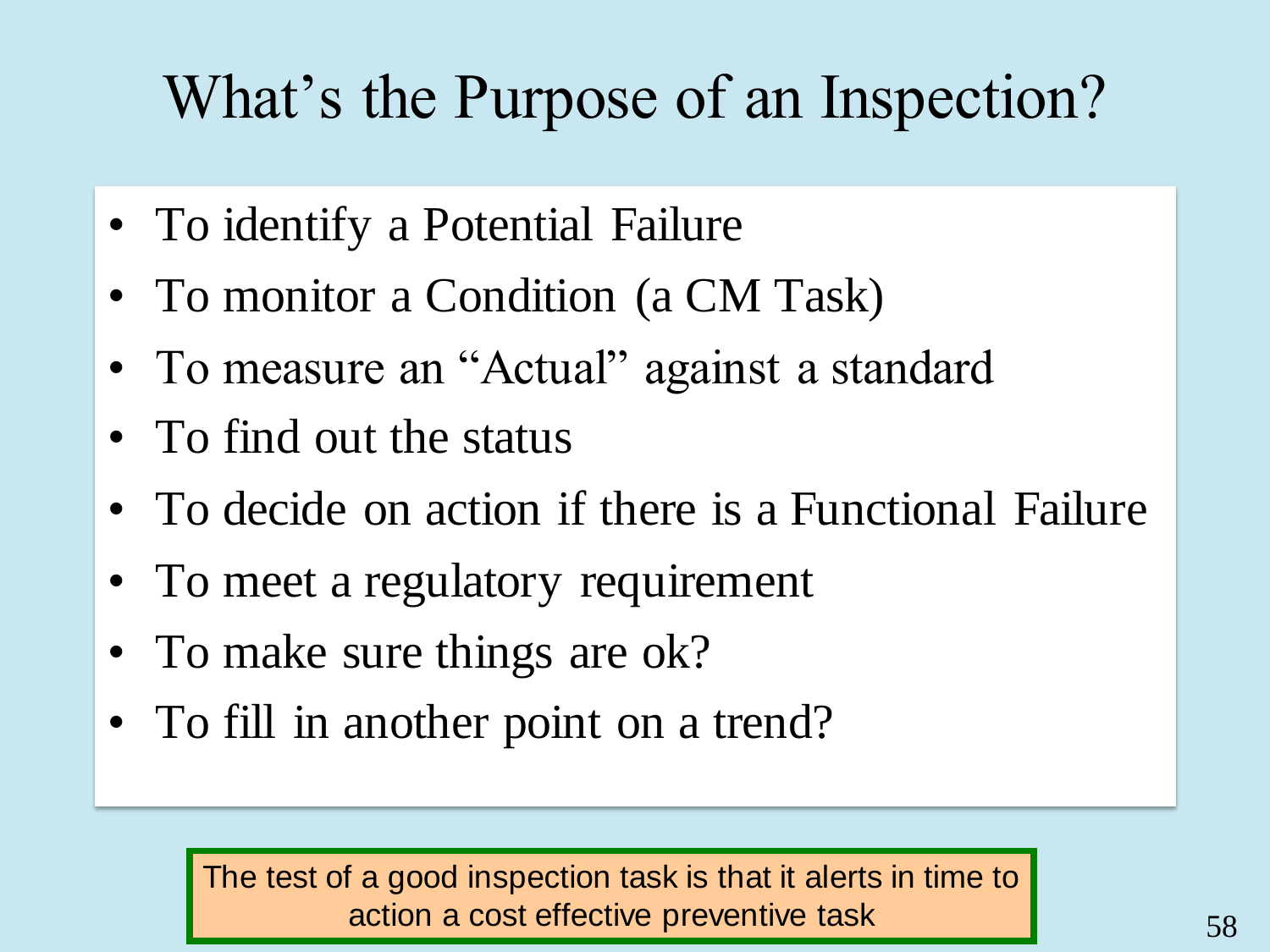## Inspections Best Practices

- 1. Inspection readings are recorded as actual readings (not just a check box)
- 2. Inspection sheet should show an acceptable range; readings outside this range should be considered potential failures
- 3. Only those inspection readings which are valid should be collected – typically those where the condition is tied to a functional failure
- 4. Inspection sheets should be signed off by the inspector collector who is attesting to the accuracy of the readings.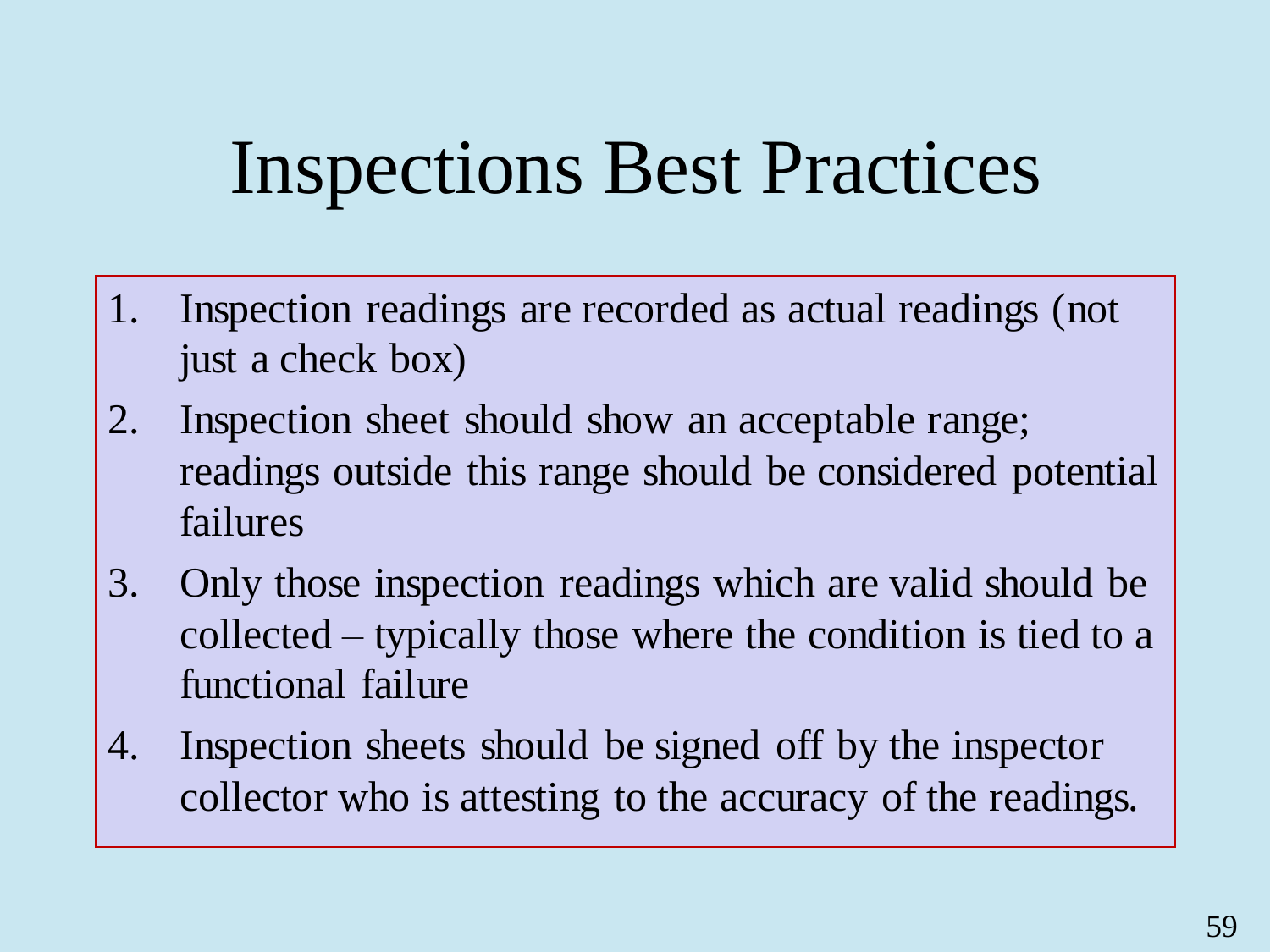# Sample Inspection Sheet

| <b>Inspection Sheet for Pump xxxxxxx</b>                                                                           |                     |                      | <b>Inspection date:-</b> |                       | <b>Inspector:-</b>                                              |
|--------------------------------------------------------------------------------------------------------------------|---------------------|----------------------|--------------------------|-----------------------|-----------------------------------------------------------------|
| Item                                                                                                               | Normal<br>Reading   | Potential<br>Failure | Functional<br>Failure    | <b>Actual Reading</b> | Action                                                          |
| <b>Shaft</b><br><b>Vibration</b>                                                                                   | < 0.01              | > 0.008              | > 0.01                   | 0.005                 | none                                                            |
| Operating<br>Temperature                                                                                           | 80-110<br>deg       | < 85<br>>105         | < 80<br>>115             | 110                   | PF has occurred.<br>FF pending. PM<br>Needed                    |
| Volume<br>Capacity                                                                                                 | $>$ 300 l/m $<$ 300 |                      | < 300                    | $250 \text{ Vm}$      | $FF$ has occurred $-$<br>PM Urgent – STOP<br><b>THE MACHINE</b> |
| $\langle$ --------Pre-printed on Inspection sheet ----------> $\langle \rangle$ <-To be completed by the Inspector |                     |                      |                          |                       |                                                                 |
|                                                                                                                    |                     |                      |                          |                       |                                                                 |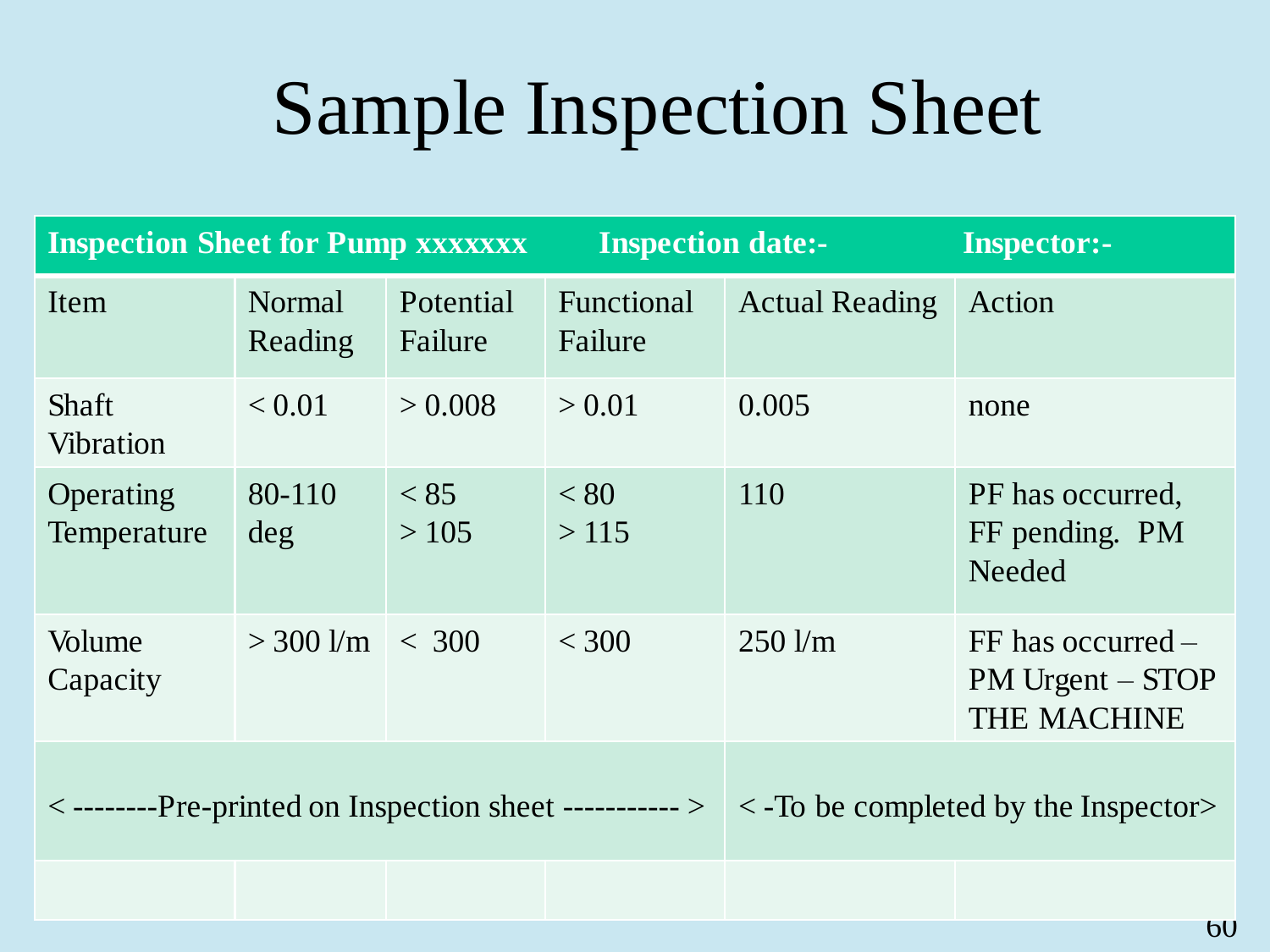## Control of Work Execution

Who is responsible for quality of work execution?

- Post-completion inspection
- Usually done by supervisor or QA
- Needed to control quality, timeliness
- Work Order is a key document (task sequences, materials, tools, right skills etc)
- For complex or new jobs, hold a job-site meeting led by the technician to describe what was done, what was learned, what should be improved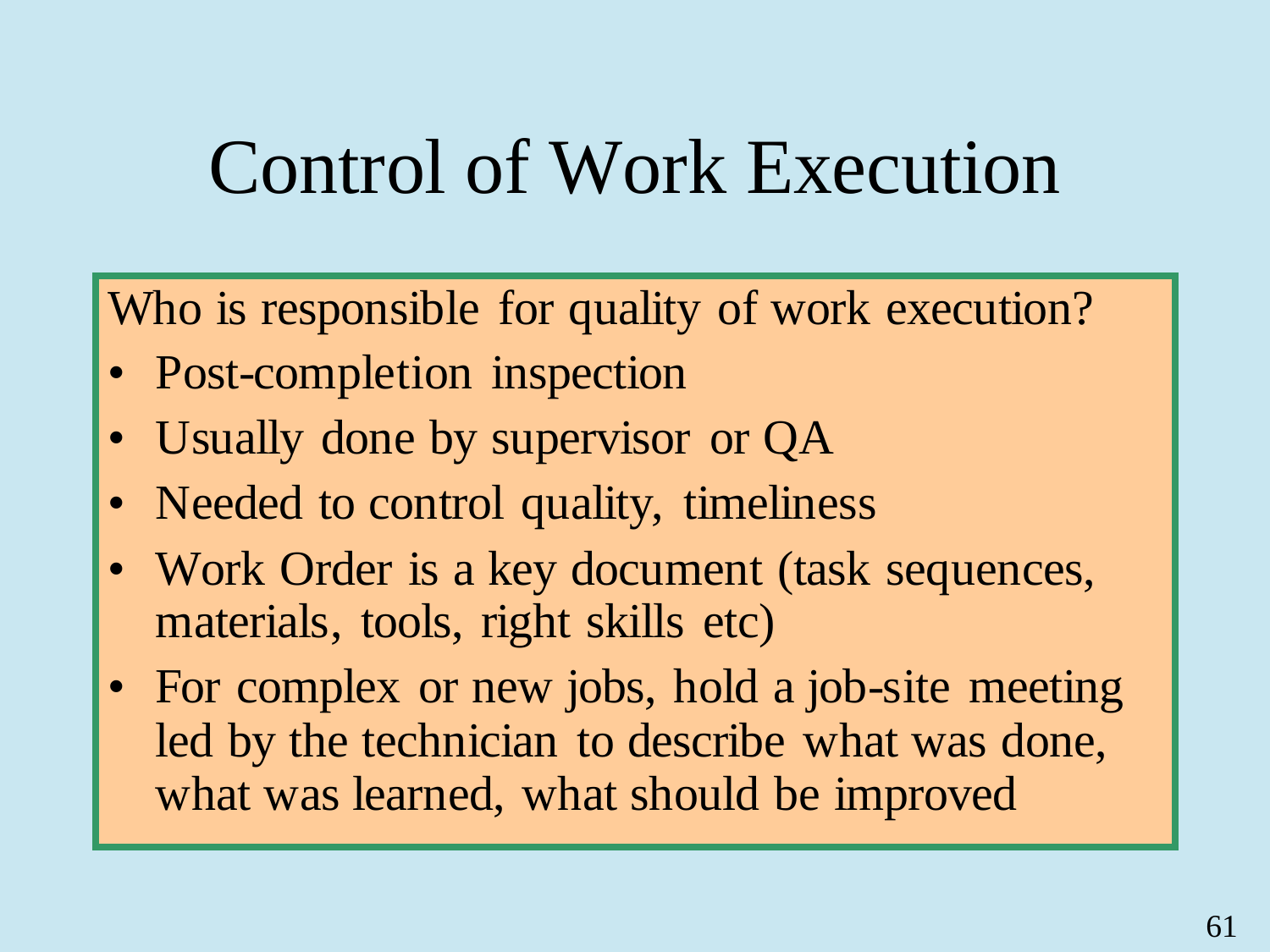# Control of WO Completion

- **Usually very poorly done**
- **Technicians don't like paperwork – want to get on with next job**
- **Set the standard and be consistent.**
- **If a number of tasks, add a check box and sign-off that work was done**
- **If the technician completing the work has the responsibility for completing the records (paper or computer), make sure the task is included on the Work Order task list and time is allotted to it.**
- **If not completed properly, then it must be rejected – by supervisor or CMMS clerk.**
- **Ensure that the authority for accepting (or rejecting) the data quality is clear and is enforced.**
- **Any attempt to do reliability analysis, predictive trends etc will fail if this is not done well.**
- **Where equipment failures occur, ensure that the feedback information is especially clear and the reasons for failure are well understood and documented.**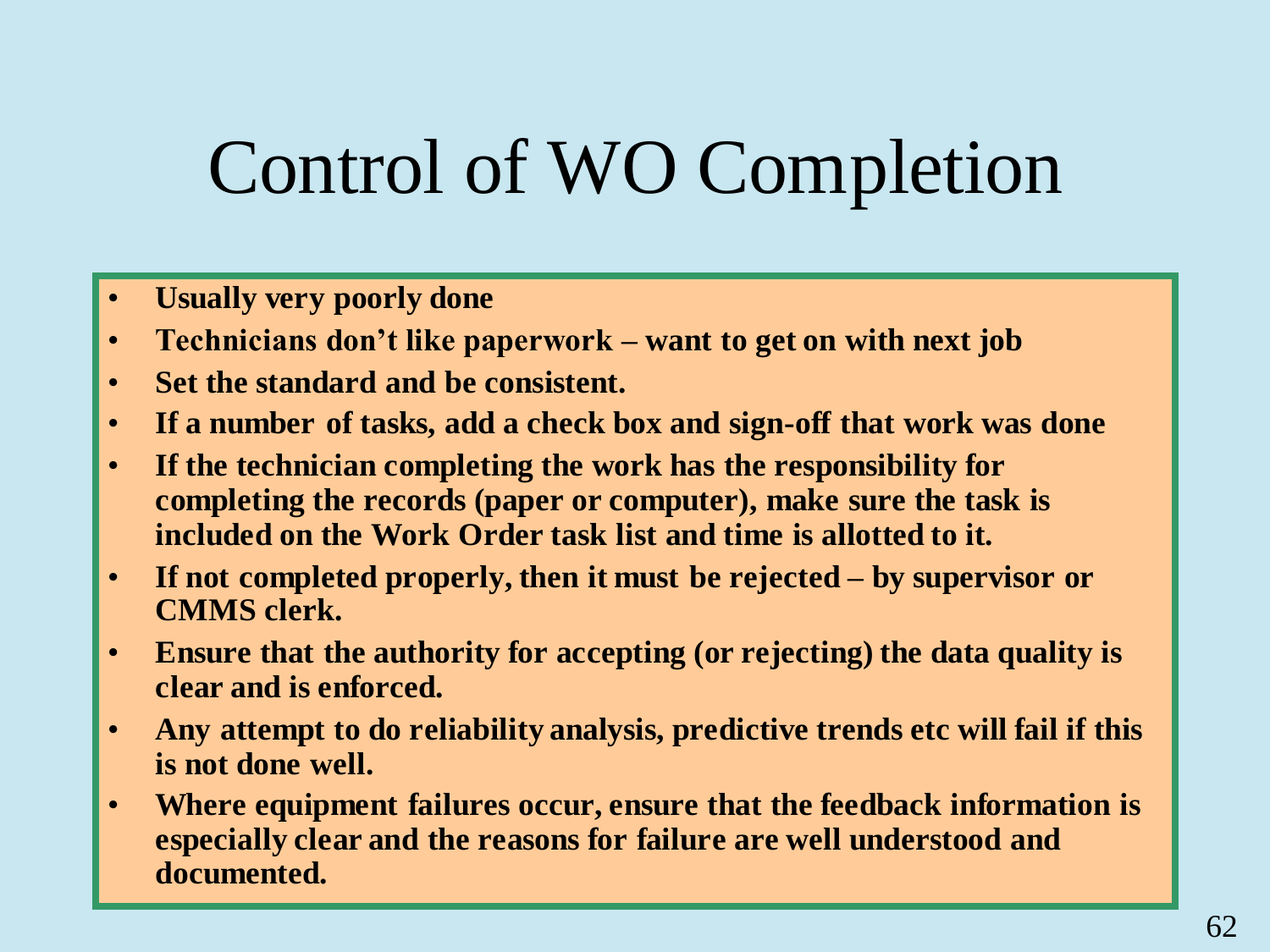## Work Analysis Best Practices

- 1. Include the Work Analysis step on a Work Order, assign a resource and a priority; make sure that uncompleted work analysis is included in the backlog review.
- 2. At the completion of the work, review the details and feedback – asking the questions:
	- What can be done better next time in terms of task sequences, materials and tools required etc?
	- Have we learned anything new in terms of the failures, failure modes, failure effects?
	- Is the correlation between Condition Measurement and Failure sound?
	- Is a change in frequency suggested?
- 3. Update the Key Performance Indicators (KPI's)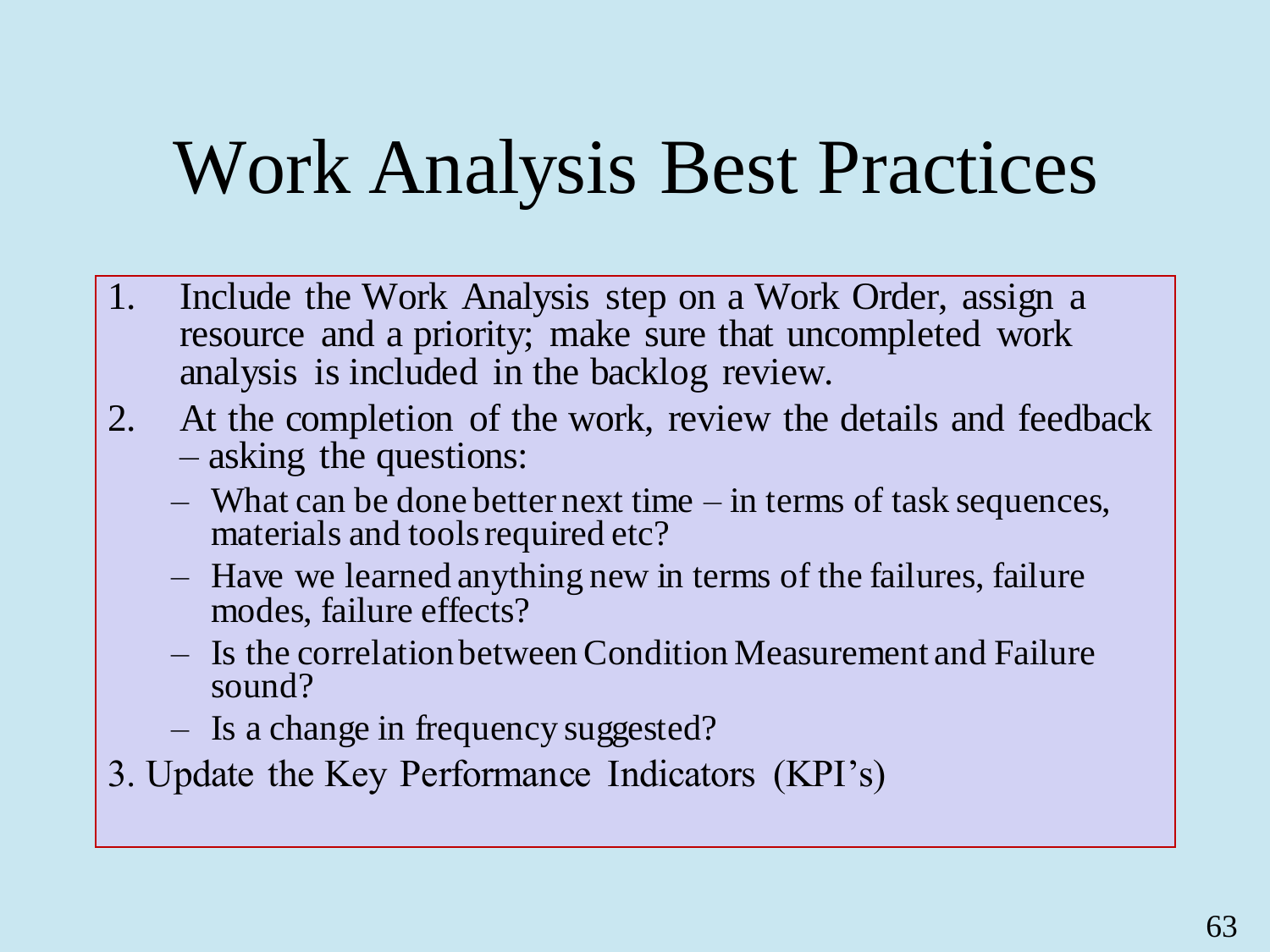## Work Improvement Best Practices

- 1. Where new knowledge is gained in failures, failure modes, failure effects, then that should be passed to the RCM team for validation and subsequent update of the RCM database and the Maintenance Job Plans.
- 2. Where improvements in the Work Order are required in terms of content, frequency, priority etc, then ensure they are integrated into Maintenance Plan so that the next iteration will include them
- 3. If failure occurs on critical equipment that has been subjected to RCM analysis, then check the RCM logic and adjust in maintenance plan for this and similar equipment.
- 4. Use KPI's to drive changes in behaviour and set new KPI targets
- 5. Where new procedures and tools are introduced, ensure that the technicians are sufficiently trained.
- 6. Where comments have been made on the work order, ensure feedback is provided to the originator
- 7. Broadcast successes, acknowledge failures, announce new goals
- 8. Encourage future participation and feedback; emphasize Continuous Improvement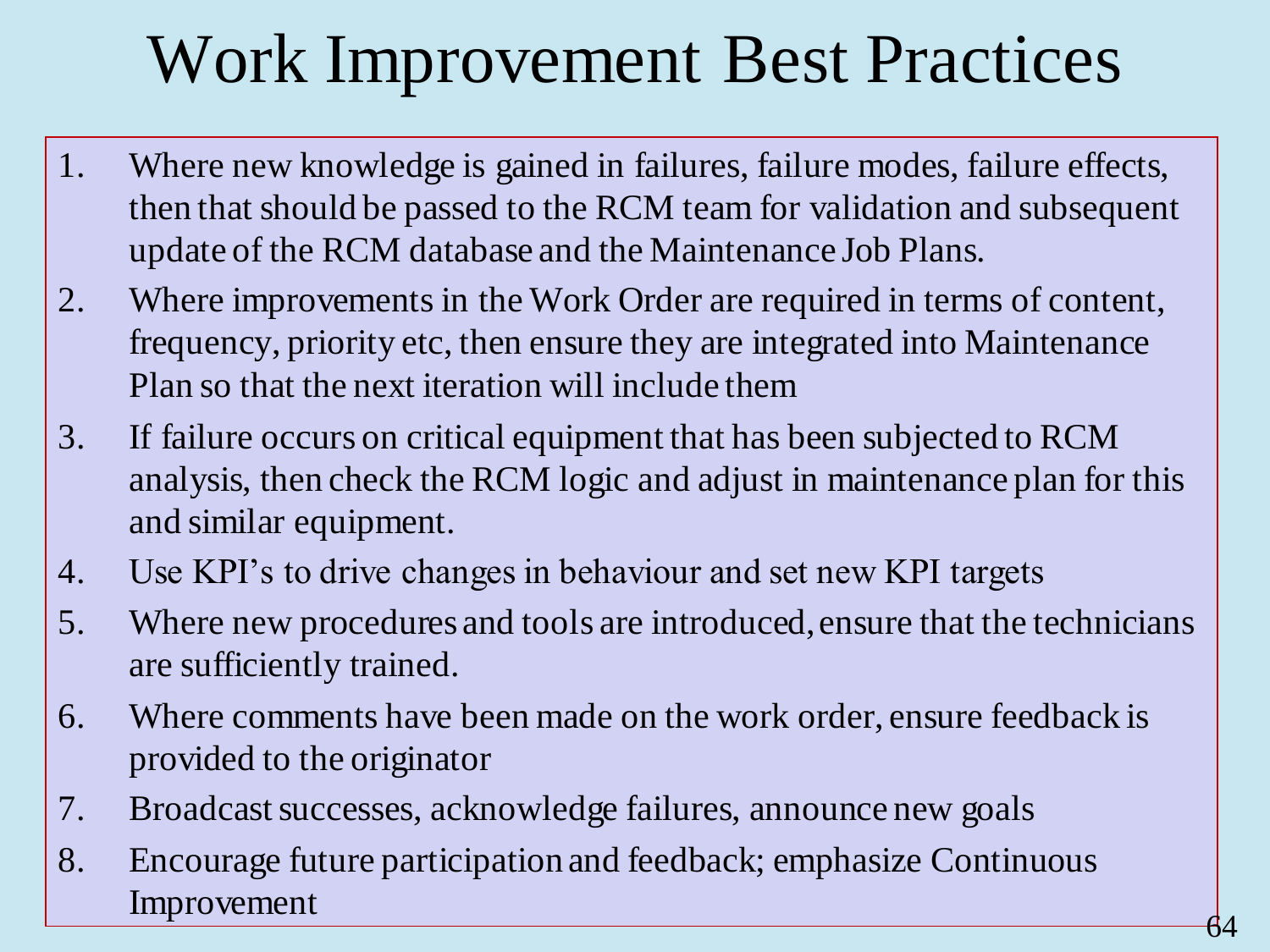#### *DataTrak* IPAMC 2017 DataTrak Copyright

## Agenda

- 1. Introduction and definition of Best Practices
- 2. The Maintenance Cube of Excellence
- 3. Maintenance Assessment
- 4. Best Practices for Maintenance Strategy
- 5. Using KPI's to drive Best Practices
- 6. Work Orders , Planning, Scheduling and Control Best Practices
- 7. Equipment Management and Work Tactics
- *8. Continuous Maintenance Improvement Best Practices*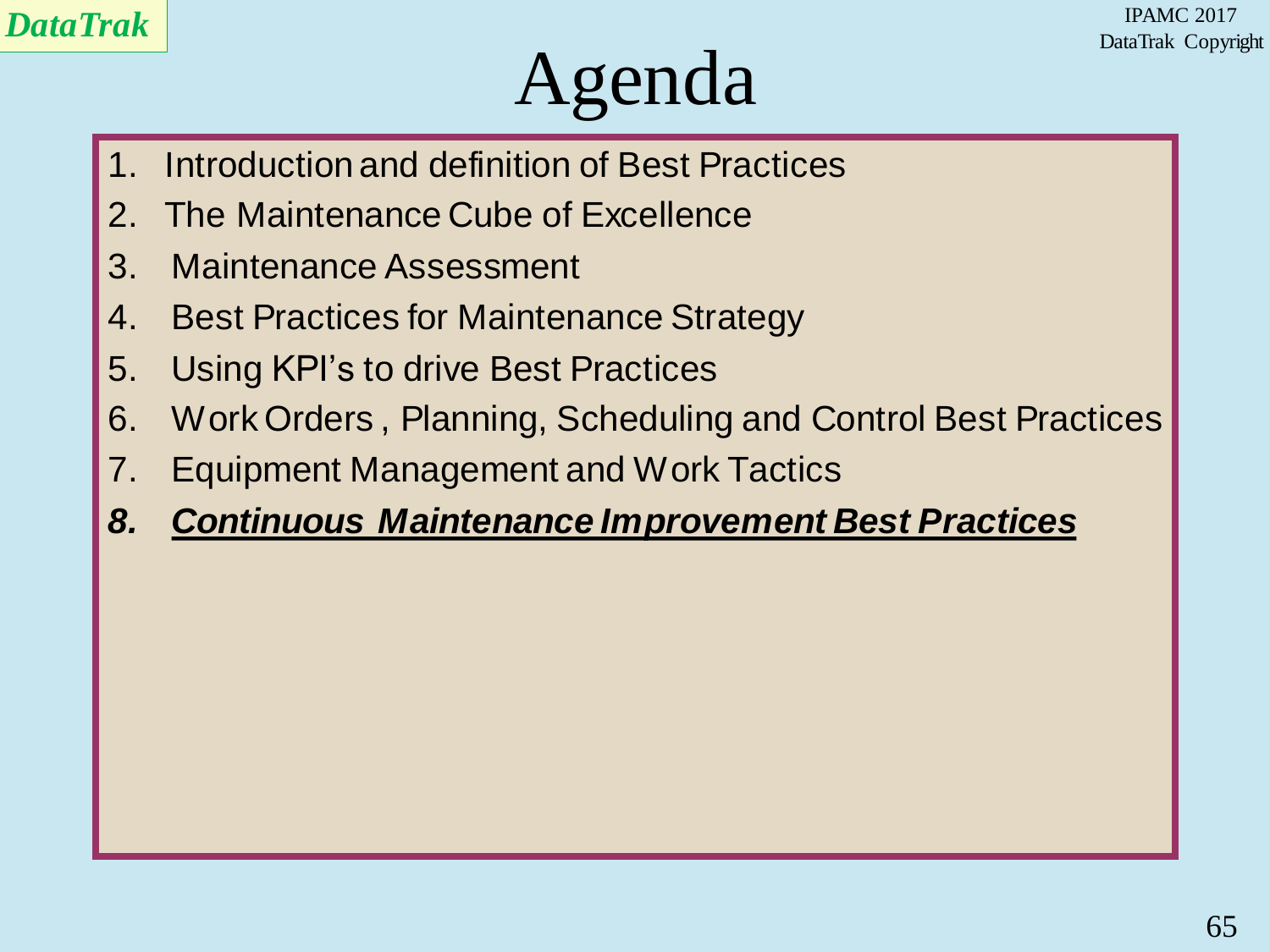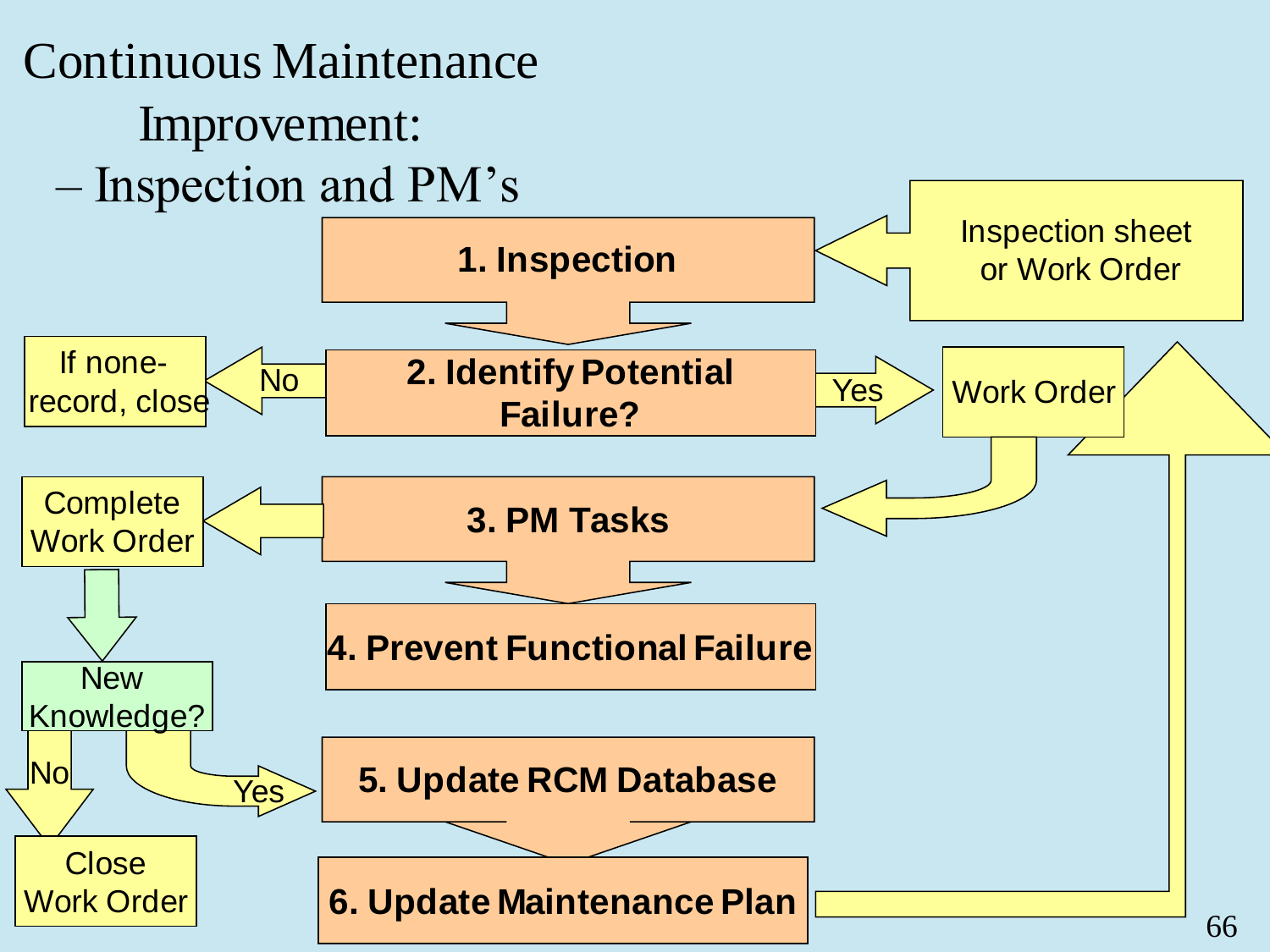![](_page_66_Figure_0.jpeg)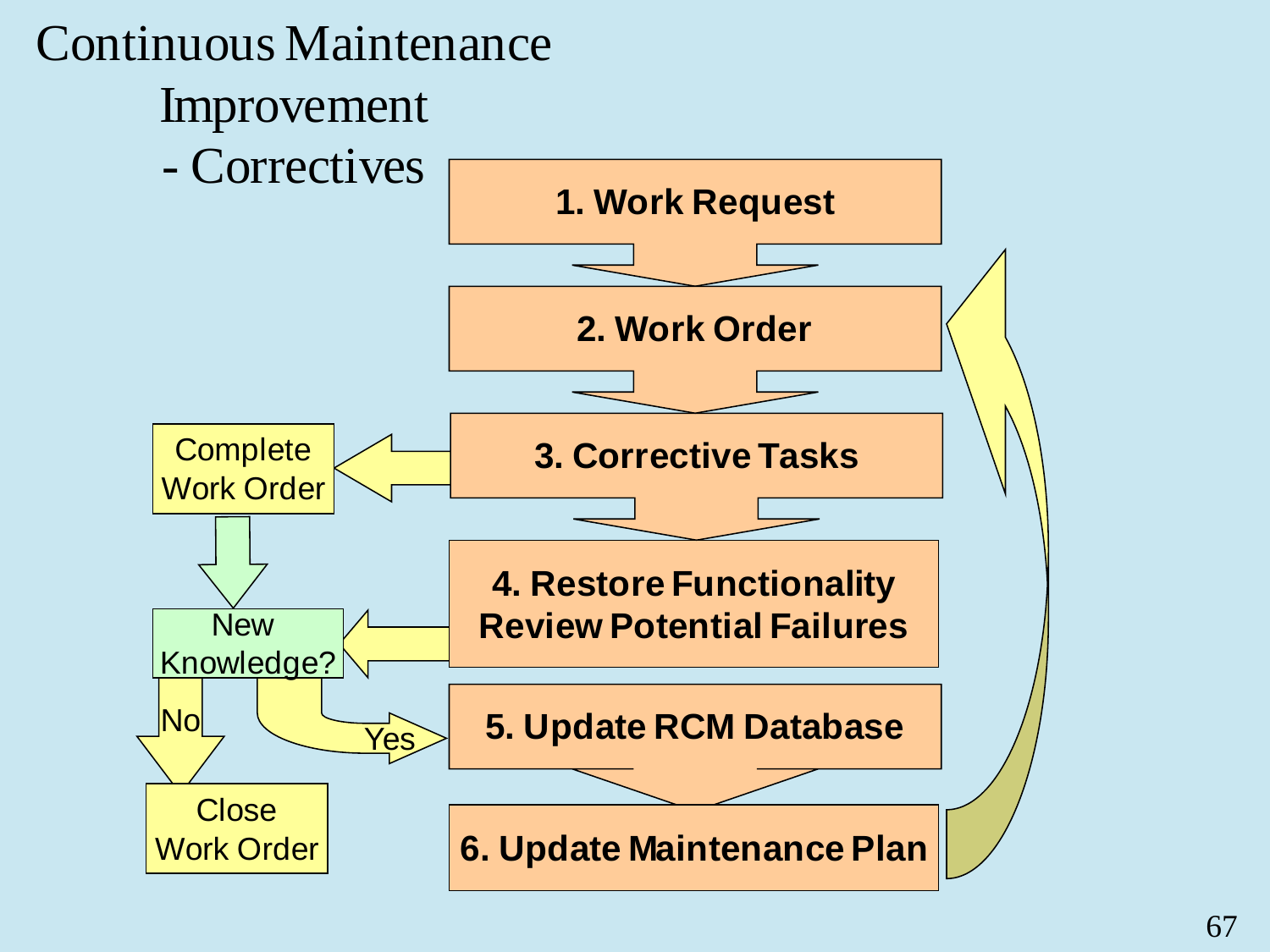![](_page_67_Figure_0.jpeg)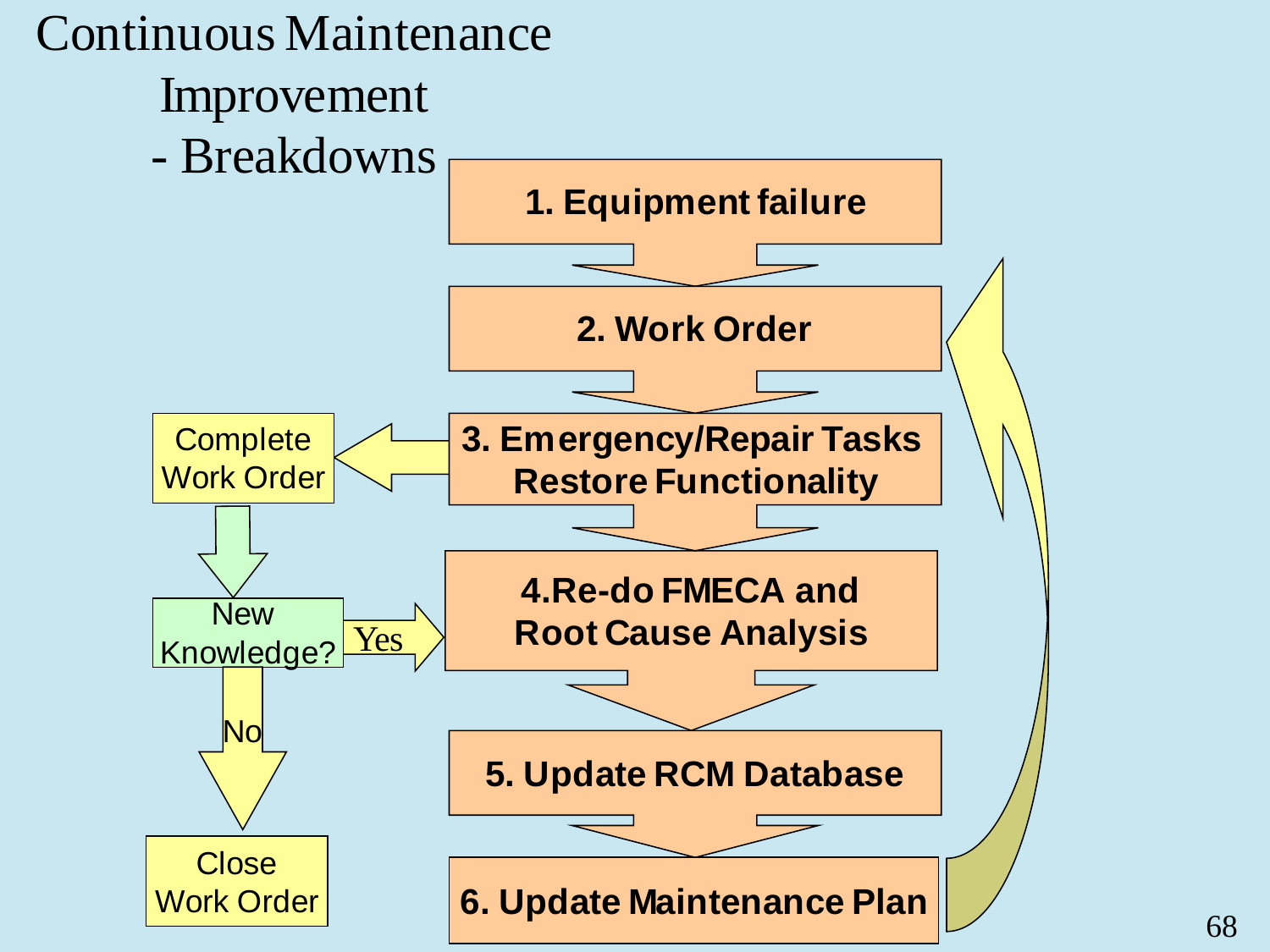#### Personal Development Plan Workshop:

- 1. Review what we have talked about today
- 2. Select at least three ideas that you like to implement or would like to know more about.
- 3. Prioritize
- 4. Develop an Action Plan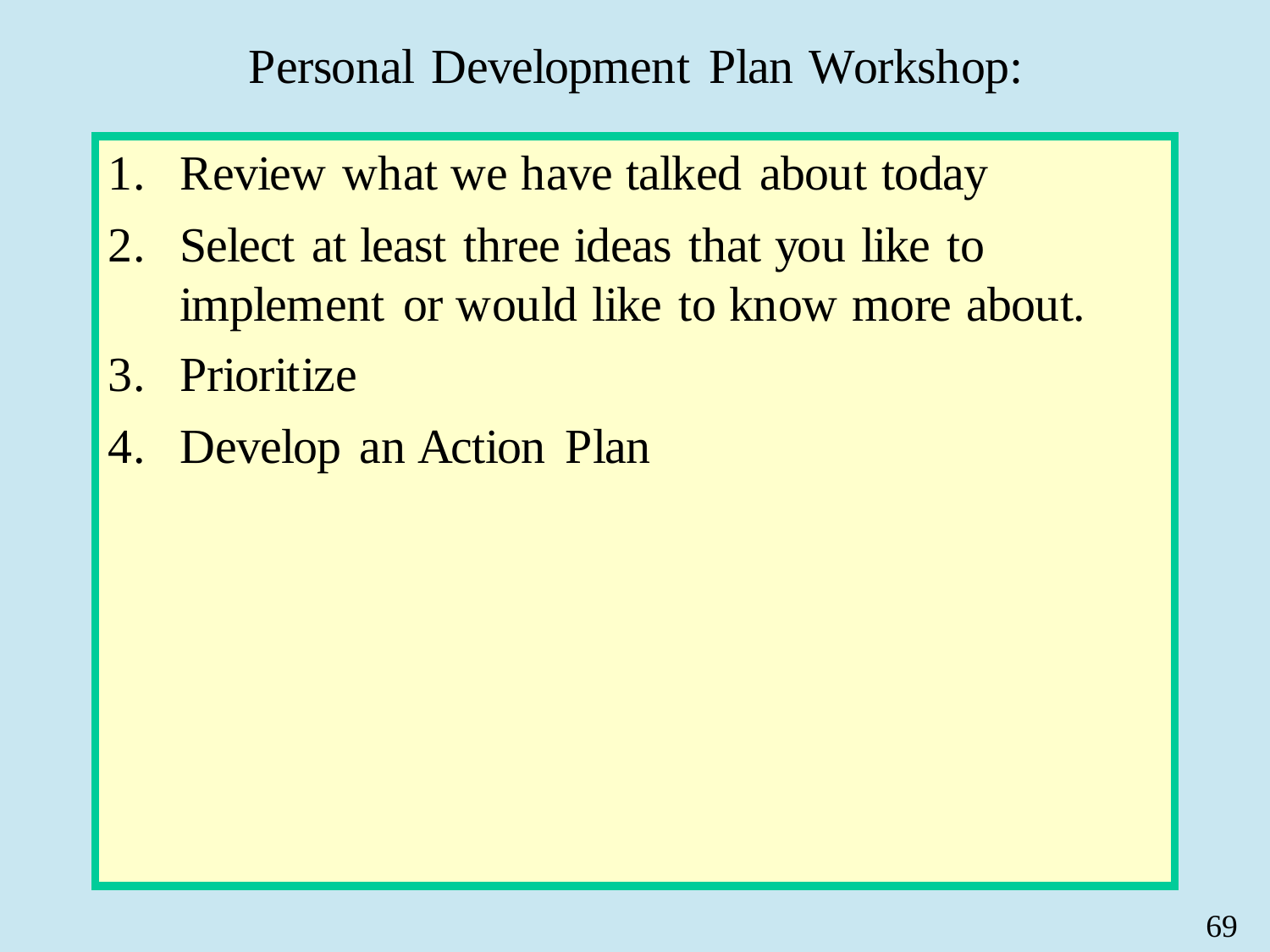| <b>DataTrak</b>         |                                               | <b>IPAMC 2017</b><br>DataTrak Copyright |  |
|-------------------------|-----------------------------------------------|-----------------------------------------|--|
| Idea #                  | <b>Idea</b>                                   | Priority                                |  |
| $\mathbf{1}$            |                                               |                                         |  |
| $\overline{2}$          |                                               |                                         |  |
| $\overline{\mathbf{3}}$ |                                               |                                         |  |
| $\overline{\mathbf{4}}$ |                                               |                                         |  |
| 5                       |                                               |                                         |  |
| 6                       |                                               |                                         |  |
| Exam-ple 1              | Build table showing Equipment Criticality     | High                                    |  |
| <b>Exam-ple 2</b>       | Set measurement levels for Potential Failures | Top                                     |  |